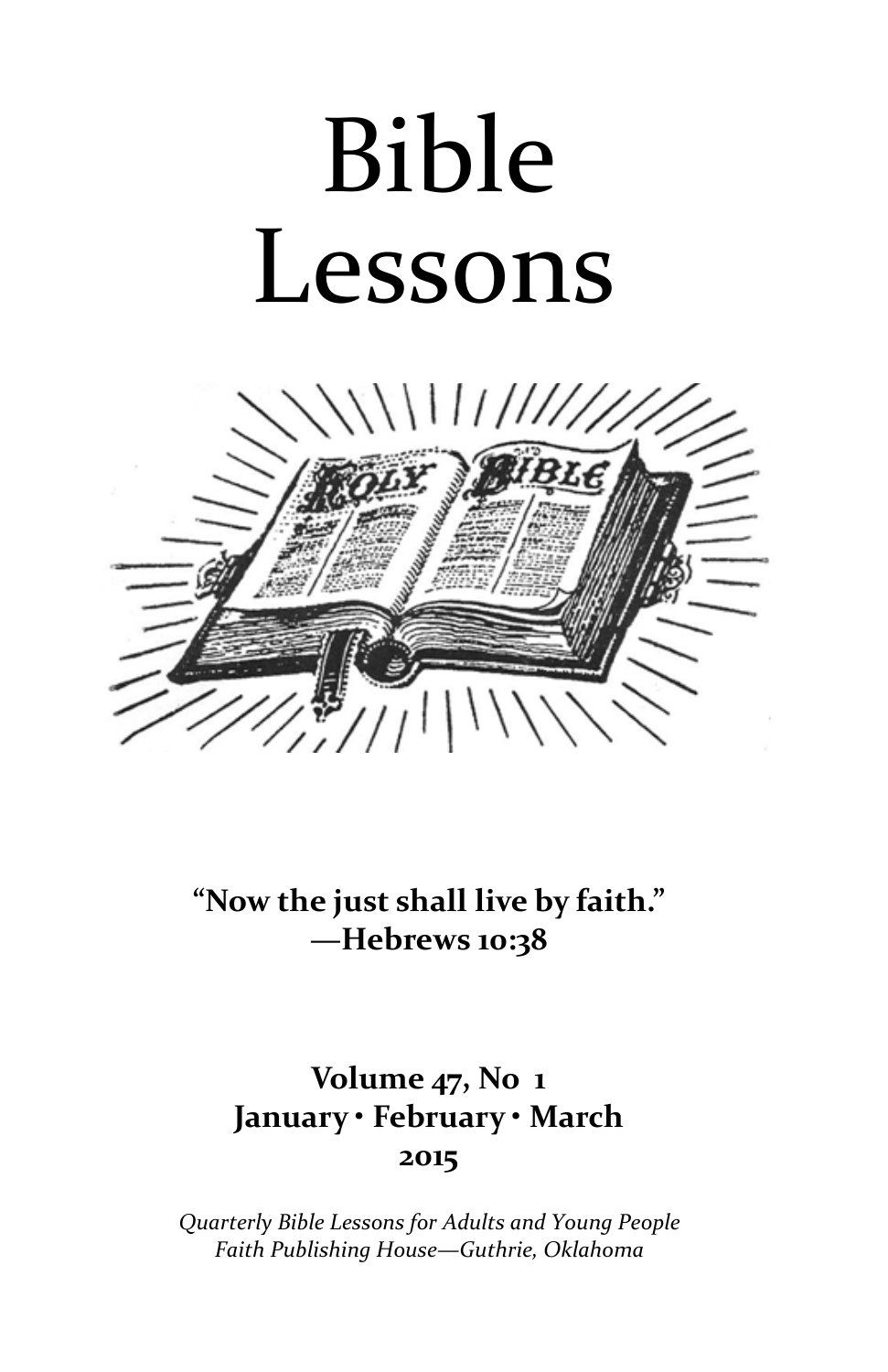## Bible Lessons for Adults and Young People

| Volume 47<br>January-February-March                     |                                        |                                                 |             |  |
|---------------------------------------------------------|----------------------------------------|-------------------------------------------------|-------------|--|
| <b>Table of Contents</b>                                |                                        |                                                 |             |  |
| <b>DATE</b>                                             |                                        | <b>LESSON TITLE</b>                             | <b>PAGE</b> |  |
|                                                         |                                        |                                                 |             |  |
| Jan                                                     | 4                                      |                                                 |             |  |
|                                                         | 11                                     |                                                 |             |  |
|                                                         | 18                                     |                                                 |             |  |
|                                                         | 25                                     |                                                 |             |  |
| Feb                                                     | 1                                      |                                                 |             |  |
|                                                         | 8                                      |                                                 |             |  |
|                                                         | 15                                     |                                                 |             |  |
|                                                         | 22                                     | Abraham's Ultimate Faith and Obedience to God35 |             |  |
| Mar                                                     | $\mathbf 1$                            |                                                 |             |  |
|                                                         | 8                                      |                                                 |             |  |
|                                                         | 15                                     |                                                 |             |  |
|                                                         | 22 <sub>2</sub>                        |                                                 |             |  |
|                                                         | 29                                     | Jesus Grows Up With God's Grace Upon Him 58     |             |  |
|                                                         |                                        |                                                 |             |  |
| Publishing the Bible truths in the interest of          |                                        |                                                 |             |  |
| Jesus Christ and His Church                             |                                        |                                                 |             |  |
| Edited by Leslie C. Busbee and Clifford and Patsy Smith |                                        |                                                 |             |  |
|                                                         |                                        |                                                 |             |  |
| Articles contributed by: Sis. LaDawna Adams,            |                                        |                                                 |             |  |
| Bro. Bob Wilson, Sis. Angela Gellenbeck,                |                                        |                                                 |             |  |
|                                                         | Sis. Julie Elwell, and Bro. James Bell |                                                 |             |  |

Published Quarterly By: FAITH PUBLISHING HOUSE P.O. Box 518 Guthrie, OK 73044 Postmaster: Please send address corrections to above address

#### **NOTICE**

Effective April 2015 this quarterly will be published by CHURCH OF GOD TODAY, PO BOX 574, DANVILLE, KY 40423-0574 Phone: 859.319.9721. It will be available free of charge online at <churchofgodtoday.com> and can be downloaded for printing in booklet or other format. Editor: Angela Gellenbeck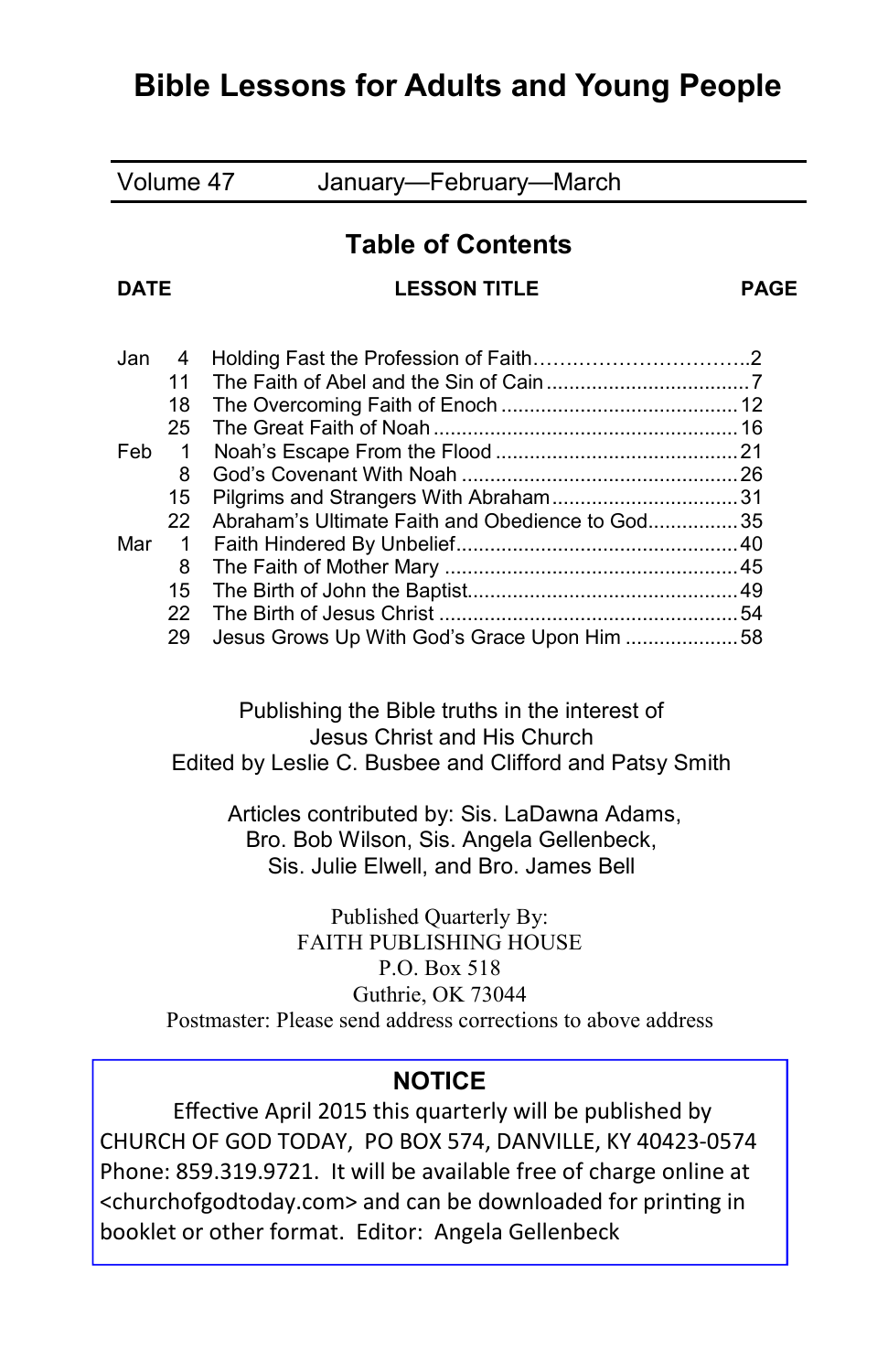# The Chamber of Peace

There's a chamber for those who are weary There's a rest for the faint by the way, A retreat from the burdens so dreary A relief from the heat of the day

Wisely hath the good Master provided For the ones who remember His name That the journey His wisdom hath sighted Be free from all cause of their shame.

He knows every grind of the spirit The labor of sinew and heart, And now on His throne He can hear it That falls of His followers' part.

So in His great plan He hath given A chamber apart from the strife Whose windows are open to Heaven Receiving the sunlight of life.

Here let me, when worn is my stepping Retreat while the storm blows without, Secure in His glorious keeping From foes that are thronging about.

Sweet peace! Calm assurance forever Is mine through the tangles of life; Their clouds have no power to sever His countenance beams through the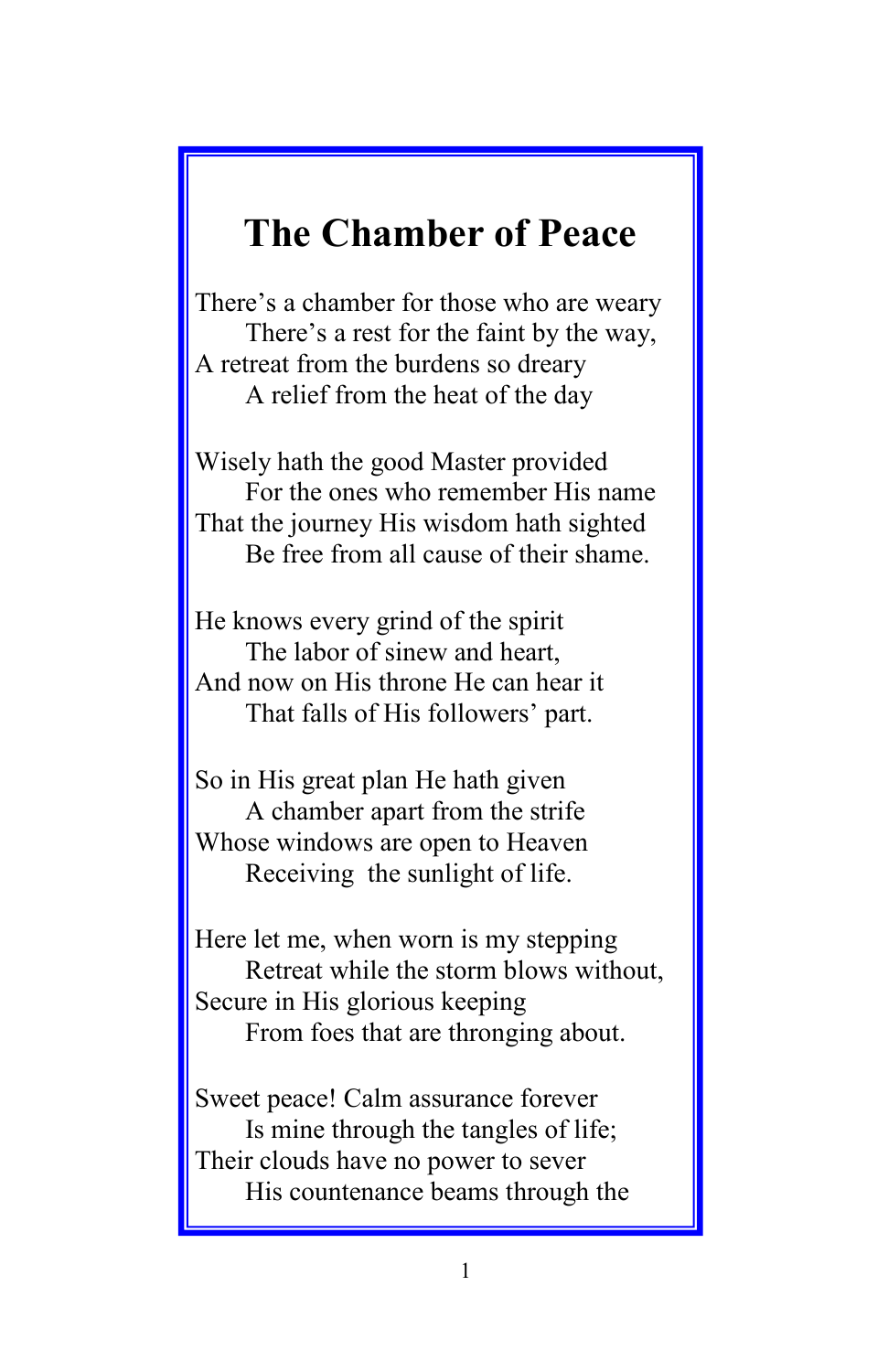#### BIBLE LESSONS FIRST QUARTER, 2015

#### THEME FOR LESSONS

For this series of Bible Lessons we are greatly inspired with the subject of faith in the great Almighty God and how it worked in various men and women in Bible history. These wonderful accounts have been preserved for the benefit and inspiration for us to help us to attain to this vitally important way of heart and life. We pray that the Spirit of God will bless this series of Bible Lessons for the good and encouragement of all who partake of them.

—Bro. Leslie Busbee

#### JANUARY 4, 2015

#### HOLDING FAST THE PROFESSION OF FAITH

Hebrews 10:19 Having therefore, brethren, boldness to enter into the holiest by the blood of Jesus,

20 By a new and living way, which he hath consecrated for us, through the veil, that is to say, his flesh;

21 And having an high priest over the house of God;

22 Let us draw near with a true heart in full assurance of faith, having our hearts sprinkled from an evil conscience, and our bodies washed with pure water.

23 Let us hold fast the profession of our faith without wavering; (for he is faithful that promised;)

24 And let us consider one another to provoke unto love and to good works:

25 Not forsaking the assembling of ourselves together, as the manner of some is; but exhorting one another: and so much the more, as ye see the day approaching.

34 For ye had compassion of me in my bonds, and took joyfully the spoiling of your goods, knowing in yourselves that ye have in heaven a better and an enduring substance.

35 Cast not away therefore your confidence, which hath great recompence of reward.

36 For ye have need of patience, that, after ye have done the will of God, ye might receive the promise.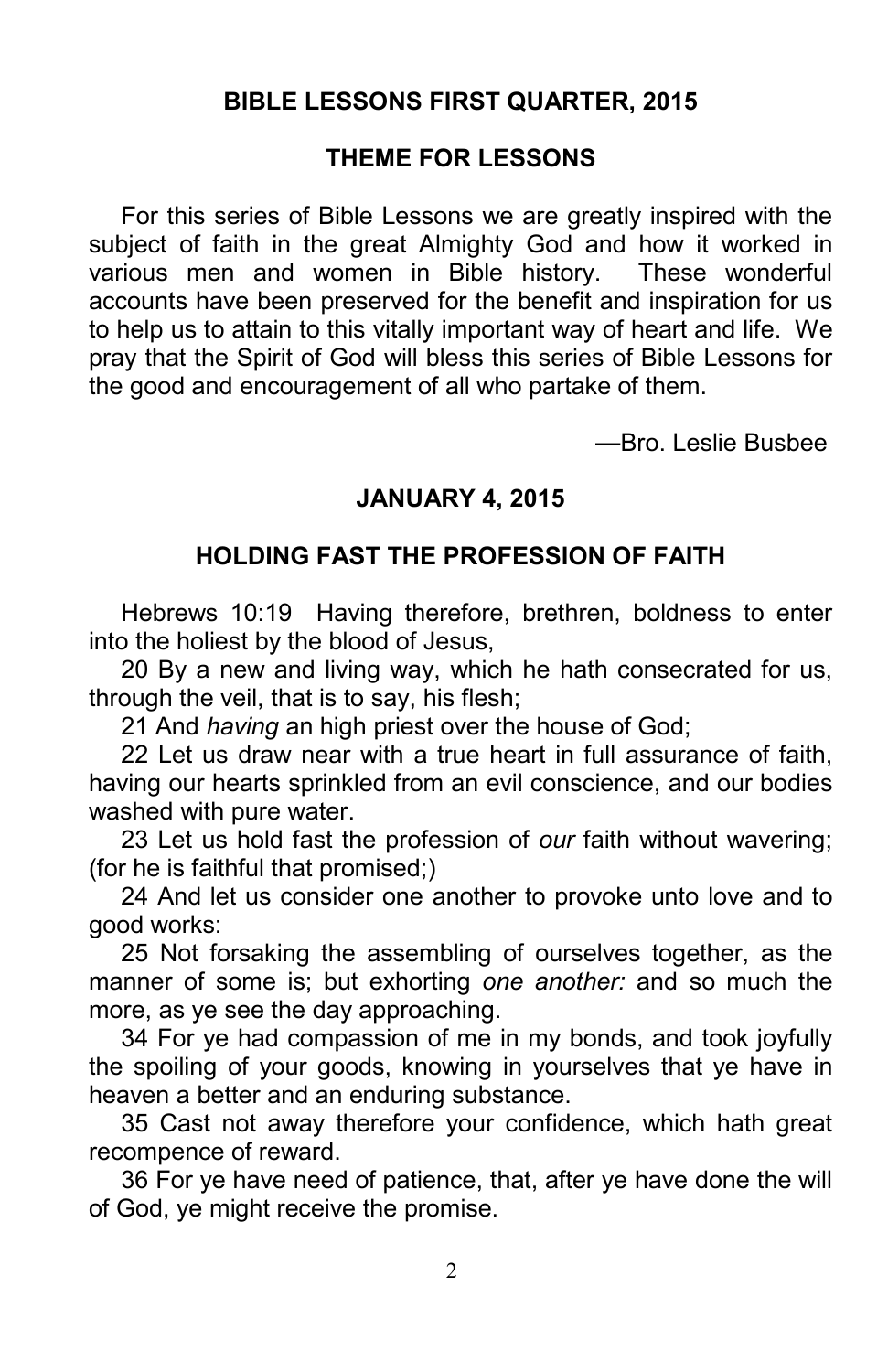37 For yet a little while, and he that shall come will come, and will not tarry.

38 Now the just shall live by faith: but if any man draw back, my soul shall have no pleasure in him.

39 But we are not of them who draw back unto perdition; but of them that believe to the saving of the soul.

Hebrews 11:1 Now faith is the substance of things hoped for, the evidence of things not seen.

2 For by it the elders obtained a good report.

3 Through faith we understand that the worlds were framed by the word of God, so that things which are seen were not made of things which do appear.

MEMORY VERSE: Now the just shall live by faith: but if any man draw back, my soul shall have no pleasure in him. But we are not of them who draw back unto perdition; but of them that believe to the saving of the soul. Hebrews 10: 38, 39

CENTRAL THOUGHT: God desires and wills for us as His mortal creation to be fully persuaded of Him and all of His works and believe and fully trust in Him for our eternal salvation and victory over sin and death.

#### WORD DEFINITIONS

Hebrews 10:19, "boldness": Strong confidence. "holiest": The very presence of God.

Verse 20, "through the veil": In the Old Testament this was the veil that in the tabernacle hung between the Holy Place and the Most Holy Place, which was a type of Christ's body that He offered for our sins, enabling us to enter into the fellowship and presence of God.

Verse 22, "our bodies washed with pure water": Our hearts and lives made clean through obedience to the pure Word of God.

Verse 34, "enduring substance": Everlasting possessions.

Verse 38. "faith": Trust and firm confidence; firm persuasion and conviction of God and Christ and full belief and reliance in them. "draw back": To turn away from believing and obeying God's command and will. "perdition": Eternal damnation.

Hebrews 11:1, "substance": Confidence and assurance. "evidence": Strong proof and conviction.

Verse 2, "elders": Those of ancient times including those mentioned in this chapter. "obtained a good report": Testified a good witness for God.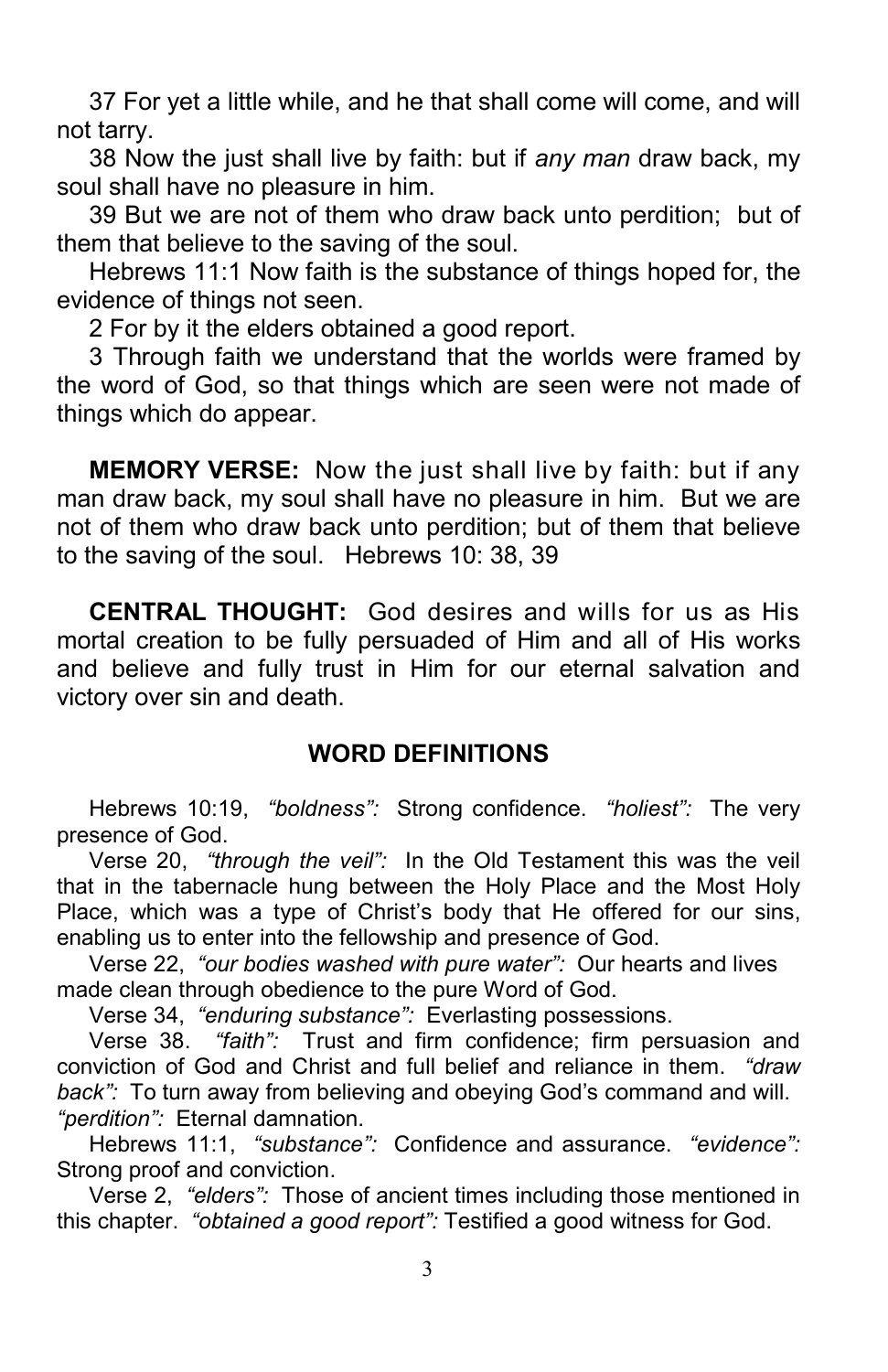Verse 3, "framed": designed completely and brought forth. "things which are seen": The visible, material, and earthly realm. "not made of things which do appear": Brought forth by the eternal and invisible Word of God.

#### LESSON BACKGROUND

We begin our study of faith from the writings of what is generally believed to be that of the apostle Paul. We start with what the writer was encouraging the Christians of his day concerning their experience with the Lord in this New Testament age. By having faith and obedience to Jesus and His teachings, we enter into the Holy of Holies, into the very presence of God and our Saviour. We enter the realm of confidence, trust, and firm persuasion of the eternal treasures of life everlasting in the world to come. We cease from living to the flesh and the vanities of this mortal state and lay hold of confidence and trust in eternal values that Christ through His risen life and presence at the right hand of God has made available for us. This is the faith and persuasion that is presented to mankind through the gospel of the Lord Jesus Christ.

Verses 37 and 38 are quotes from Habakkuk 2:3, 4. It reads somewhat differently but basically is the same: Verse 4 reads: "Behold, his soul which is lifted up is not upright in him: but the just shall live by his faith." The terms "lifted up" and "drawing back" are the same essence. Being lifted up is pride and drawing back is unbelief. These are the basis of people's rejection of God's truth in His Word. And let us notice verse 3 that shows how the heavens and the earth were designed and brought into being by the Word of God. This is the basis of faith. Believing that the world and all things therein were the creation of God Almighty is an important basis of the faith we must have if we make any worthy progress in being men and women of true and unfailing faith.

In Hebrews 11 we begin the wonderful history of several who were great testimonies and examples of faith in God. We have the definition of faith clearly expressed along with the example expressed in God's wonderful creation of the worlds, the heavens, and earth. This shows that the material earthly realm along with the beautiful heavens were made of invisible sources, the Almighty Word of the Almighty God!

—Bro. Leslie Busbee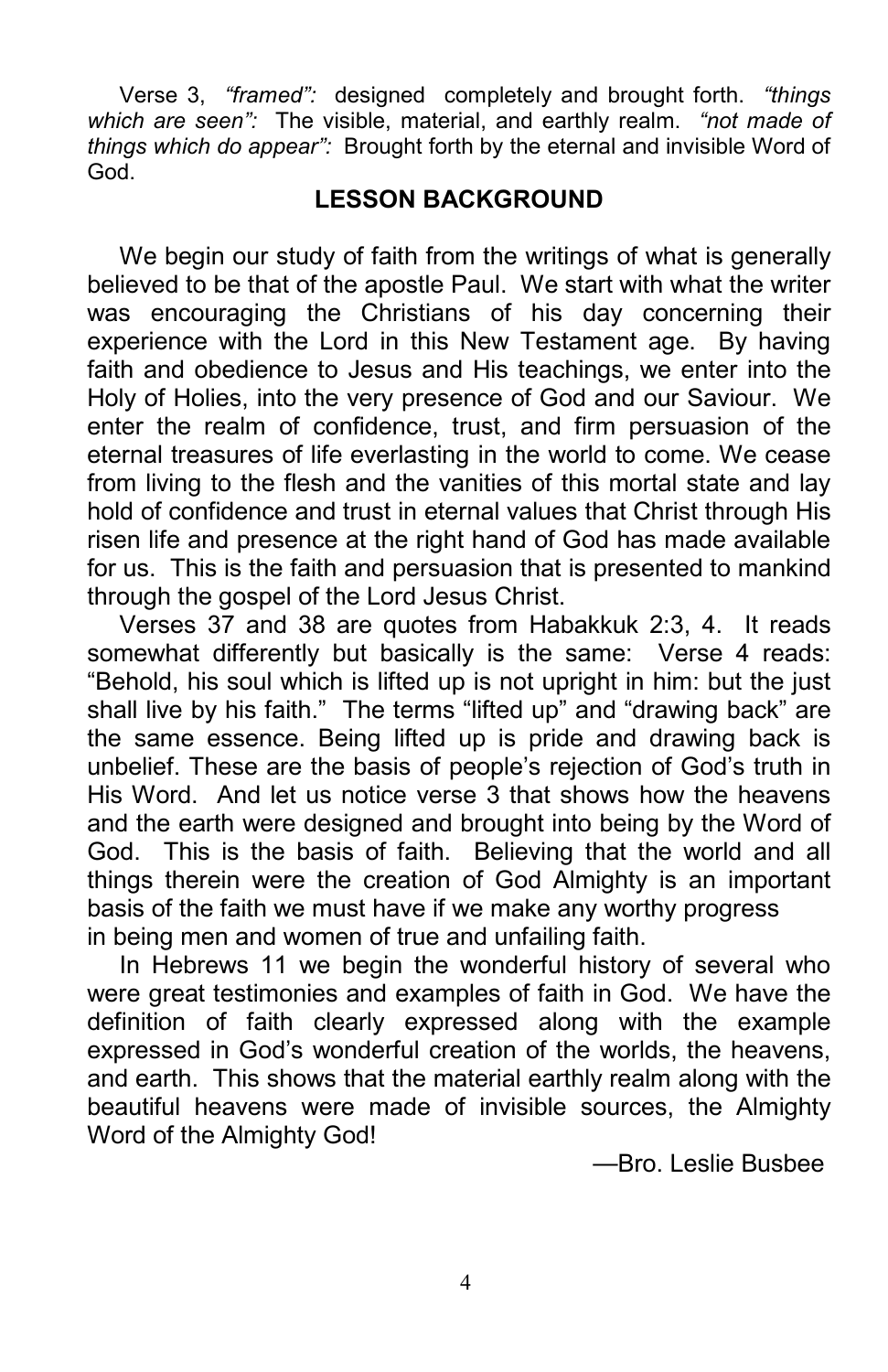#### QUESTIONS:

1. What must we have to draw near to God and Jesus Christ?

2. What assurance and confidence can we have in this grace?

3. What causes a person to draw back and cast confidence away?

4. Why can we draw near with a true heart in full assurance?

5. What is seen in Creation that assures us of the reality of God?

#### COMMENTS AND APPLICATION

One of the greatest testimonies of the greatness and goodness and reality of an Almighty God and Creator is to look around us and behold His great works. It surely is as stated in Psalm 19:1-4: "The heavens declare the glory of God; and the firmament sheweth his handiwork. Day unto day (day after day) uttereth speech, and night unto night [night after night] sheweth knowledge. There is no speech nor language where their voice is not heard. Their line is gone out through all the earth, and their words to the end of the world. In them hath he set a tabernacle for the sun." Paul quotes from this speaking of the gospel in Romans 10:17, 18: "So then faith cometh by hearing, and hearing by the word of God. But I say, Have they not heard? Yes verily, their sound went into all the earth, and their words unto the ends of the world." So we see that all creation is a vivid testimony and declaration of the reality and truth of an Allwise, All-loving, and Never-failing God and Creator. And this also helps to assure us concerning the Almighty God and His faithful and gracious Son, Jesus Christ. The same God that brought Jesus into the world and worked in Him with all the miracles and healings brought to pass is the God who created the beautiful world that is evident day after day. Having faith in God is no problem when one opens his eyes to what is before him. I marvel as I look at the grasses and many things that can be grown in the soil, along with the beautiful trees. It is a splendorous testimony of the reality of God Almighty, and is an incentive to help us to believe the gospel that is proclaimed concerning Jesus Christ and His great salvation!

—Bro. Leslie Busbee

#### REFLECTIONS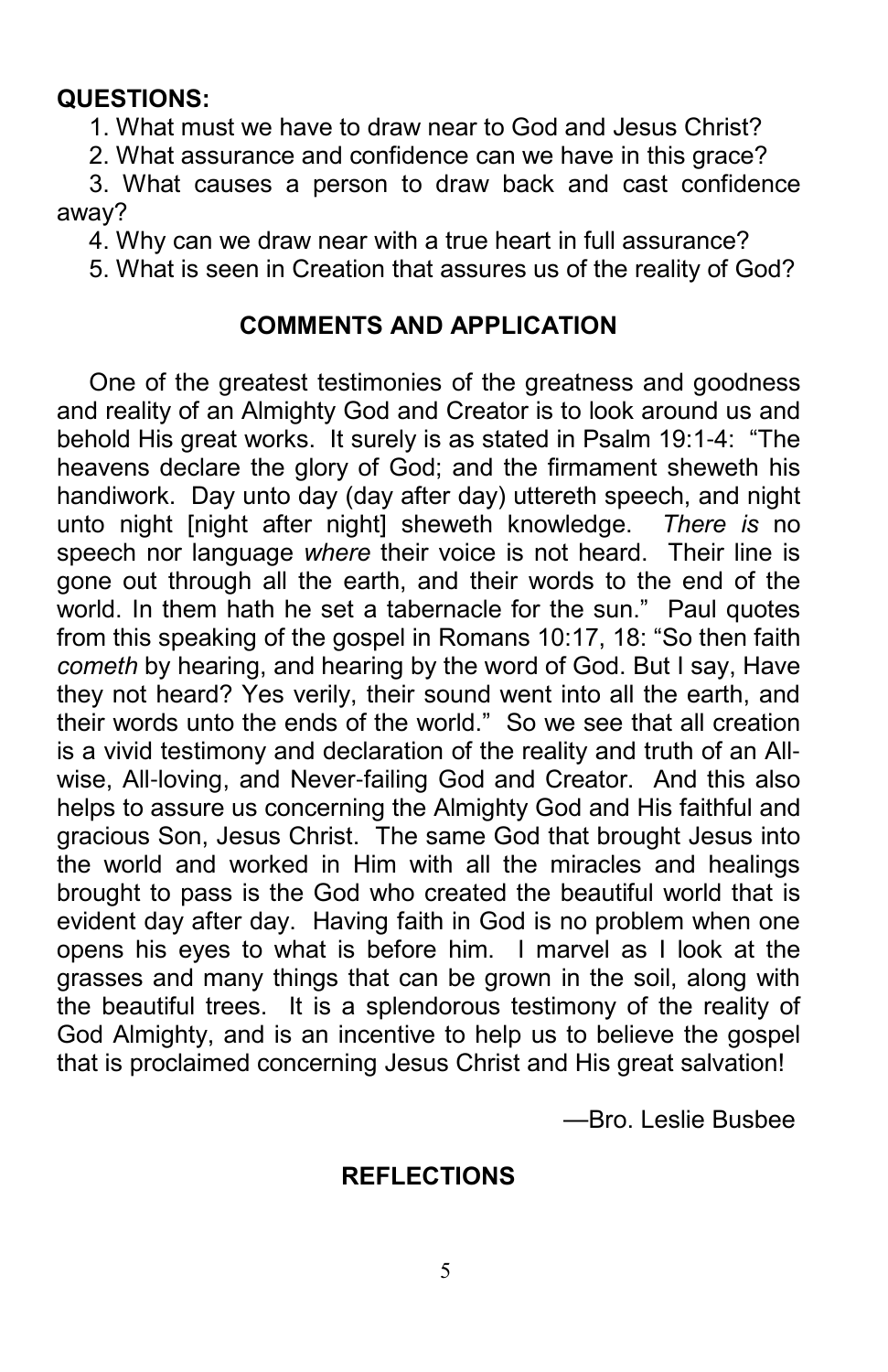- Whenever I start to hang my head in front of failure's face, my downward fall is broken by the memory of a race.
- A children's race, young boys, young men; how I remember well, excitement sure, but also fear, it wasn't hard to tell.
- They all lined up so full of hope, each thought to win that race or tie for first, or if not that, at least take second place.
- Their parents watched from off the side, each cheering for their son,

and each boy hoped to show his folks that he would be the one.

- The whistle blew and off they flew, like chariots of fire,
- to win, to be the hero there, was each young boy's desire.
- One boy in particular, whose dad was in the crowd,
- was running in the lead and thought "My dad will be so proud." But as he speeded down the field and crossed a shallow dip,
- the little boy who thought he'd win, lost his step and slipped.
- Trying hard to catch himself, his arms flew everyplace,

and midst the laughter of the crowd he fell flat on his face.

As he fell, his hope fell too; he couldn't win it now.

Humiliated, he just wished to disappear somehow.

But as he fell his dad stood up and showed his anxious face, which to the boy so clearly said, "Get up and win that race!"

He quickly rose, no damage done, behind a bit that's all,

- and ran with all his mind and might to make up for his fall. So anxious to restore himself, to catch up and to win,
- his mind went faster than his legs. He slipped and fell again.
- He wished that he had quit before with only one disgrace.

"I'm hopeless as a runner now, I shouldn't try to race."

But through the laughing crowd he searched and found his father's face

with a steady look that said again, "Get up and win that race!" So he jumped up to try again, ten yards behind the last.

 "If I'm to gain those yards," he thought, "I've got to run real fast!" Exceeding everything he had, he regained eight, then ten...

but trying hard to catch the lead, he slipped and fell again.

Defeat! He lay there silently. A tear dropped from his eye.

 "There's no sense running anymore! Three strikes I'm out! Why try?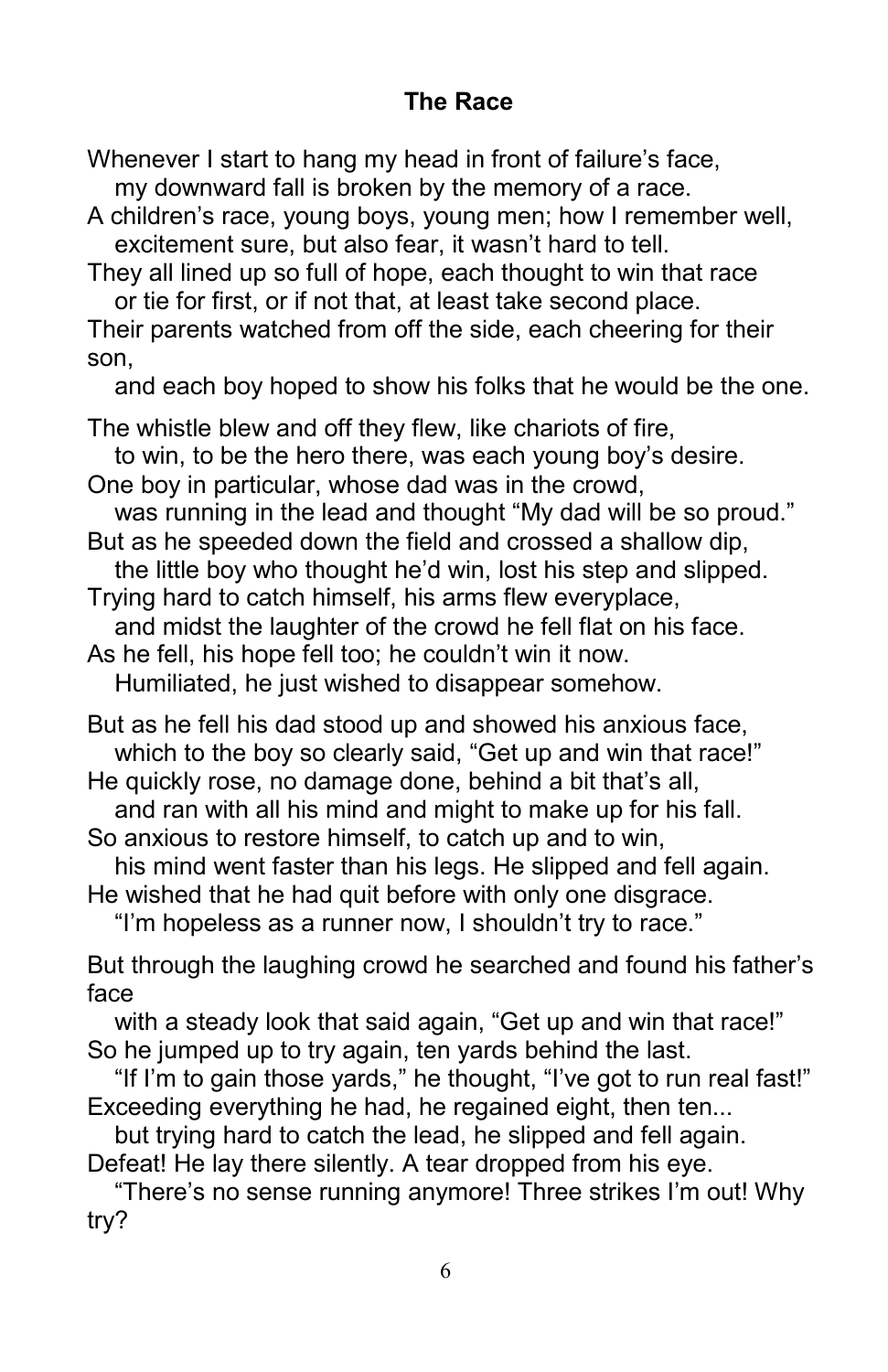I've lost, so what's the use?" he thought. "I'll live with my disgrace." But then he thought about his dad, who soon he'd have to face.

"Get up," an echo sounded low, "you haven't lost at all,

 for all you have to do to win is rise each time you fall. Get up!" the echo urged him on, "Get up and take your place!

 You were not meant for failure here! Get up and win that race!" So, up he rose to run once more, refusing to forfeit,

and he resolved that win or lose, at least he wouldn't quit.

So far behind the others now, the most he'd ever been, still he gave it all he had and ran like he could win.

Three times he'd fallen stumbling, three times he rose again. Too far behind to hope to win, he still ran to the end.

They cheered another boy who crossed the line and won first place,

 head high and proud and happy—no falling, no disgrace. But, when the fallen youngster crossed the line, in last place,

the crowd gave him a greater cheer for finishing the race.

And even though he came in last with head bowed low, unproud,

 you would have thought he'd won the race, to listen to the crowd.

And to his dad he sadly said, "I didn't do so well."

"To me, you won," his father said. "You rose each time you fell."

And now when things seem dark and bleak and difficult to face, the memory of that little boy helps me in my own race.

For all of life is like that race, with ups and downs and all.

And all you have to do to win is rise each time you fall.

And when depression and despair shout loudly in my face,

another voice within me says, "Get up and win that race!"

— Author Unknown

#### JANUARY 11, 2015

#### THE FAITH OF ABEL AND THE SIN OF CAIN

Hebrews 11:4 By faith Abel offered unto God a more excellent sacrifice than Cain, by which he obtained witness that he was righteous, God testifying of his gifts: and by it he being dead yet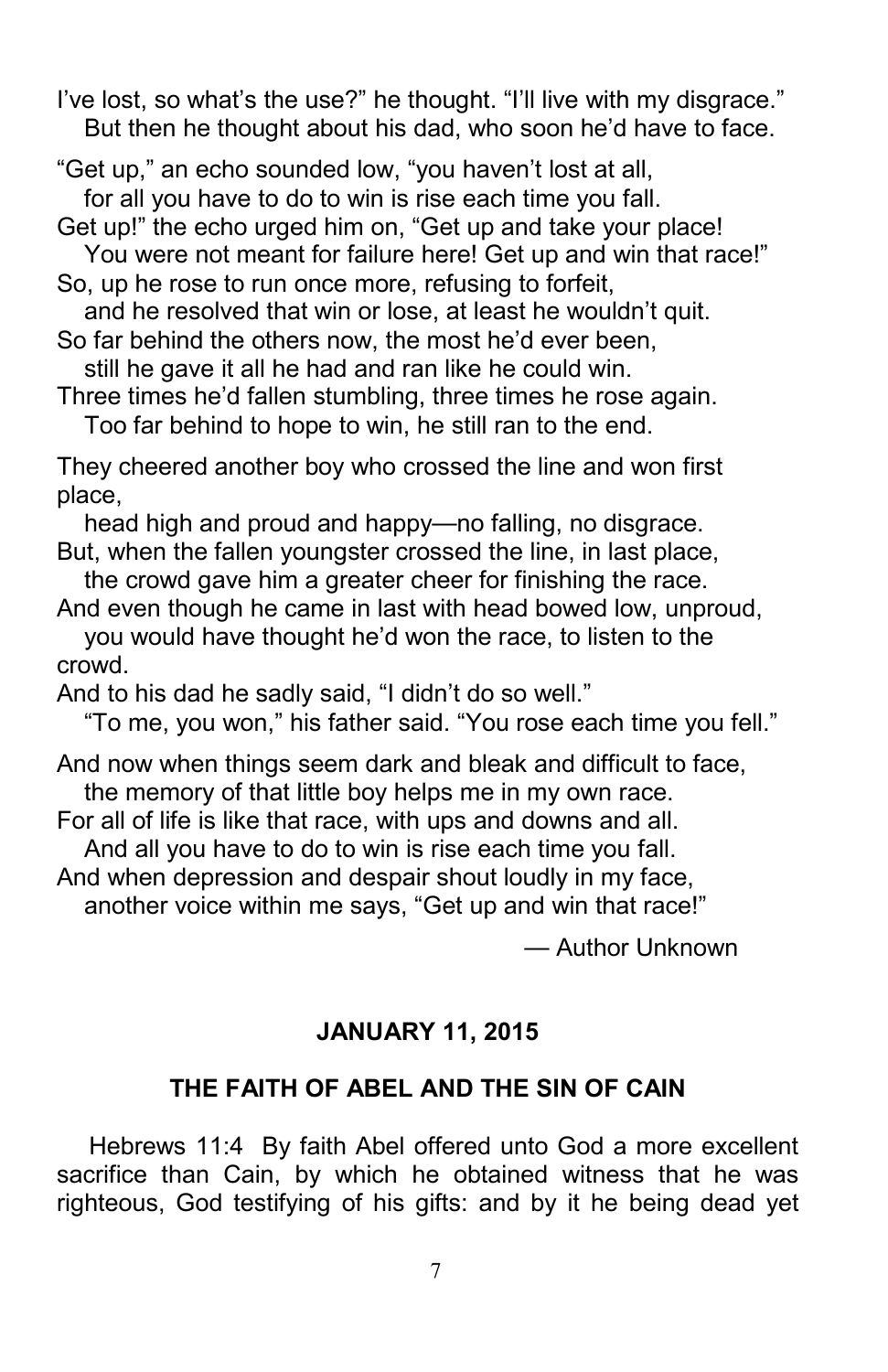speaketh.

Genesis 4:1 And Adam knew Eve his wife; and she conceived, and bare Cain, and said, I have gotten a man from the LORD.

2 And she again bare his brother, Abel. And Abel was a keeper of sheep, but Cain was a tiller of the ground.

3 And in process of time it came to pass, that Cain brought of the fruit of the ground an offering unto the LORD.

4 And Abel, he also brought of the firstlings of his flock and of the fat thereof. And the LORD had respect unto Abel and to his offering.

5 But unto Cain and to his offering he had not respect. And Cain was very wroth, and his countenance fell.

6 And the LORD said unto Cain, Why art thou wroth? and why is thy countenance fallen?

7 If thou doest well, shalt thou not be accepted? and if thou doest not well, sin lieth at the door. and unto thee shall be his desire, and thou shalt rule over him.

8 And Cain talked with Abel his brother: and it came to pass, when they were in the field, that Cain rose up against Abel his brother, and slew him.

9 And the LORD said unto Cain, Where is Abel thy brother? And he said, I know not: Am I my brother's keeper?

 10 And he said, What hast thou done? The voice of thy brother's blood crieth unto me from the ground.

11 And now art thou cursed from the earth, which hath opened her mouth to receive thy brother's blood from thy hand.

12 When thou tillest the ground, it shall not henceforth yield unto thee her strength; a fugitive and a vagabond shalt thou be in the earth.

13 And Cain said unto the LORD, My punishment is greater than I can bear.

1 John 3:10 In this the children of God are manifest, and the children of the devil: whosoever doeth not righteousness is not of God, neither he that loveth not his brother.

11 For this is the message that ye heard from the beginning, that we should love one another.

12 Not as Cain, who was of that wicked one, and slew his brother. And wherefore slew he him? Because his own works were evil, and his brother's righteous.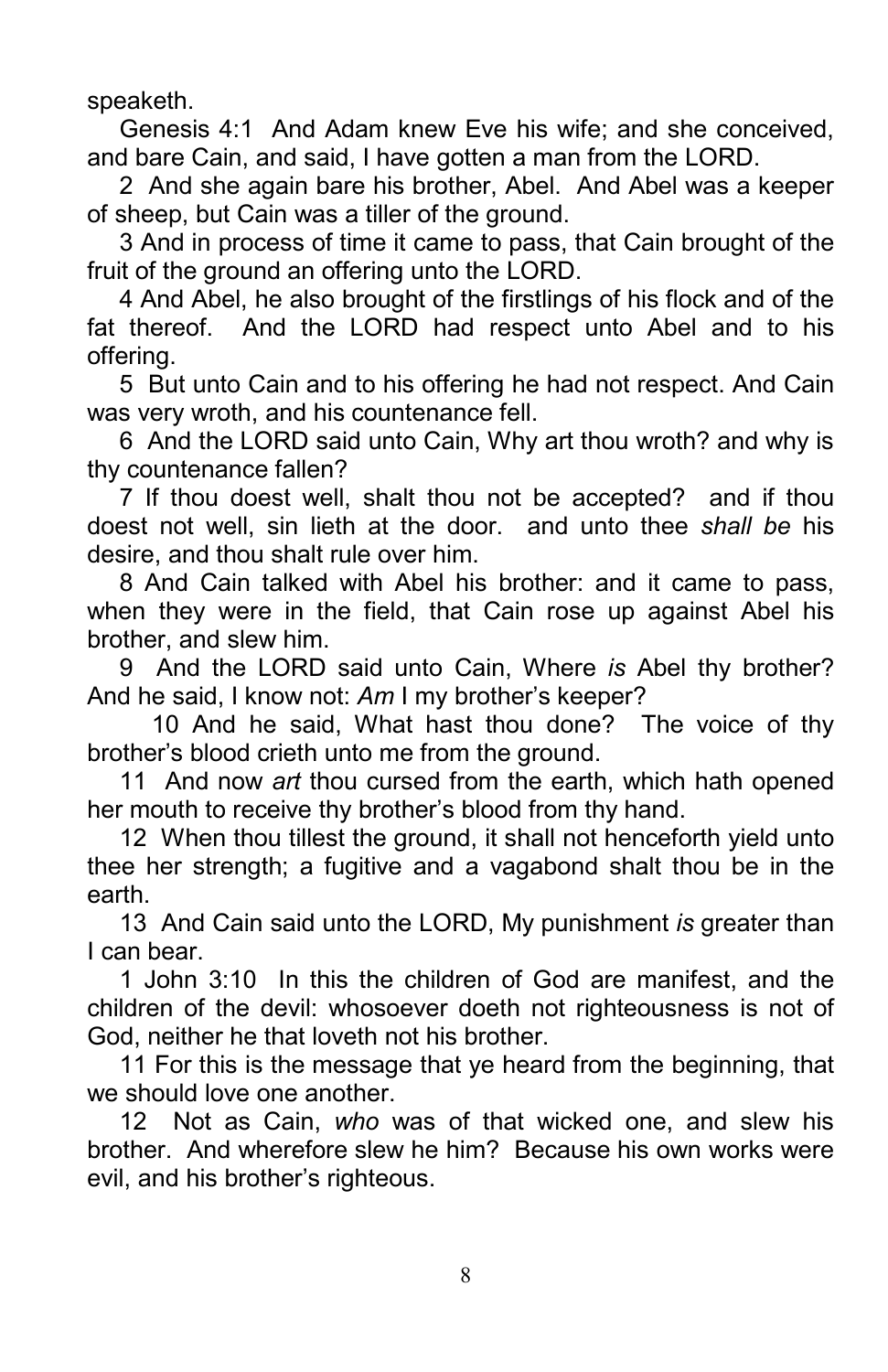MEMORY VERSE: By faith Abel offered unto God a more excellent sacrifice than Cain, by which he obtained witness that he was righteous: God testifying of his gifts: and by it he being dead yet speaketh. Hebrews 11:4

CENTRAL THOUGHT: We do not have to do evil and sin against our fellow man and our creator. Abel did what pleased God because he had a strong desire to do so. He had faith and confidence that God would bless him. Cain could have obtained the right sacrifice to offer unto God but instead he took his own way and that led to jealousy and hatred and the murder of his righteous brother.

#### WORD DEFINITIONS

Genesis 4:2, "keeper of sheep": A shepherd of flocks. "tiller of the ground": One who works the ground to grow fruits and vegetables.

Verse 3, "an offering unto the LORD": A gift in the form of worship.

Verse 4, "firstlings of his flock": The first lambs to be born. "the fat thereof": The richest, best, and choicest of all the lambs. "had respect": Looked upon it well pleased with favor.

Verse 5, "very wroth": Glowed with anger. "his countenance fell": His face greatly filled with anger.

Verse 7, "sin lieth at the door": Sin is crouching to come in. "unto thee shall be his desire": Toward you is sin's target and aim. "thou shalt rule over him": Yet you should ride over it; and not let it overcome you.

Verse 11, "cursed from the earth": Cursed more than the ground that received your brother's blood.

1 John 3:12, "of that wicked one": The evil one: Satan.

#### LESSON BACKGROUND

Adam and Eve, the first man and woman that God created, had been deceived and beguiled by Satan to partake of the fruit from the tree that God had forbidden them. Therefore, God had sent Adam forth from the beautiful garden of Eden to till and work the ground, the dust that he had been taken and formed from. God had Cherubims, or Angels, placed at the east of the garden and a flaming sword to keep man from partaking of the tree of life. Thus man had to work hard to produce from the ground what fruits and vegetables needed for his body's nourishment. In time, God gave Eve conception to bring forth children. She brought forth two sons,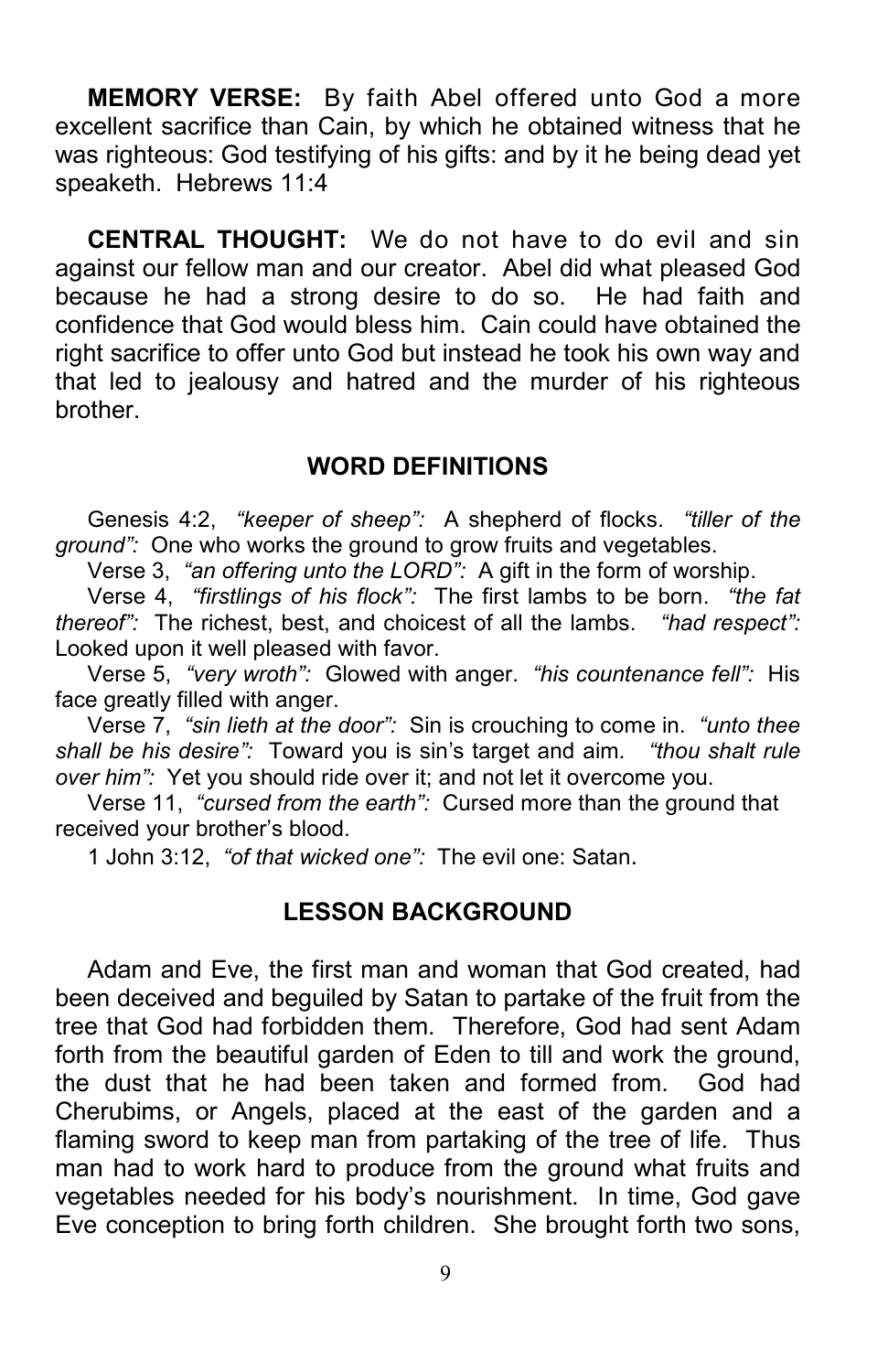Cain and Abel, and said, "I have gotten a man from the LORD." We are sure that Adam and Eve enjoyed their two little boys as they grew up to manhood. Just how old they were at the time our lesson tells we do not know, but they were old enough to take on work and responsibility.

Cain was a tiller of the ground. He could grow and produce fruits and vegetables were which were vital to their health and strength. Abel was blessed to have under his care sweet sheep and enjoyed their little offspring of lambs. Somehow Adam and Eve sought to teach their sons about the Almighty God and what to do to gain His mercy and favor. That is why the boys each brought something from their produce to be presented to the LORD as an offering and sacrifice. While Abel brought lambs who were the first to be born and the very best, he offered with them earnest and sincere prayer. I am sure that he did this, even though the scripture does not tell it. God was very pleased with Abel's sacrifice and somehow let His favor and acceptance be known. But while Abel was sincerely presenting his offering, his brother Cain brought of the fruit of the ground and offered it to God. Somehow Cain did not bring with his offering the sincerity, earnestness, and humbleness of heart that God was looking for. It is the same today. The sacrifices of prayer, obedience, and faith that we present to the Lord must be backed by repentance, sincerity, and submission to His will. Sad to say, as our lesson tells, Cain reacted so ugly and displeasingly in God's sight. He was very angry, and instead of amending his ways and seeking God's mercy and favor, he took it out on Abel and ended up killing him. God was greatly moved with displeasure toward Cain and compassionate remembrance of Abel. Thus the voice of Abel's blood cried out to God. It was the faith and obedience and sincerity of Abel that has put his name in the book of records of the godly and righteous people before God. It is a vital lesson for us today. How earnest and sincere should be the sacrifice of our lives before our gracious Creator!

—Bro. Leslie Busbee

#### QUESTIONS:

1. What made the difference before God between Cain and Abel?

2. What reaction should Cain have made for his rejection by God?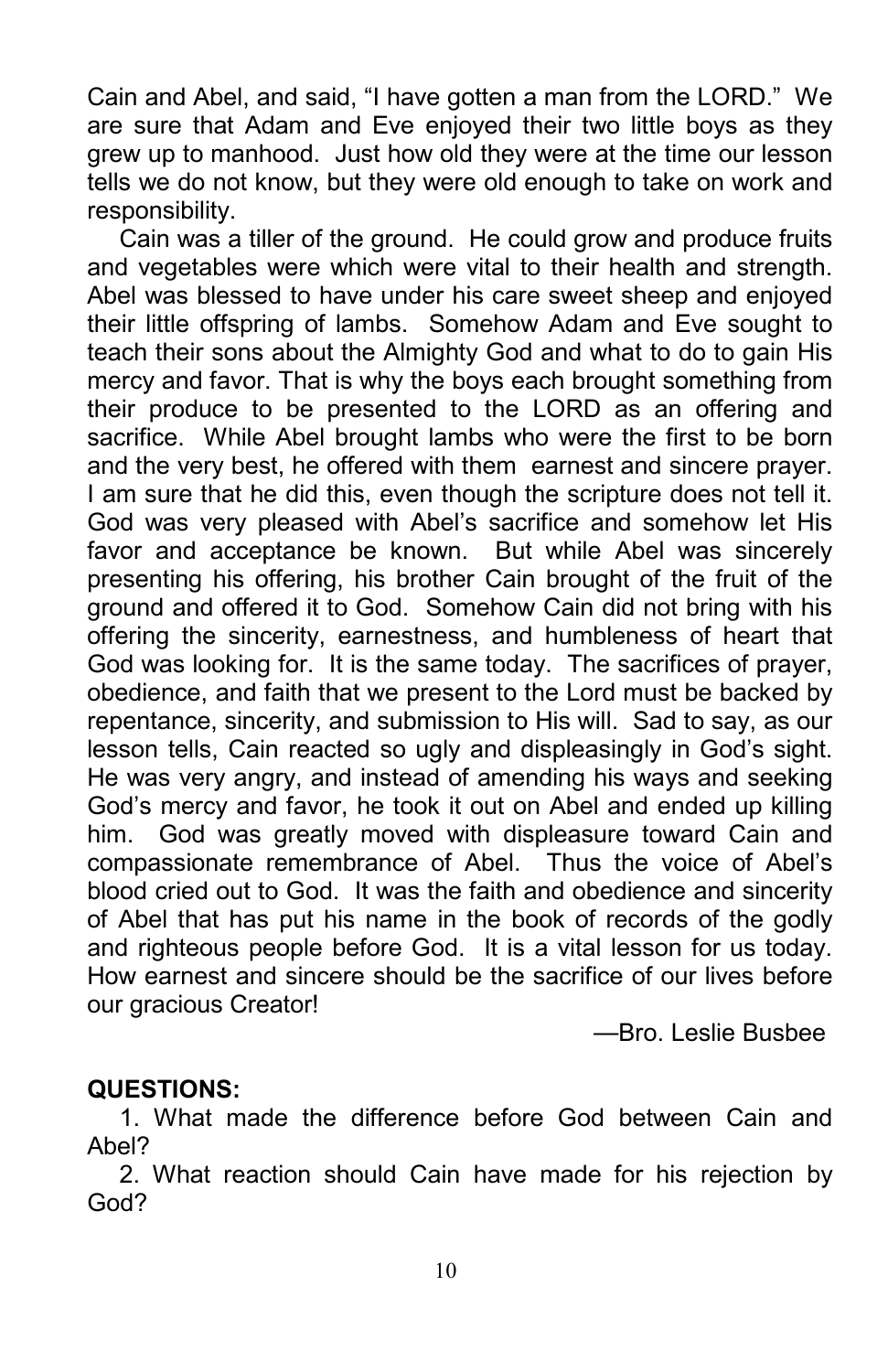3. What attitude and spirit did he allow to fill his heart and soul?

4. What lesson can we receive and be benefited by God's dealings?

5. How should Cain have reacted for his failure instead of bitterness?

#### COMMENTS AND APPLICATION

God is still today looking at the offering that people bring to Him. What is well-pleasing to Him? Let us notice Romans 12:1,2: "I beseech you, therefore, brethren, by the mercies of God, that ye present your bodies a living sacrifice, holy, acceptable unto God, which is your reasonable service. And be not conformed to this world: but be ye transformed by the renewing of your mind, that ye may prove [find out and experience] what is that good, and acceptable, and perfect, will of God." To gain the favor and acceptance of the Almighty God is the greatest and most rewarding quest and effort we can make. It is worth it all to give all to God and receive all He has for us to be blessed with and enjoy. To go through a form and fail to present to God true sincerity and submission and faithful obedience is a drastic and tragic mistake that many have made through the years of time. Even as Christ made the supreme sacrifice of letting those ungodly men take him out and hang Him to the cross as an offering for the sins of mankind, even so must we, as our scripture says, present our bodies as a living sacrifice to God. We must deny the flesh, the world, and the current of society around us and strive to live and conduct ourselves in godliness, holiness, humility, meekness, faith, and true submission to His kingdom and will. And, just as Abel received witness and testimony from God of His acceptance and well pleasing, so can we be richly blessed with the Holy Spirit to bless and guide and fill our hearts with joy, gladness, and rejoicing!

—Bro. Leslie C. Busbee

#### REFLECTIONS

When the Lord asked Cain of the whereabouts of his brother Abel, Cain retorted with a question to the Lord, "Am I my brother's keeper?" Cain demonstrated by the hatred in his heart and his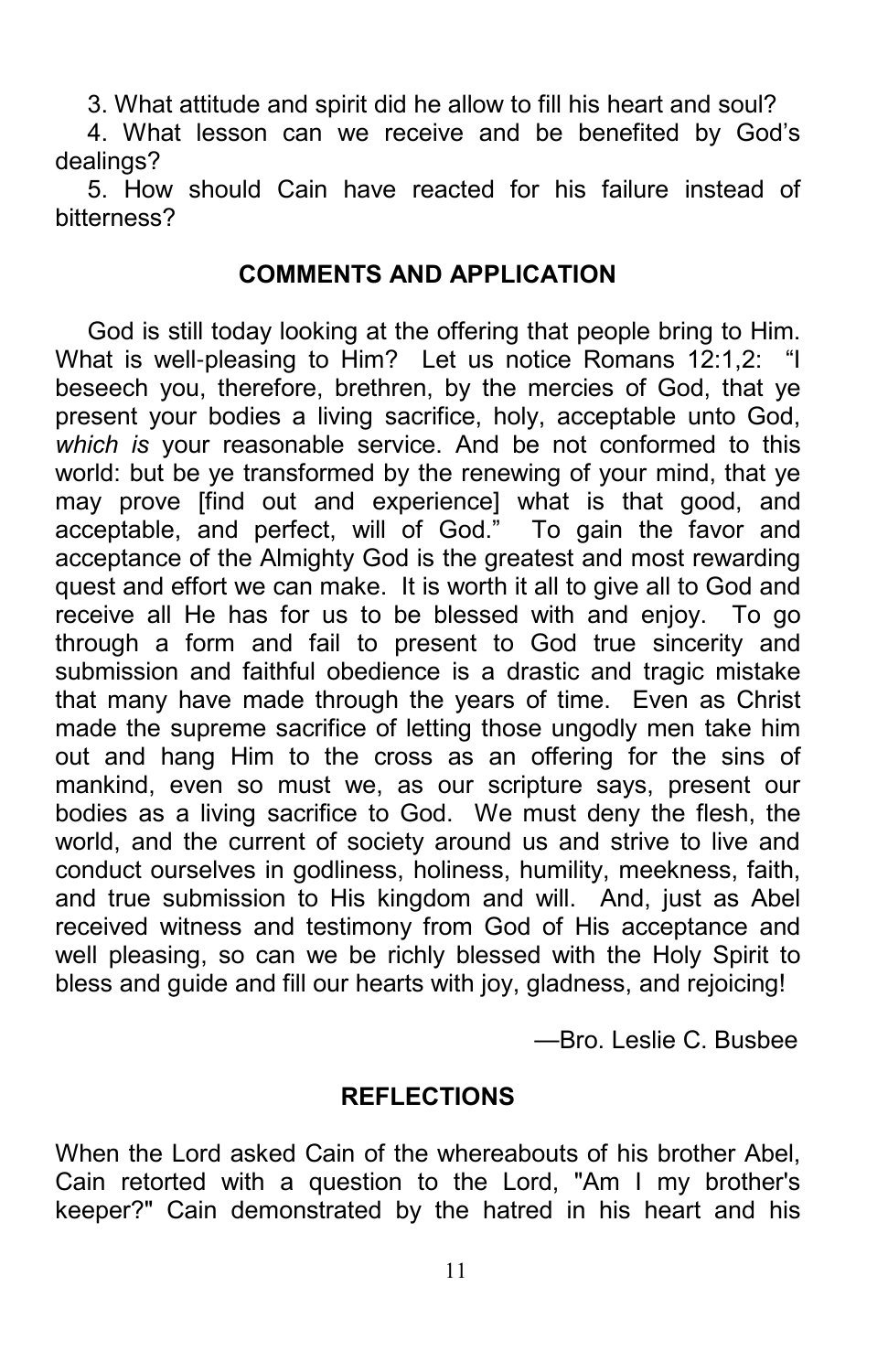murderous deed that he was not a very good keeper to his brother Abel.

But maybe we need to ask ourselves, "Are we our brother's keeper?" And what does the Word of God say about this?

- I Peter 1: 22, "Seeing ye have purified your souls in obeying the truth through the Spirit unto unfeigned love of the brethren, see that ye love one another with a pure heart fervently."
- Romans 14:13, "Let us not therefore judge one another, any more: but judge this rather, that no man put a stumbling block or an occasion to fall in his brother's way."
- John 13: 35, "By this shall all men know that ye are my disciples, if ye have love one to another."
- I Cor. 8:12, "But when ye sin so against the brethren, and wound their weak conscience, ye sin against Christ. Wherefore, if meat make my brother to offend, I will eat no flesh while the world standeth, lest I make my brother to offend."

So we see that we are our brother's keeper! Sis. Angela Gellenbeck wrote it well in the song, "We Need Each Other Brethren." "Lord, give us true warmth and affection, when one fails, help us rescue his soul; 'He's not heavy, for he is my brother." let us cry as we carry his load."

—Sis. LaDawna Adams

## JANUARY 18, 2015

## THE OVERCOMING FAITH OF ENOCH

Hebrews 11:5 By faith Enoch was translated that he should not see death; and was not found, because God had translated him: for before his translation he had this testimony, that he pleased God.

6 But without faith it is impossible to please him: for he that cometh to God must believe that he is, and that he is a rewarder of them that diligently seek him.

Genesis 5:22 And Enoch walked with God after he begat Methuselah three hundred years, and begat sons and daughters:

23 And all the days of Enoch were three hundred sixty and five years:

24 And Enoch walked with God: and he was not; for God took him.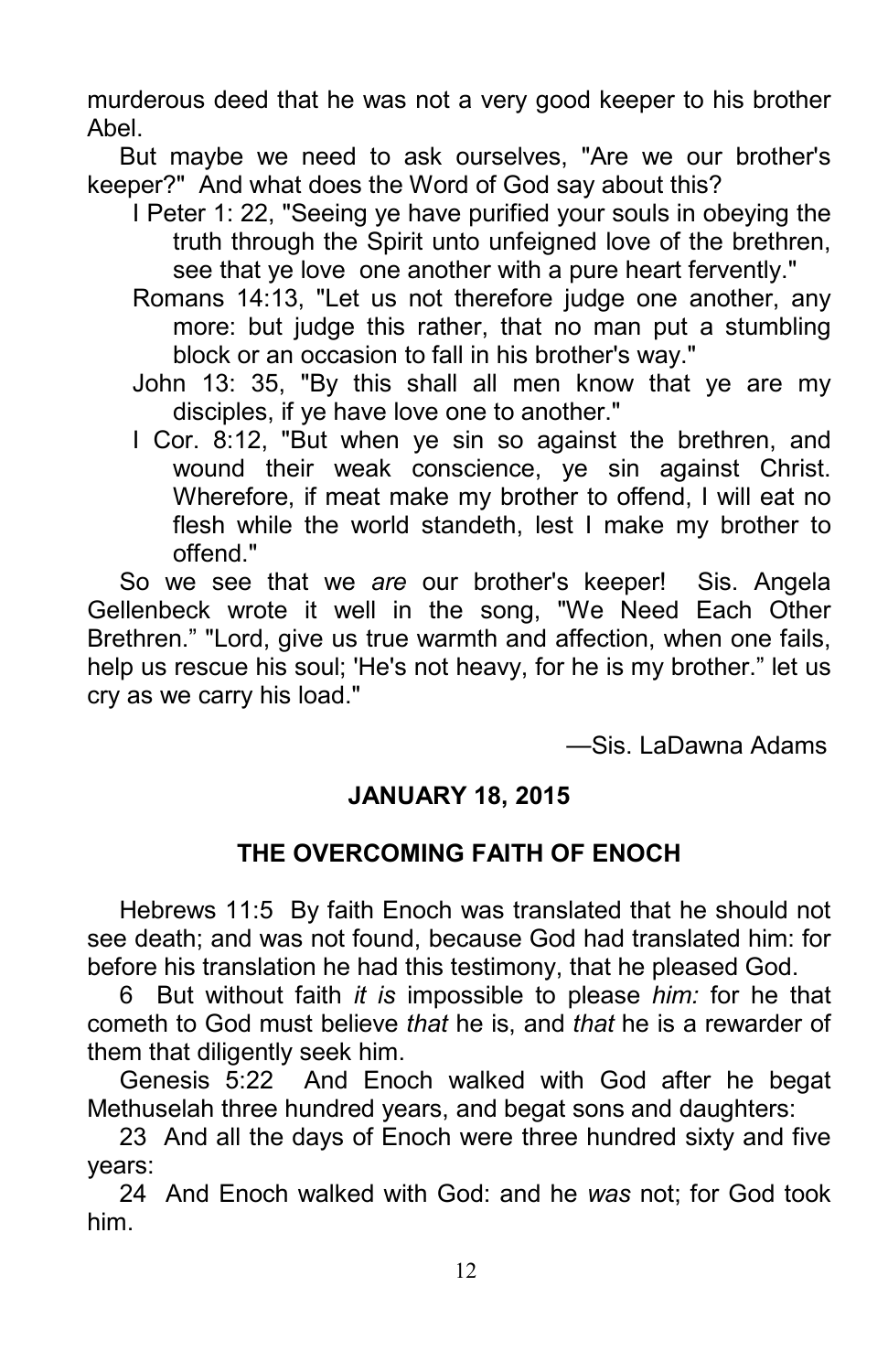Jude 14 And Enoch also, the seventh from Adam, prophesied of these, saying, Behold, the Lord cometh with ten thousands of his saints,

15 To execute judgment upon all, and to convince all that are ungodly among them of all their ungodly deeds which they have ungodly committed, and of all their hard speeches which ungodly sinners have spoken against him.

1 John 5:4 For whatsoever is born of God overcometh the world: and this is the victory that overcometh the world, even our faith.

Revelation 2:7 He that hath an ear, let him hear what the Spirit saith unto the churches; To him that overcometh will I give to eat of the tree of life, which is in the midst of the paradise of God.

11 He that overcometh shall not be hurt of the second death.

17 To him that overcometh will I give to eat of the hidden manna.

26 And he that overcometh, and keepeth my works unto the end, to him will I give power over the nations:

27 And he shall rule them with a rod of iron; as the vessels of a potter shall they be broken to shivers: even as I received of my Father.

28 And I will give him the morning star.

3:5 He that overcometh, the same shall be clothed in white raiment; and I will not blot out his name out of the book of life, but I will confess his name before my Father, and before his angels.

12 Him that overcometh will I make a pillar in the temple of my God, and he shall go no more out; and I will write upon him the name of my God, and the name of the city of my God, which is new Jerusalem, which cometh down out of heaven from my God; and I will write upon him my new name.

21 To him that overcometh will I grant to sit with me in my throne, even as I also overcame, and am set down with my Father in his throne.

MEMORY VERSE: For whatsoever is born of God overcometh the world: and this is the victory that overcometh the world, even our faith. 1 John:5:4

CENTRAL THOUGHT: Just as Enoch overcame the world of sin and transgression against God and walked with God in full fellowship, so can we through faith and obedience to God through the sacrifice of His Son, Jesus Christ, walk in full fellowship with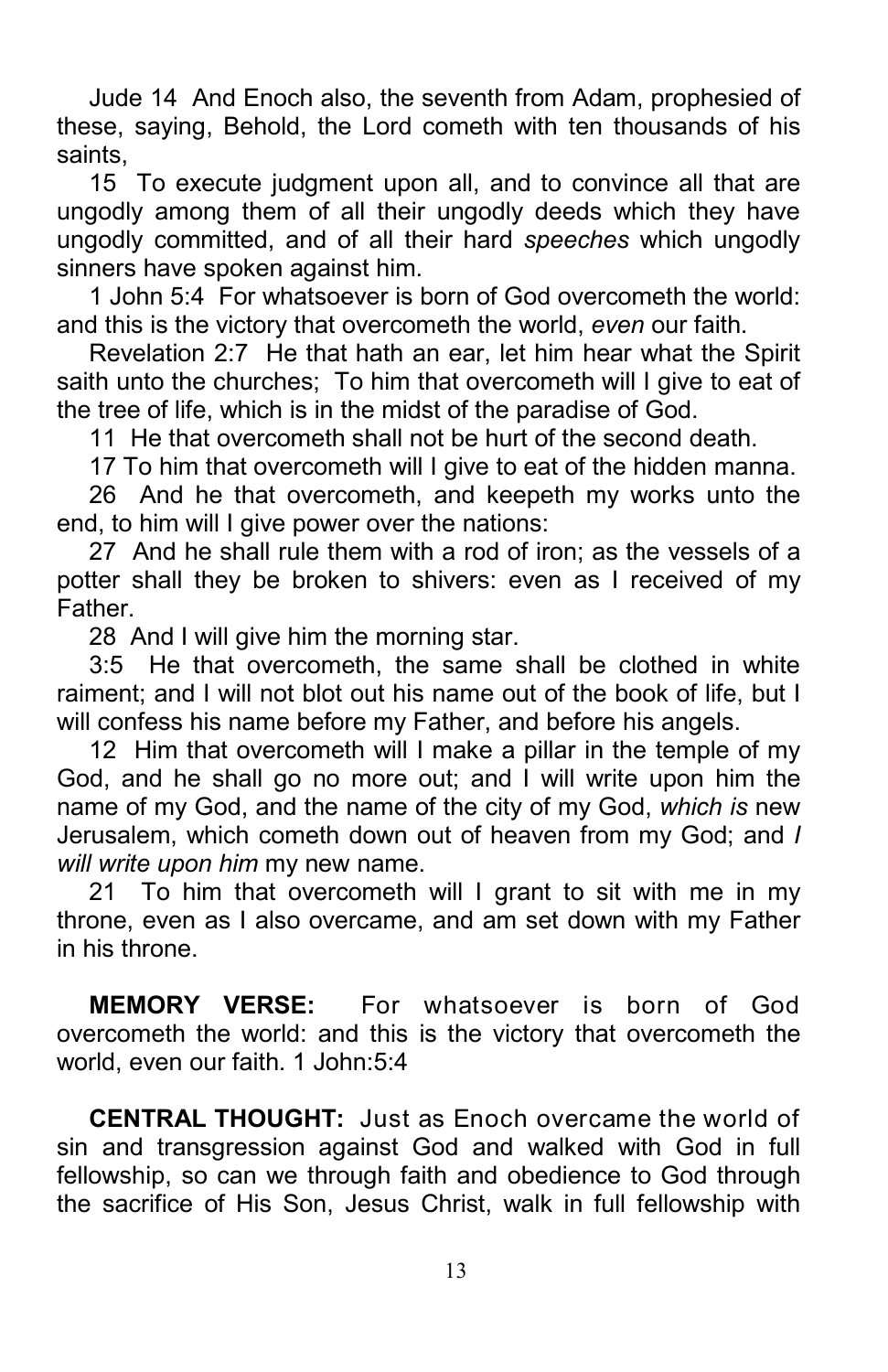Him and overcome death in that last great day to attain to eternal life.

#### WORD DEFINITIONS

Hebrews 11:5, "translated": Changed to an immortal everlasting state. "was not found": His body was never discovered by humanity. "pleased God": Entirely gratified God's purpose and pleasure.

Verse 6, "believe": Count and declare as true; give full credit and acceptance.

1 John 5:4, "overcometh": Conquer, prevail over, and get victory against.

Revelation 2:7, "paradise": Realm of eternal life and happiness.

Verse 11, "second death": "And death and hell were cast into the lake of fire. This is the second death.

Verse 17, "hidden manna": Spiritual Bread of Life that Jesus gives.

Verse 26, "power over the nations": Overcoming control of this mortal life.

Verse 27, "rod of iron": The powerful eternal Word of God.

Verse 28, "morning star": "I am the root and the offspring of David. and the bright and morning star." Words of Jesus from Revelation 22:16.

Rev. 3:5, "the book of life": God's record of all who are faithful to Him. "And whosoever was not found written in the book of life was cast into the lake of fire." Revelation 20:15.

Verse 12, "pillar": Unfailing support. "new Jerusalem": The New Testament spiritual Jerusalem: The Church of God. "my new name": The name of Jesus Christ of everlasting worth, the Saviour of the World.

Verse 21, "sit with me in my throne": Share my eternal power and glory.

#### LESSON BACKGROUND

Enoch is our second Old Testament figure in this series of examples of faith in God. Adam Clarke believes that Enoch was early instructed in the things of God, initiated into the worship of his maker, and dedicated to His service. Clarke observed that the phrase "walked with God" in the Hebrew means "set himself to walk with God." This means that he was fixedly purposed and determined to live for God. No doubt Enoch received a very godly education and was moved by the Divine influence through it.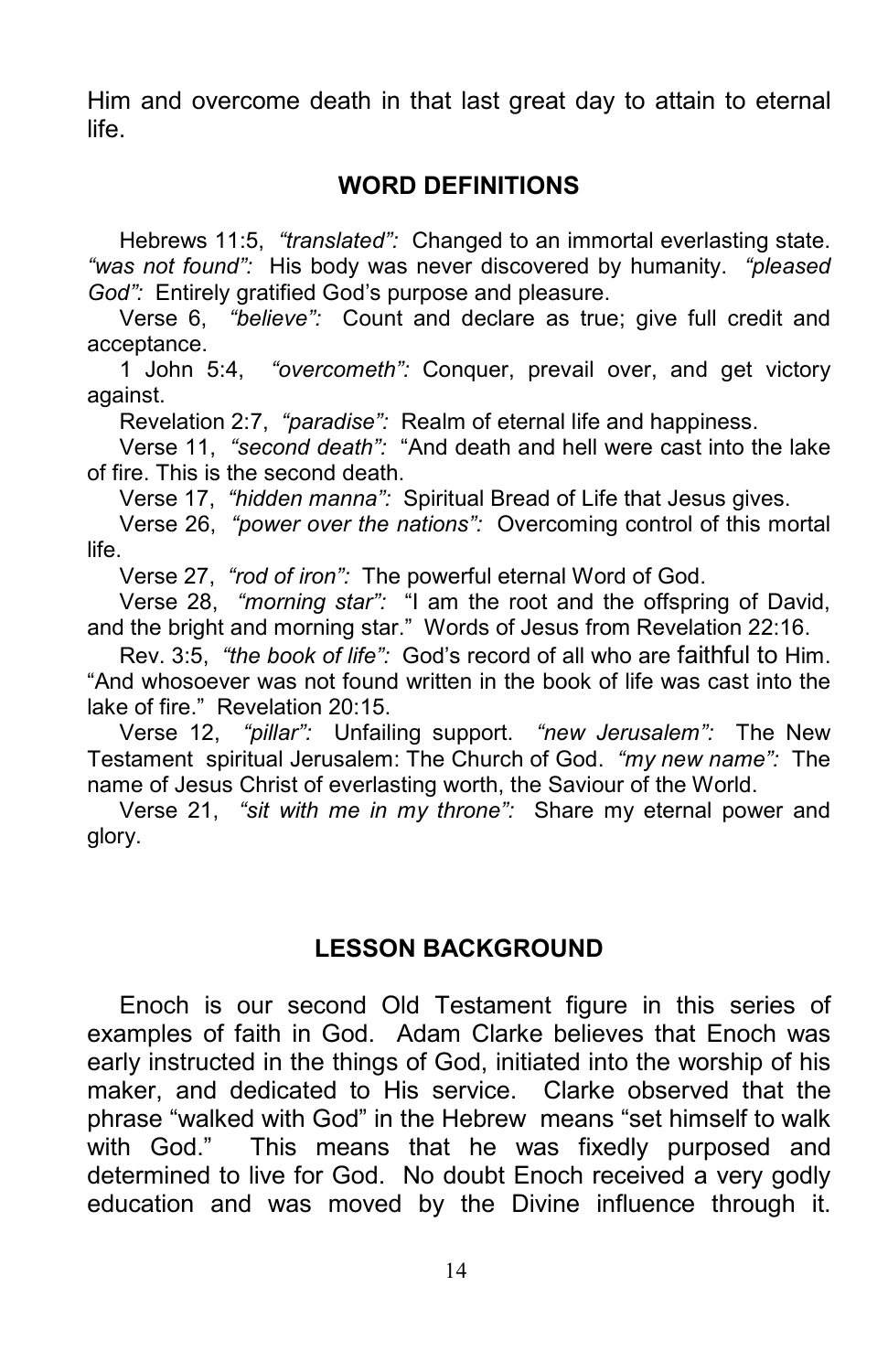Therefore, he was determined to work and walk with God. He was a married man and had a large family. Being cleansed from all filthiness of the flesh and spirit and striving for perfect holiness before God, not only his soul, but his body was kept pure. At any rate, in the sight of God he was counted worthy of being translated and escaping death.

Along with the scriptural account of Enoch, we have included scriptures that deal with how we should strive to overcome by unfailing and earnest devout faith this present evil world and be accounted worthy of being in the resurrection with Christ. Just as Enoch set himself to seek to earnestly please and walk with God, we must also earnestly seek to overcome and have the victory in our souls that God wants us to have. The New Testament is very clear and unfailing in the counsel and guidance we need to be more than conquerors through Him that loved us.

We have included from the epistle of Jude a quotation from Enoch concerning the Lord's coming in power to execute judgment upon all for the woeful sin and ungodliness of mankind.

—Bro. Leslie Busbee

#### QUESTIONS:

1. Why was Enoch blessed to be translated and not to suffer death?

- 2. How can we obtain the victory that will overcome this world?
- 3. What will be our reward for having and maintaining true faith?
- 4. What will be the power we will have in Christ over the world?
- 5. What is the real City of God, the New Jerusalem?

#### COMMENTS AND APPLICATIOIN

We have in our lesson today a figure and account of a man who, in the midst of a world that was given over to lust and ungodly ways and desires, was influenced enough by those who sought to train and help him in his youth to seek after and earnestly strive to please God and have His help and favor. Even though sin and transgression were abounding in this world and in his day and age, somehow he was influenced to seek the LORD, feel after Him, and find Him. We have his record before us. He is reported to have walked with God for three hundred years. Disregarding the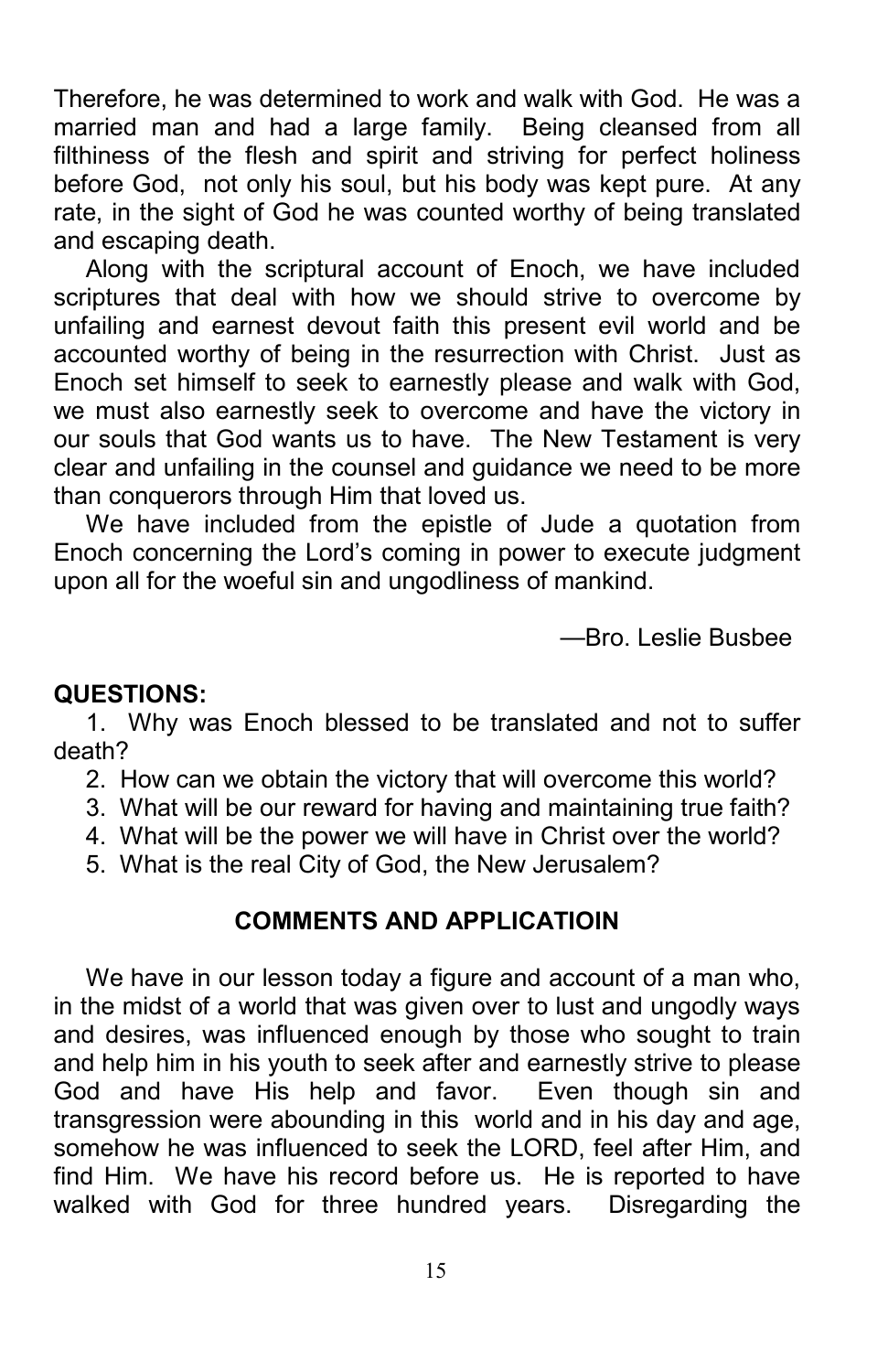allurements of sin and the inclination of the flesh to go after lust, covetousness, and all the current of the evil world around him, Enoch steadfastly chose to seek after God's favor and blessings. The opportunity that he took advantage of is still open for us today. Even with the blessings that have been made possible for us in this age, we must make a clear and definite decision to seek the Lord and give our hearts and lives to Him. All around us flows and glows the allurements of worldliness, vanity, and pride. But the word of God declares that we must seek the Lord while He may be found and call upon Him while He is near. The wicked must forsake his way and the unrighteous man his thoughts and return unto the LORD. Isaiah 55:6,7. We are also exhorted in Acts 17:27 that we "...should seek the Lord... feel after him, and find him." We must resist temptation and the allurements of sin and seek and feel after God and His fellowship. Sad to say, the general current of humanity is after the flesh and its lusts and treasures. But if a person will be strong, as Enoch was, in seeking the Lord, the grace and overcoming strength of God can be ours unfailing! Sad to say, there are so many who draw back from giving up their ways and thoughts. The thrill of physical pleasure and fleshly gratification has a strong tendency to rule the hearts of humanity. The love of money, the root of all evil, along with sexual attraction and thrills has the upper most rule in the hearts and lives of humanity today. It is for every one to take heed and turn their hearts toward the benefits of reverence and love for God.

—Bro. Leslie Busbee

## REFLECTIONS

Oh, Enoch, sir, I long to know the path you walked while here below--

With God!--and is it true, three hundred years He walked with you? Could you see Him? or touch His hand? What form had He? Did He command--

Or sing, or laugh--what voice had he, as you two walked in company?

You had no printed verse or book. You heard His Word, you read His look.

There was no written law, or Psalm, or promise that was healing balm.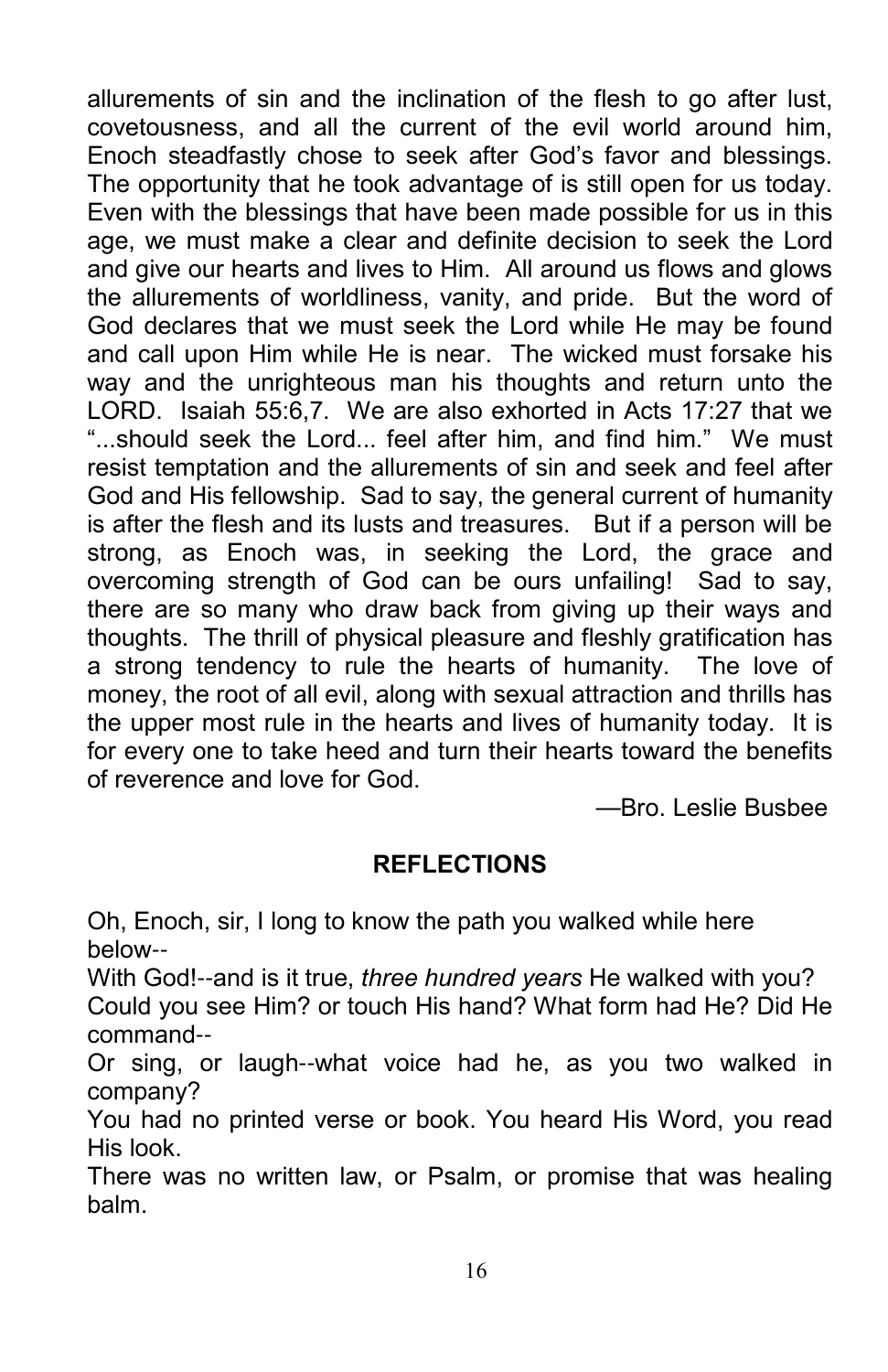But only Presence--His alone. That was enough. He was your own. Your confidante, your friend, your guide. Your father who walked by your side.

What did He share? Did He explain of mortal sin and human pain? The questions that plagued man for years, of life and death, of toil and tears?

Did you know angels? Did you see, forward and backward into eternity?

You saw His coming--that we know: you spoke of judgment and of woe.

But oh--that last morning as you walked, and listened, spell-bound, as He talked--

Did your road, as it curved around the bend, just drop away at horizon's end,

How did it feel for flesh to turn to spirit, in a twinkling--did your heart burn

With gladness? did you leap in rapturous praise in your upward sweep?

Oh, Enoch! just as you a single trumpet heard and rose to view

Sweet heaven; may we also hear that trumpet call, that voice so dear.

Your righteous life, that pleased the Lord, and bore witness of His grace outpoured;

Now beckons us to journey too, by faith in step with Him, like you.

—Sis. Angela Gellenbeck

## JANUARY 25, 2015

## THE GREAT FAITH OF NOAH

Hebrews 11:7 By faith Noah, being warned of God of things not seen as yet, moved with fear, prepared an ark to the saving of his house; by the which he condemned the world, and became heir of the righteousness which is by faith.

Genesis 6:5 And God saw that the wickedness of man was great in the earth, and that every imagination of the thoughts of his heart was only evil continually.

6 And it repented the LORD that he had made man on the earth, and it grieved him at his heart.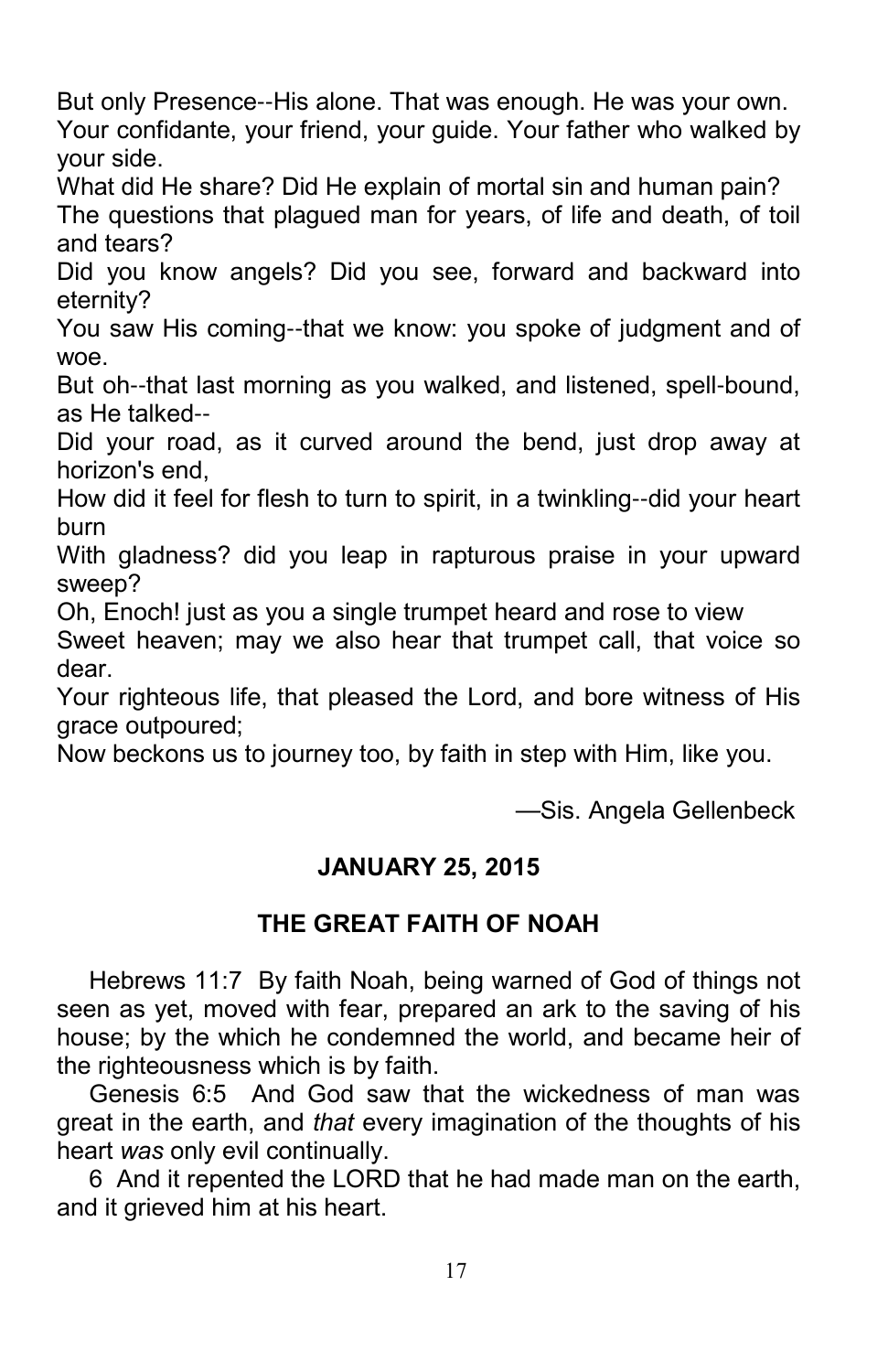7 And the LORD said, I will destroy man whom I have created from the face of the earth; both man, and beast, and the creeping thing, and the fowls of the air; for it repenteth me that I have made them.

8 But Noah found grace in the eyes of the LORD.

9 These are the generations of Noah: Noah was a just man and perfect in his generations, and Noah walked with God.

10 And Noah begat three sons, Shem, Ham, and Japheth.

13 And God said unto Noah, The end of all flesh is come before me; for the earth is filled with violence through them; and, behold, I will destroy them with the earth.

14 Make thee an ark of gopher wood; rooms shalt thou make in the ark, and shalt pitch it within and without with pitch.

15 And this is the fashion which thou shalt make it of: The length of the ark shall be three hundred cubits, the breadth of it fifty cubits, and the height of it thirty cubits.

16 A window shalt thou make into the ark, and in a cubit shalt thou finish it above; and the door of the ark shalt thou set in the side thereof: with lower, second, and third stories shalt thou make it.

17 And, behold, I, even I, do bring a flood of waters upon the earth, to destroy all flesh, wherein is the breath of life, from under heaven; and every thing that is in the earth shall die.

18 But with thee will I establish my covenant; and thou shalt come into the ark, thou, and thy sons, and thy wife, and thy sons' wives with thee.

19 And of every living thing of all flesh, two of every sort shalt thou bring into the ark, to keep them alive with thee; they shall be male and female.

20 Of fowls after their kind, and of cattle after their kind, of every creeping thing of the earth after his kind, two of every sort shall come unto thee, to keep them alive.

21 And take thou unto thee of all food that is eaten, and thou shalt gather it to thee; and it shall be for food for thee, and for them.

22 Thus did Noah; according to all that God commanded him, so did he.

MEMORY VERSE: By faith Noah, being warned of God of things not seen as yet, moved with fear, prepared an ark to the saving of his house; by the which he condemned the world, and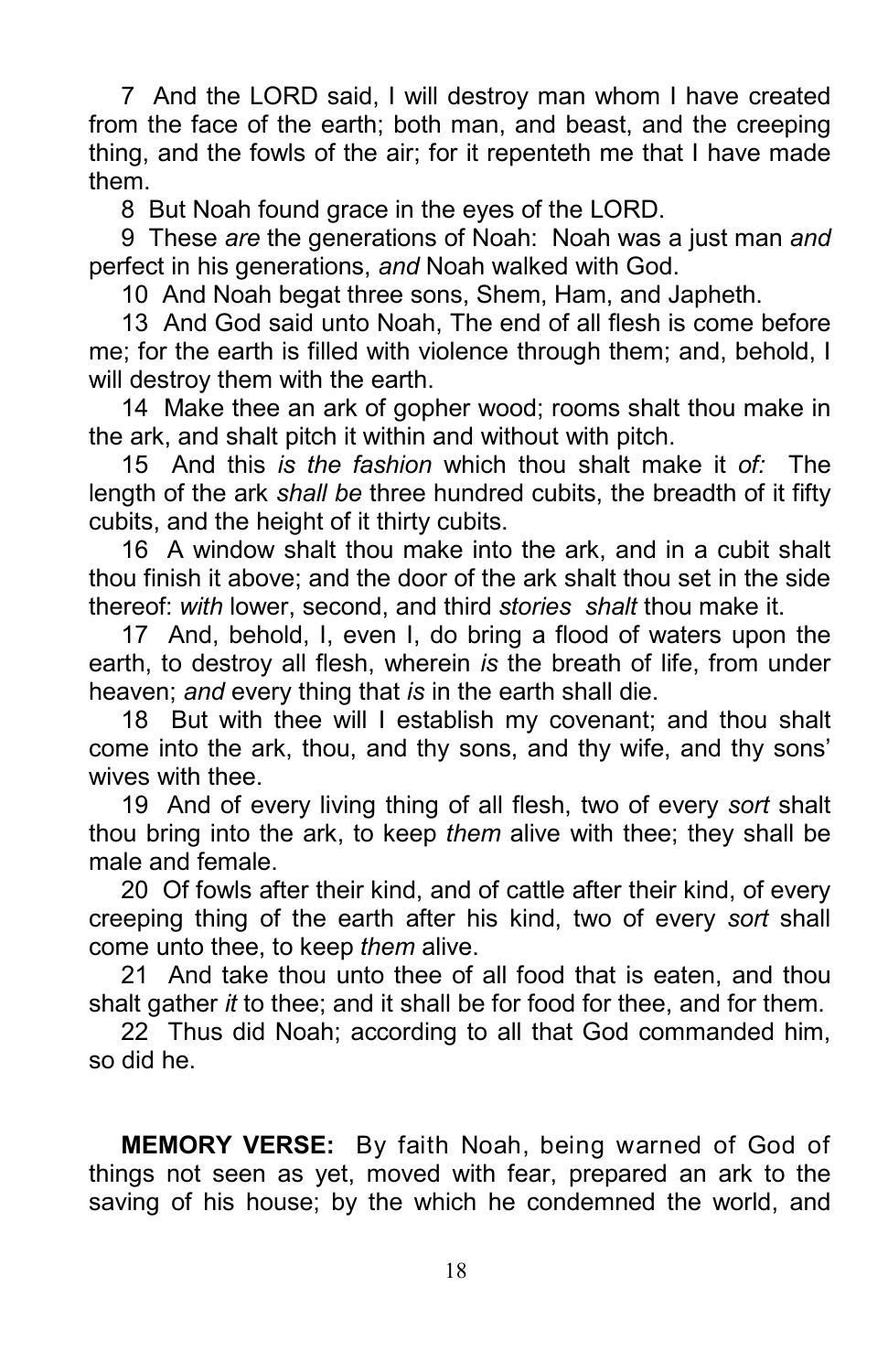became heir of the righteousness which is by faith. Hebrews 11:7

CENTRAL THOUGHT: Because of the terrible sinful condition of mankind, God decided to destroy them from the face of the earth. But because of Noah and his family who were leading godly earnest lives before Him, God gave Noah instructions for the means of escaping this destruction.

#### WORD DEFINITIONS

Hebrewes 11:7, "moved with fear": Obeyed God with sincere reverence. "condemned the world": Brought judgment against all humanity. "became heir": Fully possessed.

Genesis 6:6, "repented the LORD": Made the LORD very sorry.

Verse 7, "I will destroy man": I will wipe off man.

Verse 8, "found grace": Obtained favor and good will.

Verse 9, "walked with God": Was in full fellowship and well pleasing before God.

Verse 14, "gopher wood": A special kind of wood thought to be cypress. It was a very stout wood very suitable for being used to build the ark. "pitch": This was a substance like asphalt that would withstand water.

Verse 15: "cubit": Eighteen inches or one and one-half feet. The length of the ark was 300 cubits which equaled 450 feet; the breadth (or width) was 50 cubits which equaled 75 feet; and the height of the ark was to be 30 cubits which equaled 45 feet. Such were the dimensions of the ark.

Verse 18, "with thee will I establish my covenant": With Noah was God's promise of deliverance without fail.

#### LESSON BACKGROUND

Since the fall of man from fellowship with God and pleasing their Creator, humanity had sunk in a mire of filth, lust, greed, and all manner of sin and transgression. In the first few verses of this  $6<sup>th</sup>$ chapter of Genesis there is indication of uncontrolled lust of men toward the opposite sex. Men looked upon the women and "...they took them wives of all which they chose." This is an indication of lust and inordinate desires that grew and multiplied upon humanity until the Almighty God who created the world and its inhabitants became very angry and displeased. He was very sorry that he had made man on the earth. And with that grief and displeasure came the decision and purpose in the heart of God to bring it to an end.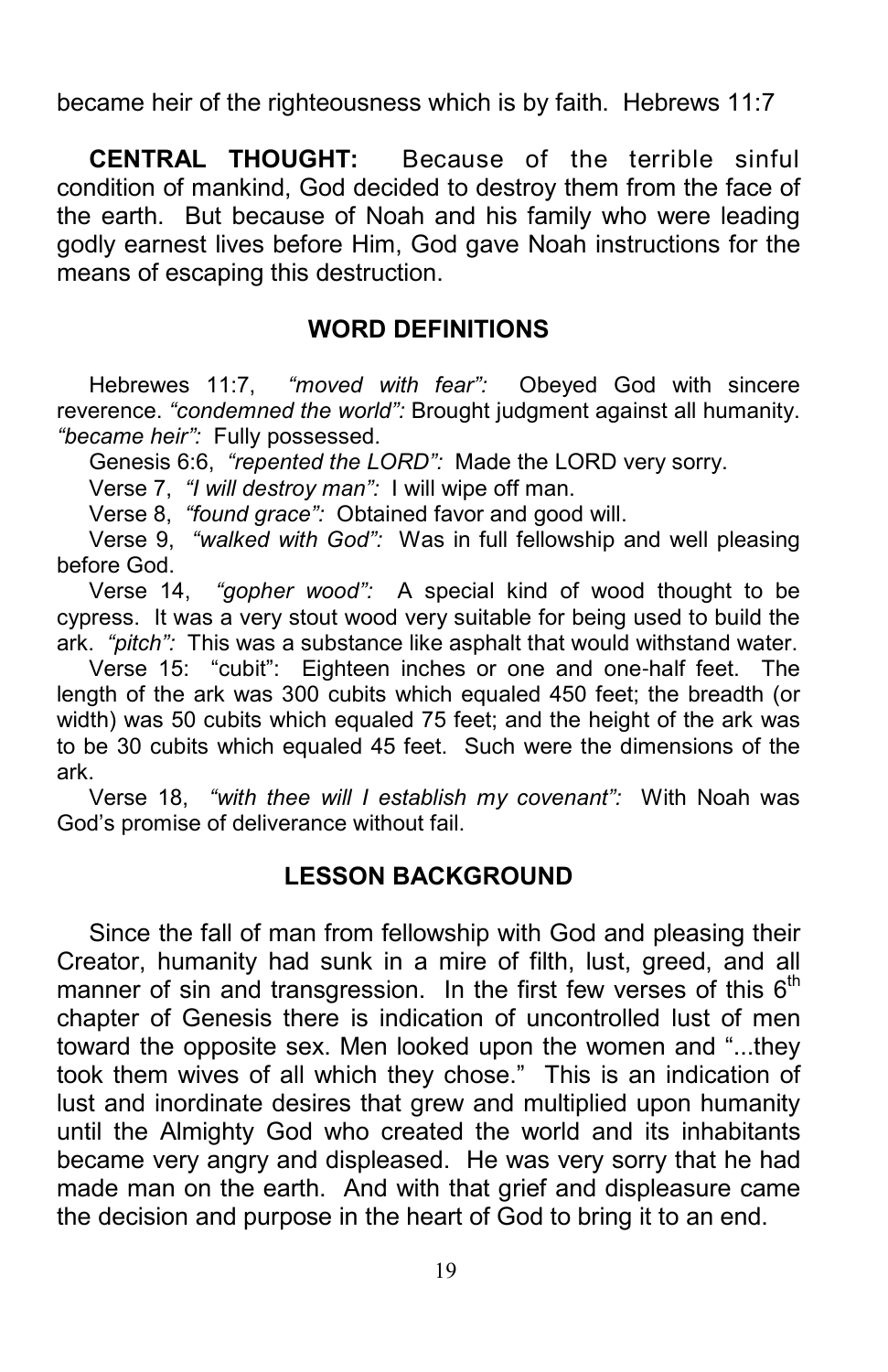But, thank God, there was one family that was still seeking to do what was right and pleasing in His sight. This helps us to see and realize that we as humans do not have to go the way that is displeasing to our gracious Creator. Noah did not follow the current of society. He, along with his wife, their three sons, and their wives, were striving to hold fast to the LORD. It is the same today. The world that we live in is sunk in the mire of lust and sinful desires and ways. But we do not have to follow that kind of way of living. Just as Noah was a good example of faith and obedience to God, we can do the same in our day. Oh, how much better it is to resist temptations and the allurements of sin and the world around us and to strive to live and conduct ourselves after a godly manner that is pleasing to our Creator! 2 Peter 2:5 speaks how God "...spared not the old world, but saved Noah, the eighth person, a preacher of righteousness, bringing in the flood upon the world of the ungodly." It is evident that while Noah and his sons worked on building and preparing the ark, they spoke to those around about, declaring what was coming and warning them to turn from their sinful ways to seek the mercy and pleasure of God. Thus Noah was a preacher of righteousness.

Noah did according to all that God commanded him to do. Sad to say, there were no converts to his preaching. Noah and his wife and their three sons and their wives were the only ones who entered the ark along with all the animals and birds that also went in. Today we are living in the last and final days of time. Jesus will soon come from the Heavens to bring this world to eternal judgment and damnation. It is for us to take diligent heed to His Word of warning found in the New Testament and prepare our hearts to meet the Saviour in the air and be accounted worthy to share with Him His eternal glory!

—Bro. Leslie Busbee

#### QUESTIONS:

1. How did Noah manifest the true faith that God was pleased with?

2. Why was God so sorry that He had created man on the earth?

3. What did God decide that He would do about it all?

4. What did God tell Noah to do in order to escape the flood?

5. What was Noah's response to God's instructions given to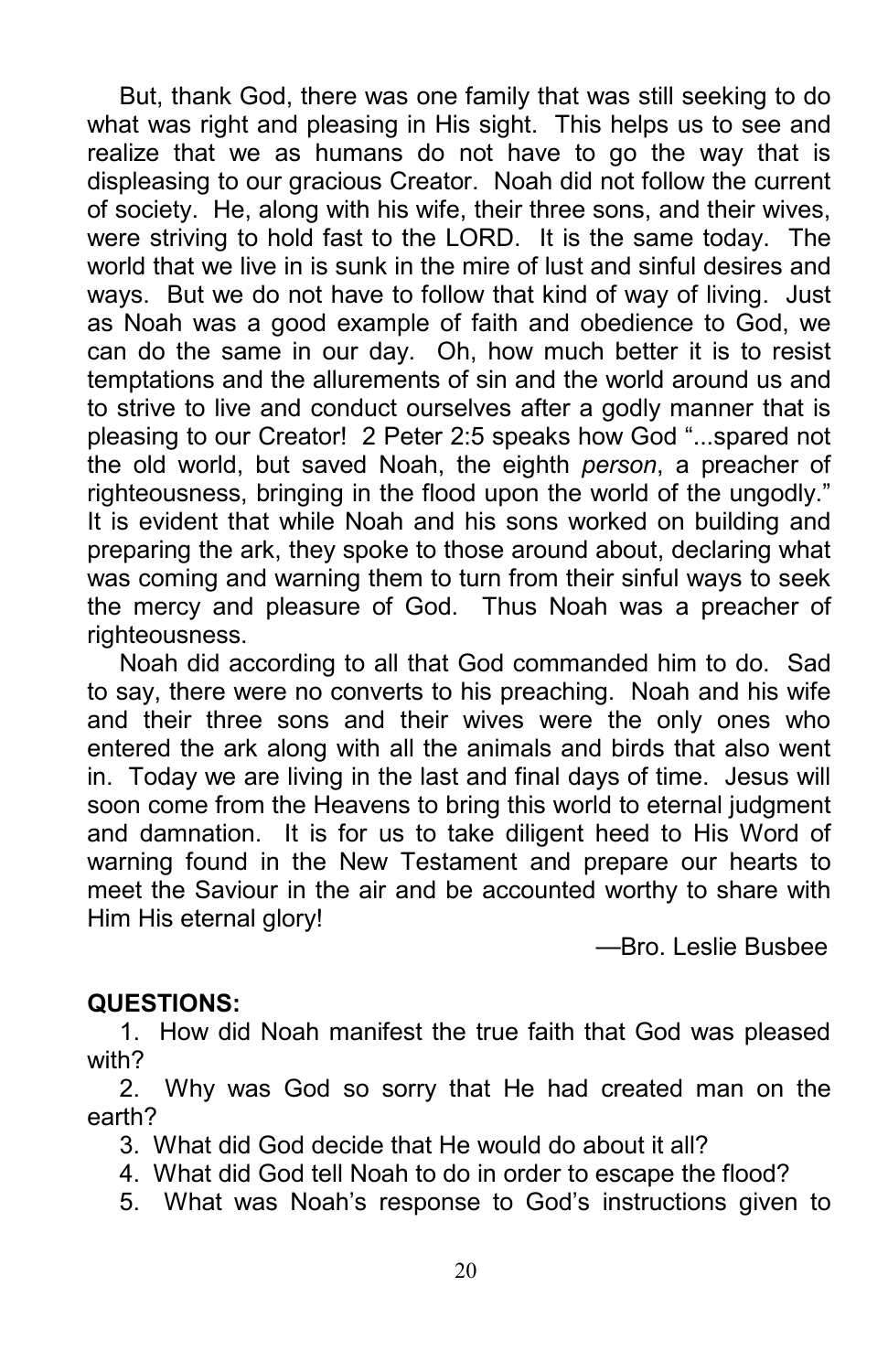#### COMMENTS AND APPLICATION

We would all be wise to consider the challenge and responsibility that faced Noah in comparison with what we today are facing. We are living in an age much like what Noah lived in if not a worse one. We are persuaded by the Holy Scriptures that Jesus will come again in power and great glory and accomplish the utter destruction of this present heavens and earth. He will gather all mankind to face Him in a great judgment bar. And just as the flood destroyed the ungodly multitudes in the flood in Noah's day, even so will God Almighty send to eternal damnation all who are not obedient to the faith of His Son Jesus Christ. Over 2000 years have passed since Jesus passed from earth up to the right hand of God to intercede for us. The ages past have looked for His second coming, but the years have passed and we are still looking for Him. It will pay us a great reward to be diligent in our faith and obedience to Christ and the will of God in preparation of that great and awful day. Personally, I have deep convictions that the time is very close at hand. May God bless and help us all to take heed and be prepared to meet that day with victory.

—Bro. Leslie Busbee

#### **REFLECTIONS**

The future's civilization depended on one man's obedience to the great God of heaven's call to build the ark to save the people's lives from the flood that would come on the earth. There could be no improvements on past designs, no testing for leaks, balance, ventilation, nor sanitation. The whole ark was designed by the master planner, our wonderful creator who would be the only one outside giving the last check before liftoff and closing the door on the vessel. It sounds exciting to think about while we are sitting in our comfortable pews this morning in a clean air conditioned building with electric lights etc. But what was it like when the door closed and the last rays of light were seen for days as the old world began perishing?

Do you suppose through the noise of the heavy rain as the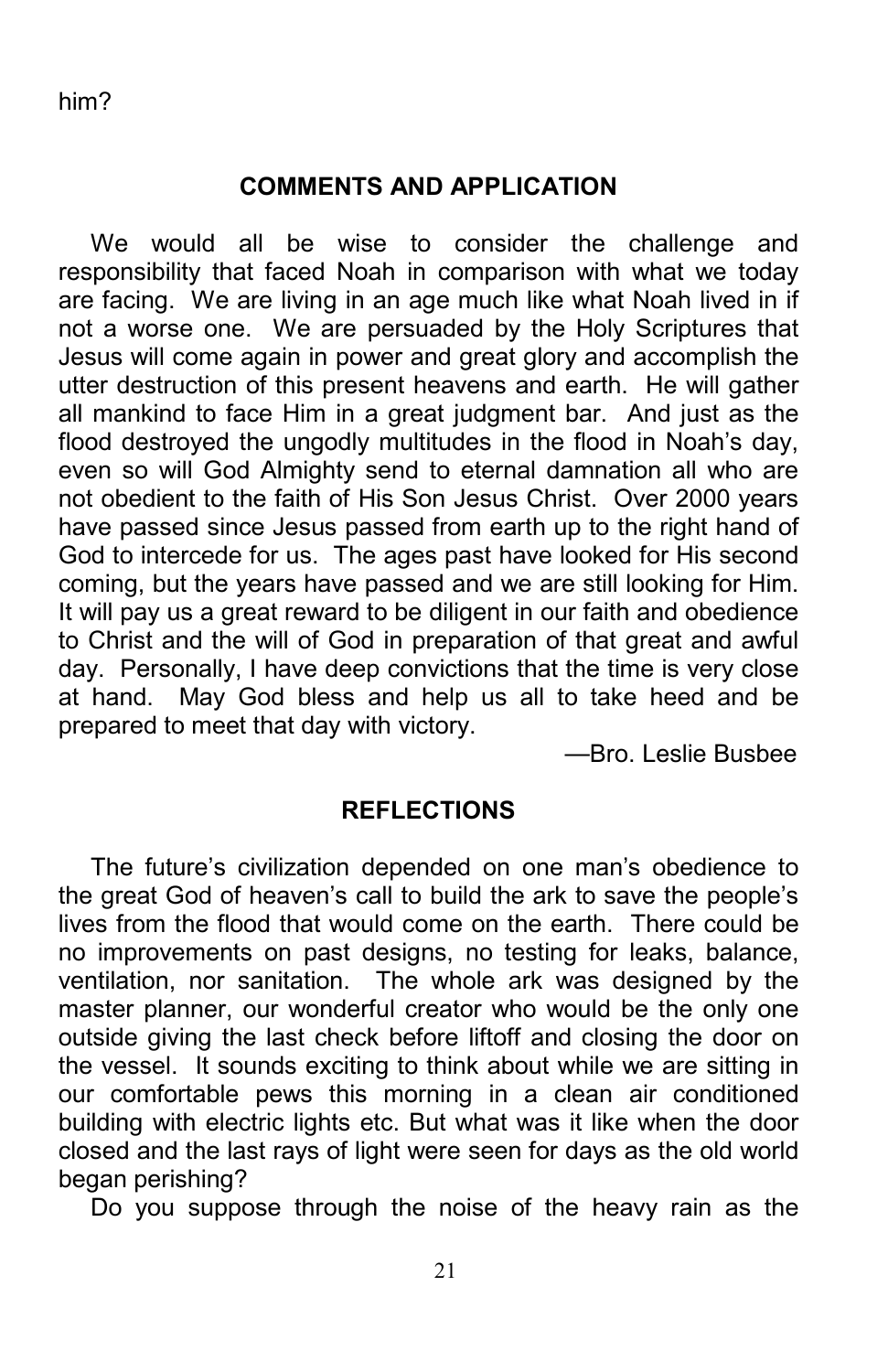fountains of the deep opened up and the canopy that covered the earth came down that the cries were unbearable of the men and women pounding on the outside? "Let us in, Noah, let us in. Please, Noah open the door!" We don't know the answer to that, but we can imagine Noah and his family kneeling down and asking God for mercy as the waters started climbing higher and higher around them. What an eerie sound it must have been.

The careful placement of all animals involved strategically built pens with latches to keep them in and apart from the sleeping quarters of all four families and their sealed food supplies that nothing could be lost or spoiled. Do you suppose the first few days there was little sleep as they checked for leaks and rechecked the animal cages for safety? The weight distribution in the ark had to be perfectly balanced to keep it from having a list.

 When you consider the faith that Noah had, he stands out as one of the greatest in the Bible, taking into account that he probably sold all of his possessions to buy materials and spent 100 years to build it. I find it amusing that it has been said that he was the richest man that ever lived because he floated all his assets. No matter what speculations man has, we know God designed it and Noah faithfully followed his plan and it worked! Can you imagine the excitement they had when the waters receded and the ark began to settle back down on the earth, carefully guided again by the hand of the loving creator into a special spot where it would stay upright and not tip over? Our faith becomes stronger when we read about God's plan for mankind and one man named Noah who followed that plan.

—Bro. James Bell

#### FEBRUARY 1, 2015

#### NOAH'S ESCAPE FROM THE FLOOD

Genesis 7:1 And the LORD said unto Noah, Come thou and all thy house into the ark; for thee have I seen righteous before me in this generation.

4 For yet seven days, and I will cause it to rain upon the earth forty days and forty nights; and every living substance that I have made will I destroy from off the face of the earth.

5 And Noah did according unto all that the LORD commanded him.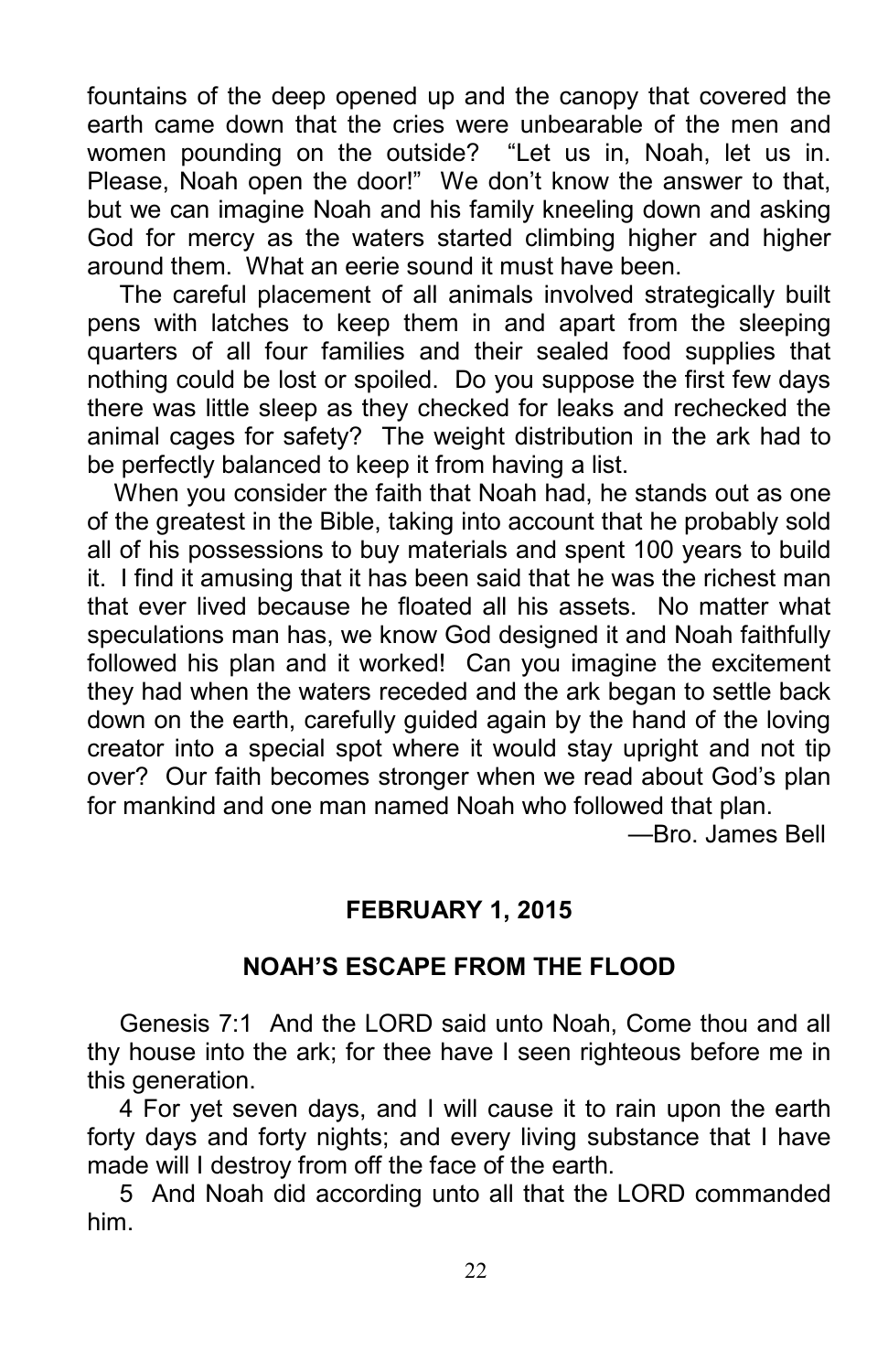6 And Noah was six hundred years old when the flood of waters was upon the earth.

7 And Noah went in, and his sons, and his wife, and his sons' wives with him, into the ark, because of the waters of the flood.

8 Of clean beasts, and of beasts that are not clean, and of fowls, and of every thing that creepeth upon the earth,

9 There went in two and two unto Noah into the ark, the male and the female, as God had commanded Noah.

10 And it came to pass after seven days, that the waters of the flood were upon the earth.

11 In the six hundredth year of Noah's life, in the second month, the seventeenth day of the month, the same day were all the fountains of the great deep broken up, and the windows of heaven were opened.

12 And the rain was upon the earth forty days and forty nights.

13 In the selfsame day entered Noah, and Shem, and Ham, and Japheth, the sons of Noah, and Noah's wife, and the three wives of his sons with them, into the ark;

14 They, and every beast after his kind, and all the cattle after their kind, and every creeping thing that creepeth upon the earth after his kind, and every fowl after his kind, every bird of every sort.

15 And they went in unto Noah into the ark, two and two of all flesh, wherein is the breath of life.

16 And they that went in, went in male and female of all flesh, as God had commanded him: and the LORD shut him in.

17 And the flood was forty days upon the earth; and the waters increased, and bare up the ark, and it was lift up above the earth.

18 And the waters prevailed, and were increased greatly upon the earth; and the ark went upon the face of the waters.

19 And the waters prevailed exceedingly upon the earth, and all the high hills, that were under the whole heaven, were covered.

20 Fifteen cubits upward did the waters prevail; and the mountains were covered.

21 And all flesh died that moved upon the earth, both of fowl, and of cattle, and of beast, and of every creeping thing that creepeth upon the earth, and every man:

22 All in whose nostrils was the breath of life, of all that was in the dry *land* died.

23 And every living substance was destroyed which was upon the face of the ground, both man, and cattle, and the creeping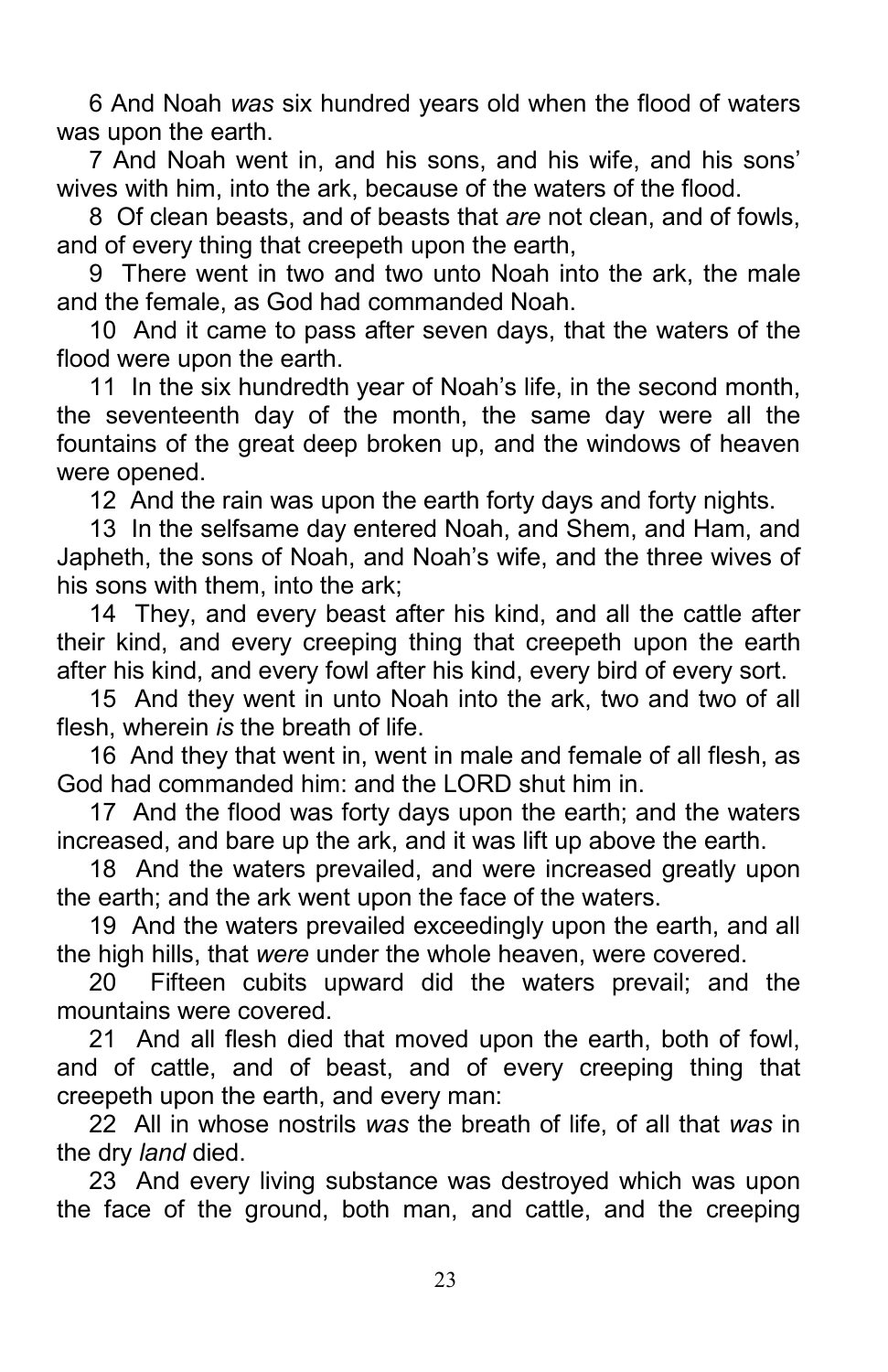things, and the fowl of the heaven; and they were destroyed from the earth: and Noah only remained alive, and they that were with him in the ark.

24 And the waters prevailed upon the earth an hundred and fifty days.

MEMORY VERSE: For as in the days that were before the flood they were eating and drinking, marrying and giving in marriage, until the day that Noe entered into the ark, and knew not until the flood came, and took them all away; so shall also the coming of the Son of man be. Matthew 24:38, 39.

CENTRAL THOUGHT: When Noah and his family and all the animals and birds were safely housed within the ark Noah had built, God sent rain from heaven and opened up the fountains in the ocean and the earth was flooded and every human being that was not in the ark perished. Because of his faith and obedience to God, Noah and his family were saved from destruction.

#### WORD DEFINITIONS

Geneses 7:4, "living substance": Creatures with life and breath.

Verse 13. "in the selfsame day": Right before the rain started falling they entered the ark.

Verse 14, "creeping thing": Reptiles. "fowl": The large birds. "bird": The small birds. "of every sort": Of every different size and shape.

Verse 15, "two and two": Two of each: male and female.

Verse 16, "shut him in": Closed the door behind him.

Verse 17, "bear up, lift up": The ark floated above.

Verse 20, "fifteen cubits upward": The waters were twenty-two and one half feet above the tops of the mountains.

#### LESSON BACKGROUND

Noah obeyed the LORD in all that God commanded him and built the great ark-ship that was to house him, his family, and a great number of animals and fowls of the air. In our lesson today, we see the ark being inhabited by those for whom God had given direction. Noah, being at the age of six hundred years, with his wife, their three sons and their wives, went into the ark and God shut them in. The rain began to fall, and fountains of water in the ocean were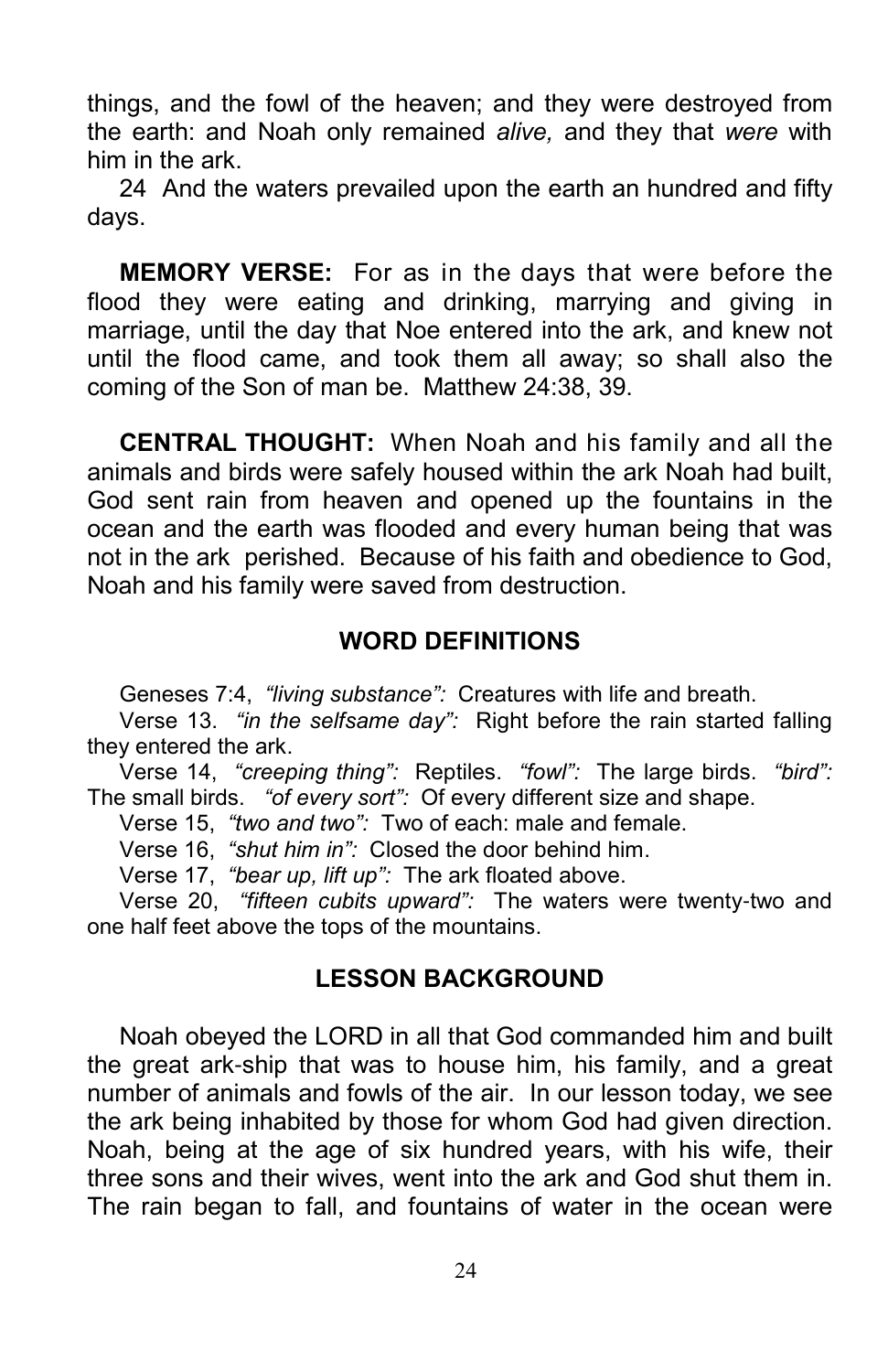broken up and gushing forth. It is an interesting account that the Holy Scriptures give of this great event. It shows that Noah was able to put his faith into action and accomplish what was needed. Despite the wickedness and lustful society Noah was a part of, this godly man was able to fulfill all the will of God that had been communicated for him to perform. It sounds like, according to the Bible account, that it took forty days of rain to bring enough water around the ark to bear it up. Every creature of man and beast perished except those who had taken their place in the ark. As in our first text, Hebrews 11:7 says, Noah, being warned of God about the coming flood and moved with godly fear, prepared the ark for the saving of his house and family; and this faith brought God's judgment upon the world.

This is all a great lesson and example of faith that we need to have today. We are under the decree of Almighty God that this present world we live in will one day pass out of existence. The Word of God that put everything together and in shape will cause it all to pass out of existence. It sounds like, according to what Paul said in 1 Corinthians 15:51, 52 that it will take place "in a moment, in the twinkling of an eye." Paul states that we will be changed to immortality at the coming of Christ and the final trumpet. Oh, how we need to be steadfast in our faith and obedience to the Word of God like Noah was!

—Bro. Leslie Busbee

#### QUESTIONS:

- 1. What did God tell Noah and all of his house to do?
- 2. What other creatures were given room in the ark also?
- 3. What took place after all were safely situated in the ark?
- 4. How high above the mountains did the waters rise?
- 5. What happened to humanity that were not safe in the ark?

#### COMMENTS AND APPLICATION

In our previous lesson we had the account of God's favor to Noah in the face of His judgment against the wicked and unholy society of mankind. God made known to Noah what He purposed to do and gave him directions of what course to take. And it is so good to know that Noah's faith enabled him to go to work with his sons to build the ark. We see him obeying God. This was his only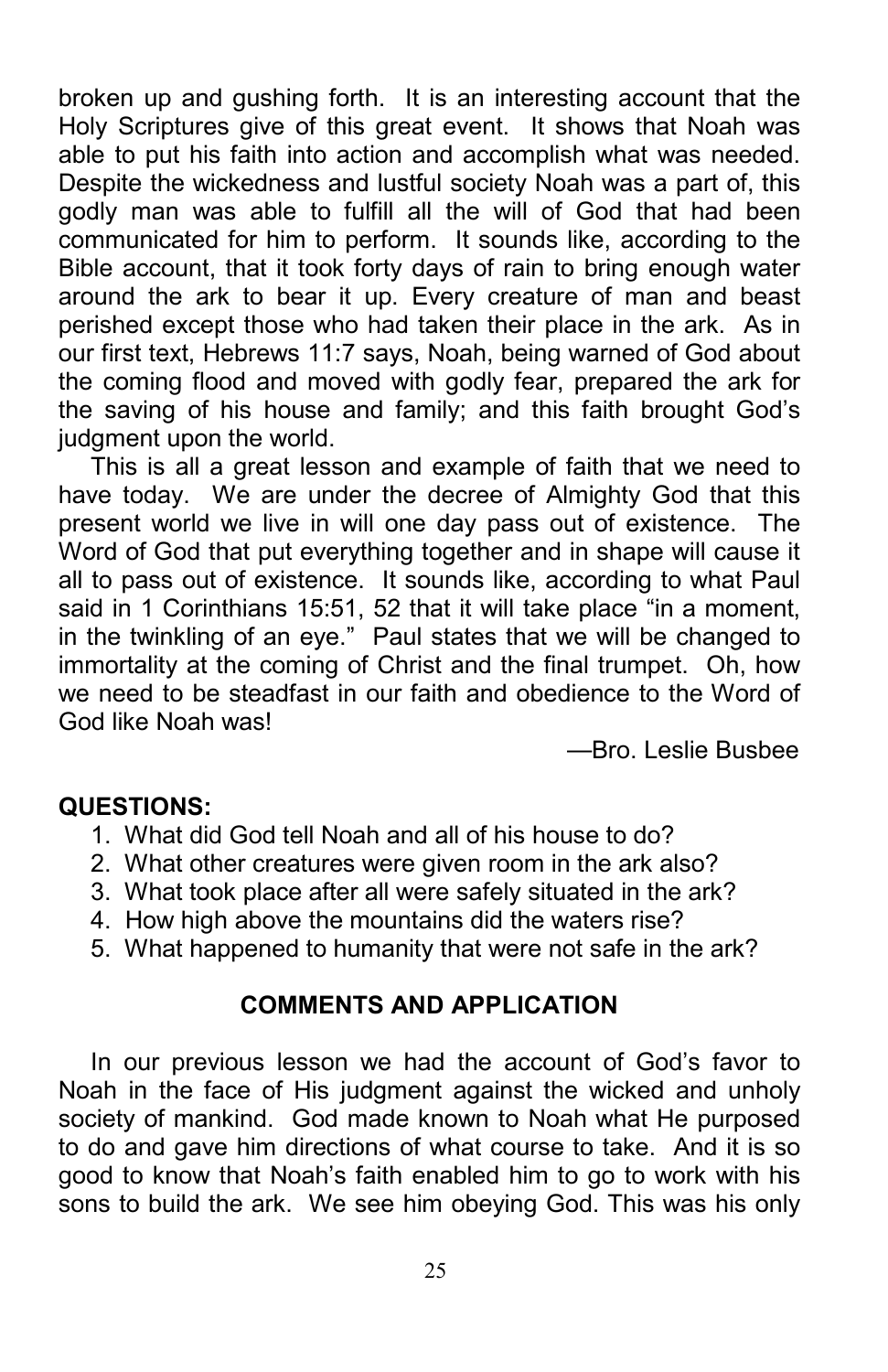hope of escaping the terrible judgment of Almighty God. This wonderful account of Noah's faith and obedience to God is a type of the faith and obedience we today need to be working on and endeavoring to fulfill. We live facing the wrath of God that He will one day pour out on this ungodly world. According to 2 Peter 3, just as the world in Noah's time was overflowed with water and perished, "...the heavens and the earth, which are now, by the same word are kept in store, reserved unto fire against the day of judgment and perdition of ungodly men." Verse 7. This great day of God's wrath will come as a thief in the night, The main current of society has little or no thought about this world passing away. But we who are seeking to please God and be led by His Spirit know and feel keenly the destruction promise He has given. "Seeing then that all these things shall be dissolved, what manner of persons ought ye to be in all holy conversation and godliness, looking for and hasting [rushing and hurrying] unto the coming of the day of God, wherein the heavens being on fire shall be dissolved, and the elements shall melt with fervent heat?" Verses 11, 12. In Luke 21:34-36 our Saviour declares: "And take heed to yourselves, lest at any time your hearts be overcharged with surfeiting [overeating], and drunkenness, and cares of this life, and so that day come upon you unawares. For as a snare shall it come on all them that dwell on the face of the whole earth. Watch ye therefore, and pray always, that ye may be accounted worthy to escape all these things that shall come to pass, and to stand before the Son of man."

—Bro. Leslie Busbee

#### **REFLECTIONS**

God has made a beautiful earth for us to dwell in. He has provided all the things necessary for a happy life: wife, children, family, fellowship, friends. He has also provided for our natural body and spiritual body. He has provided many different types of food, night and day, all the different seasons of spring, fall, and winter and it is all for our enjoyment and happiness. I would be completely satisfied here if it weren't for one little word: sin. Sin has darkened the picture of God's creation and has brought untold misery and broken many hearts and lives. God didn't create sin, He gave man a choice. Some people like to blame God for the ills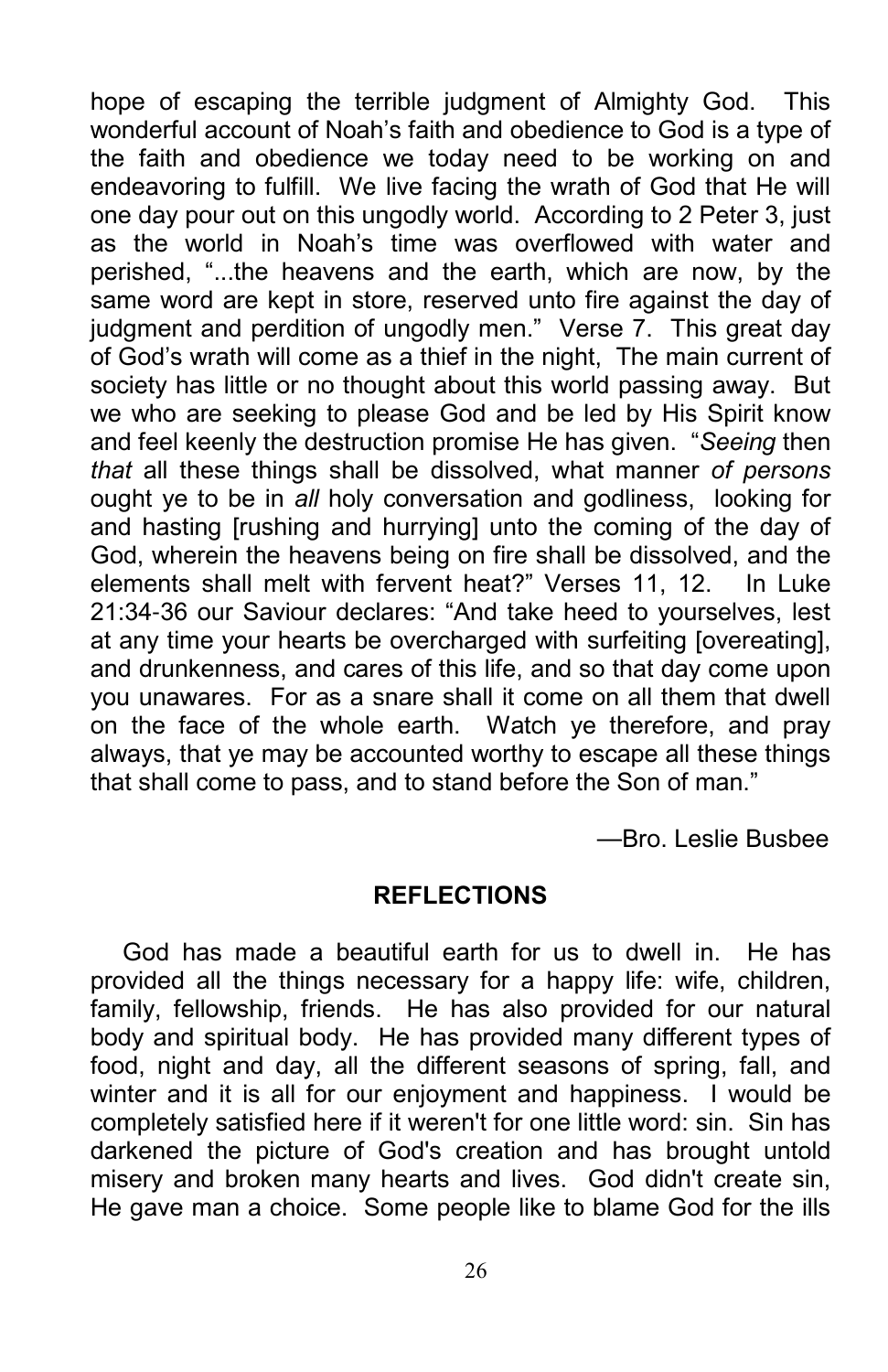we have but He never intended it to be so.

It is difficult to comprehend the depths of depravity and hardness of the human heart without God. Societies like Noah's get so corrupted in evil that the only remedy is destruction. It mentions in Genesis that the thoughts and imaginations of men were only evil continually. When the cup of iniquity has waxed full, God has brought destruction on many races and peoples of the past. Likewise, the cities of Sodom and Gomorrah were given over to evil. II Peter chapter 3 talks about the end of time and verse 4 mentions that people do not believe in an end of time, saying, "...all things continue as they were from the beginning of creation." Verse 5 then states, "For this they willingly are ignorant of, that by the word of God the heavens were of old, and the earth standing out of the water and in the water: Whereby the world that then was, being overflowed with water, perished." No amount of evidence will convince the willingly ignorant. Many years ago, we were on a field trip down in the Arbuckle Mountains in southern Oklahoma, and the park guide told us that the mountains were full of fossils that show that water had one time covered them.

Yea, let God be true and every man a liar. "The Lord is not slack concerning his promise, as some men count slackness; but is longsuffering to us-ward, not willing that any should perish, but that all should come to repentance. But the day of the Lord will come as a thief in the night; in the which the heavens shall pass away with a great noise, and the elements shall melt with fervent heat, the earth also and the works that are therein shall be burned up. Seeing then that all these things shall be dissolved, what manner of persons ought ye to be in all holy conversation and godliness." Noah found grace in the eyes of the Lord. Lord, help us to do likewise.

—Bro. Bob Wilson

#### FEBRUARY 8, 2015

#### GOD'S COVENANT WITH NOAH

Genesis 8:1 And God remembered Noah, and every living thing, and all the cattle that was with him in the ark: and God made a wind to pass over the earth, and the waters assuaged.

2 The fountains also of the deep and the windows of heaven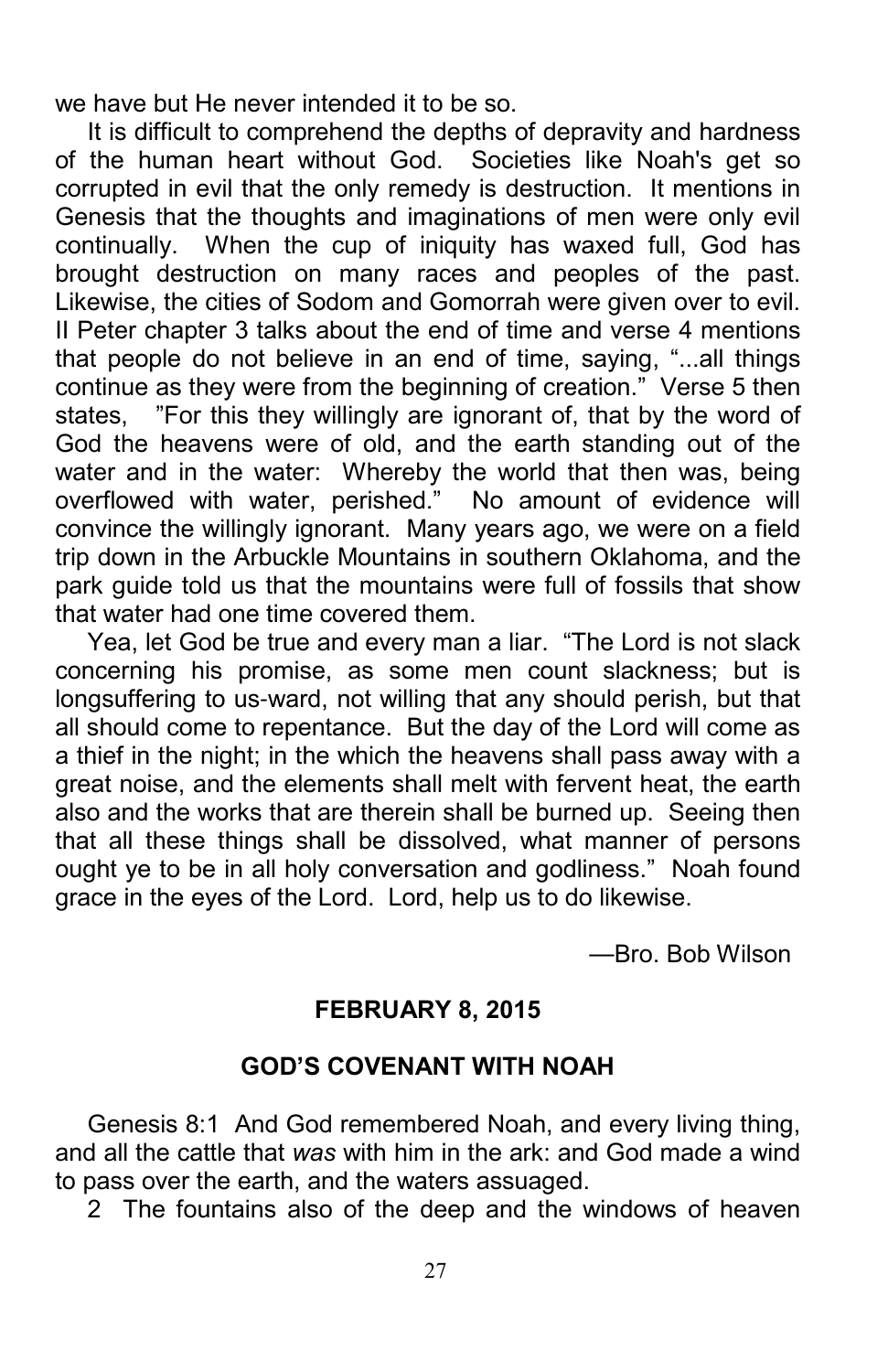were stopped, and the rain from heaven was restrained.

3 And the waters returned from off the earth continually: and after the end of the hundred and fifty days the waters were abated.

4 And the ark rested in the seventh month, on the seventeenth day of the month, upon the mountains of Ararat.

5 And the waters decreased continually until the tenth month: in the tenth month, on the first day of the month, were the tops of the mountains seen.

13 And it came to pass in the six hundredth and first year, in the first *month*, the first day of the month, the waters were dried up from off the earth: and Noah removed the covering of the ark, and looked, and behold, the face of the ground was dry.

15 And God spake unto Noah, saying,

16 Go forth of the ark, thou, and thy wife, and thy sons, and thy sons' wives with thee.

18 And Noah went forth, and his sons, and his wife, and his sons' wives with him;

19 Every beast, every creeping thing, and every fowl, and whatsoever creepeth upon the earth, after their kinds, went forth out of the ark.

20 And Noah builded an altar unto the LORD; and took of every clean beast, and of every clean fowl, and offered burnt offerings on the altar.

21 And the LORD smelled a sweet savour; and the LORD said in his heart, I will not again curse the ground any more for man's sake; for the imagination of man's heart is evil from his youth; neither will I again smite any more every thing living, as I have done.

22 While the earth remaineth, seedtime and harvest, and cold and heat, and summer and winter, and day and night shall not cease.

9:8 And God spake unto Noah, and to his sons with him, saying,

9 And I, behold, I establish my covenant with you, and with your seed after you;

11 And I will establish my covenant with you: neither shall all flesh be cut off any more by the waters of a flood; neither shall there any more be a flood to destroy the earth.

12 And God said, This is the token of the covenant which I make between me and you and every living creature that is with you, for perpetual generations.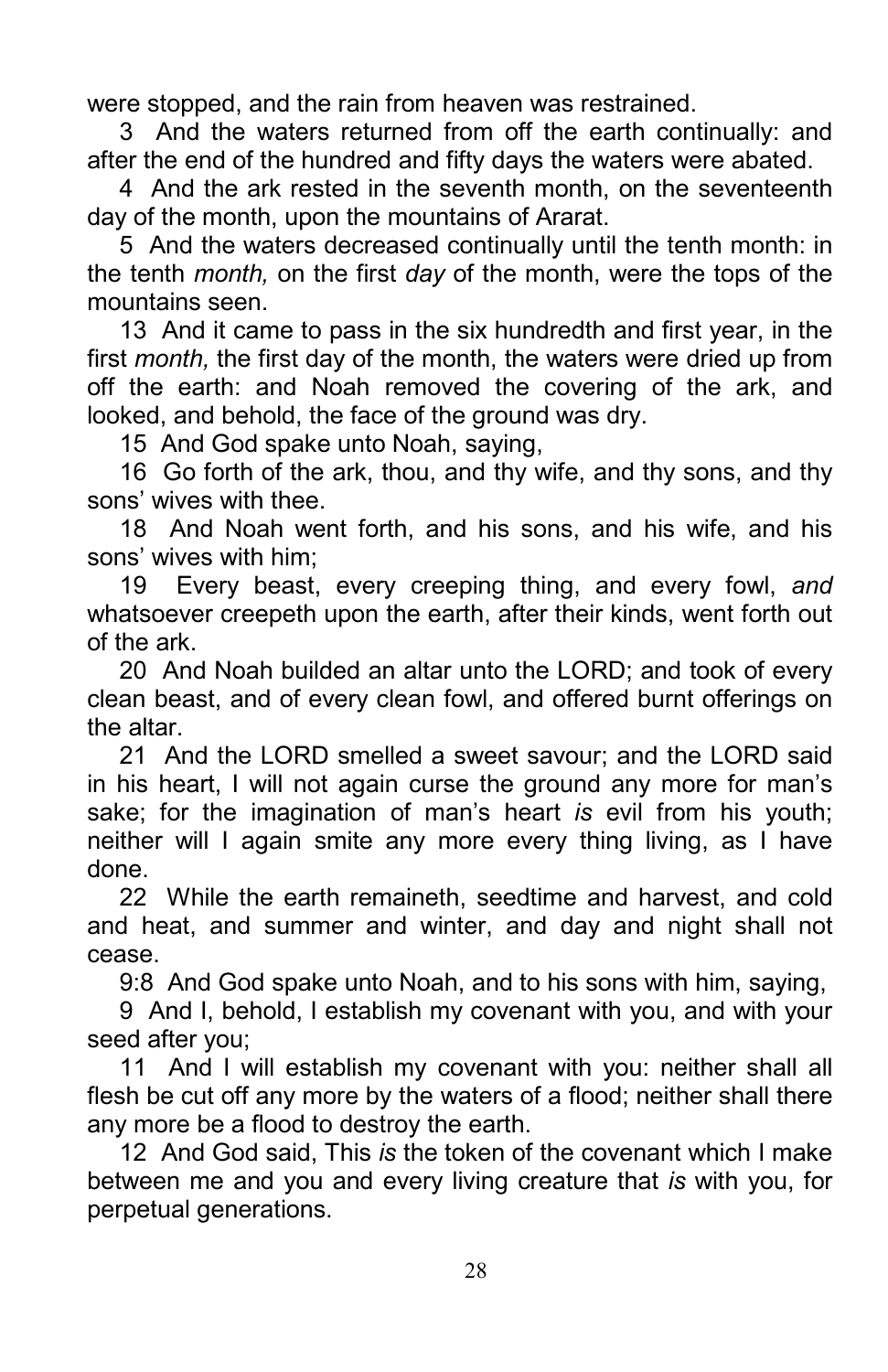13 I do set my bow in the cloud, and it shall be for a token of a covenant between me and the earth.

14 And it shall come to pass, when I bring a cloud over the earth, that the bow shall be seen in the cloud:

15 And I will remember my covenant, which is between me and you and every living creature of all flesh; and the waters shall no more become a flood to destroy all flesh.

16 And the bow shall be in the cloud; and I will look upon it, that I may remember the everlasting covenant between God and every living creature of all flesh that is upon the earth.

**MEMORY VERSE:** And I will establish my covenant with you: neither shall all flesh be cut off any more by the waters of a flood; neither shall there any more be a flood to destroy the earth. Genesis 9:11

CENTRAL THOUGHT: After God brought Noah and his family safely through the flood, He established a covenant with them that no more will all flesh be cut off by the waters of a flood; and He gave them the rainbow to be seen in the cloud as a reminder of His covenant.

#### WORD DEFINITIONS

Genesis 8:1, "asswaged": Began to be lowered.

Verse 3, "abated": Decreased and brought lower.

Verse 21, "sweet savour": Soothing fragrance and sweet pleasing smell.

9:12, "token": Sign. "perpetual generations": Humanity unto the end of the world.

Verse 13, "bow": Rainbow.

#### LESSON BACKGROUND

The flood had prevailed upon the earth for an hundred and fifty days. This equals about five months. For these five months Noah and his wife and their three sons and their wives had lived and sojourned in the ark along with all the animals and birds. We can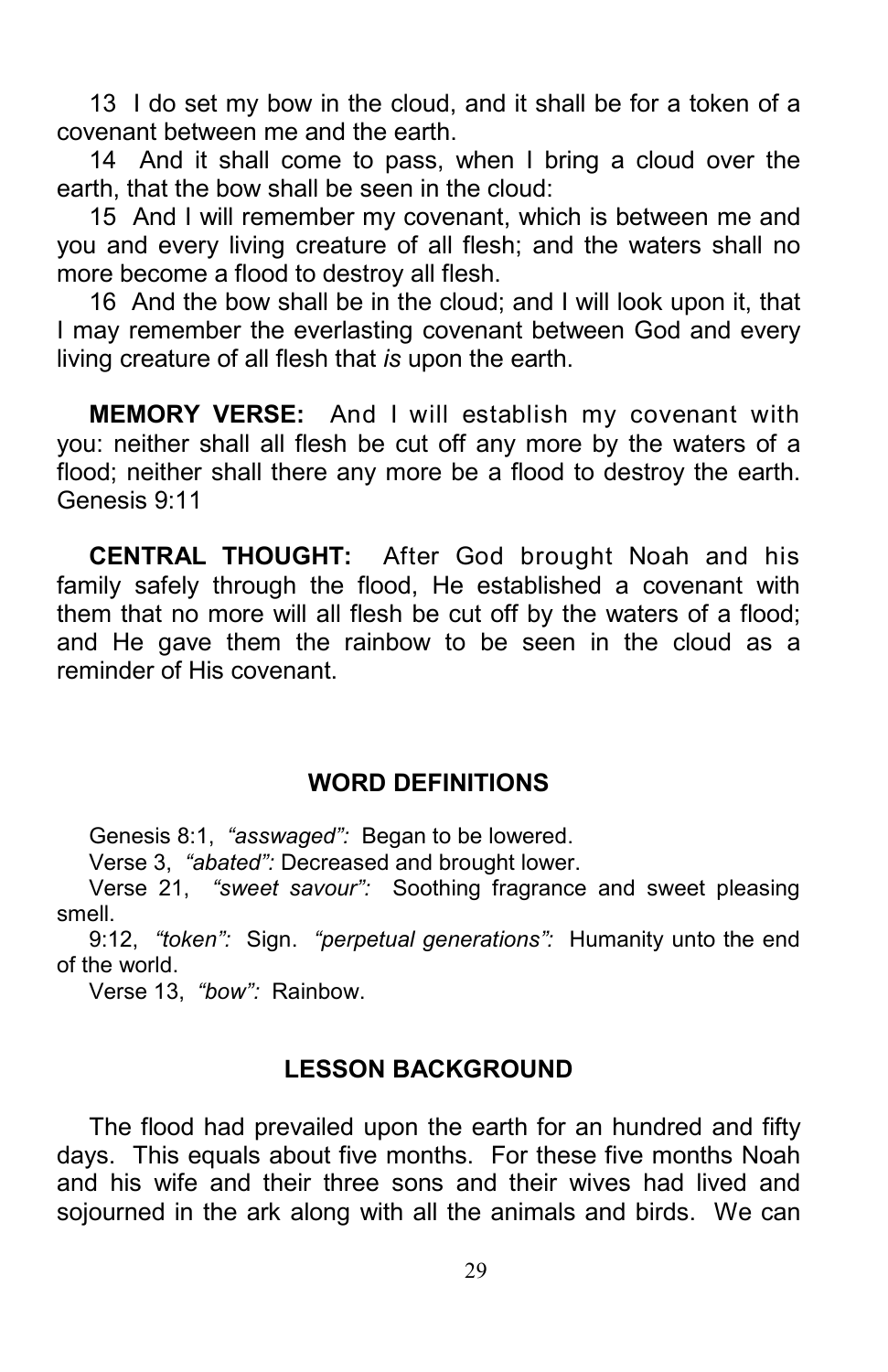imagine their state of life, activities, and responsibilities that they had endured during those many days: animals and birds to be fed, their own state to be handled and seen about from day to day. Thus, there was great patience, responsibility, and mastery of duty that each one shared in this long period of time. As it was with the other characters portrayed in this eleventh chapter of Hebrews, there was a great need of courage, devout determination, and steadfast faithfulness in each one of these individuals. We do not have much information about their daily routine and activity. We do have the scenes of Noah sending out the raven and then the dove to get a better concept of the situation. And when the dove came back from her second outing with an olive leaf in her mouth and then remained without coming back, this told Noah that things were getting more back to normal. Later God spoke to Noah that they could go forth from the ark and permit all the animals and birds to also make their exit. Could we imagine the activity that went on as the animals who had been caged in all this time were turned loose? It was probably quite a scene to be witnessed!

It is no wonder that Noah built an altar and made burnt offerings to the LORD. And the LORD smelled a sweet savour from the hearts of the family of Noah. This brings to our mind what we as born again Spirit-led children of God can look forward to welcoming and enjoying when our blessed Saviour bursts through the heavens in His second coming to receive His beloved Bride for everlasting embrace and happiness! Just as Noah was faithful and obedient to God and was richly rewarded, even so we also will have a blessed everlasting reward for being faithful and true! May we all be steadfast and true to our precious Saviour all the way!

—Bro. Leslie Busbee

#### QUESTIONS:

- 1. How long did the flood prevail upon the earth?
- 2. When did Noah's family with all the creatures come forth?
- 3. Why did God want to make a covenant with Noah?
- 4 What did God make a promise to do in this covenant?
- 5 What was the token that God gave of this covenant?

#### COMMENTS AND APPLICATION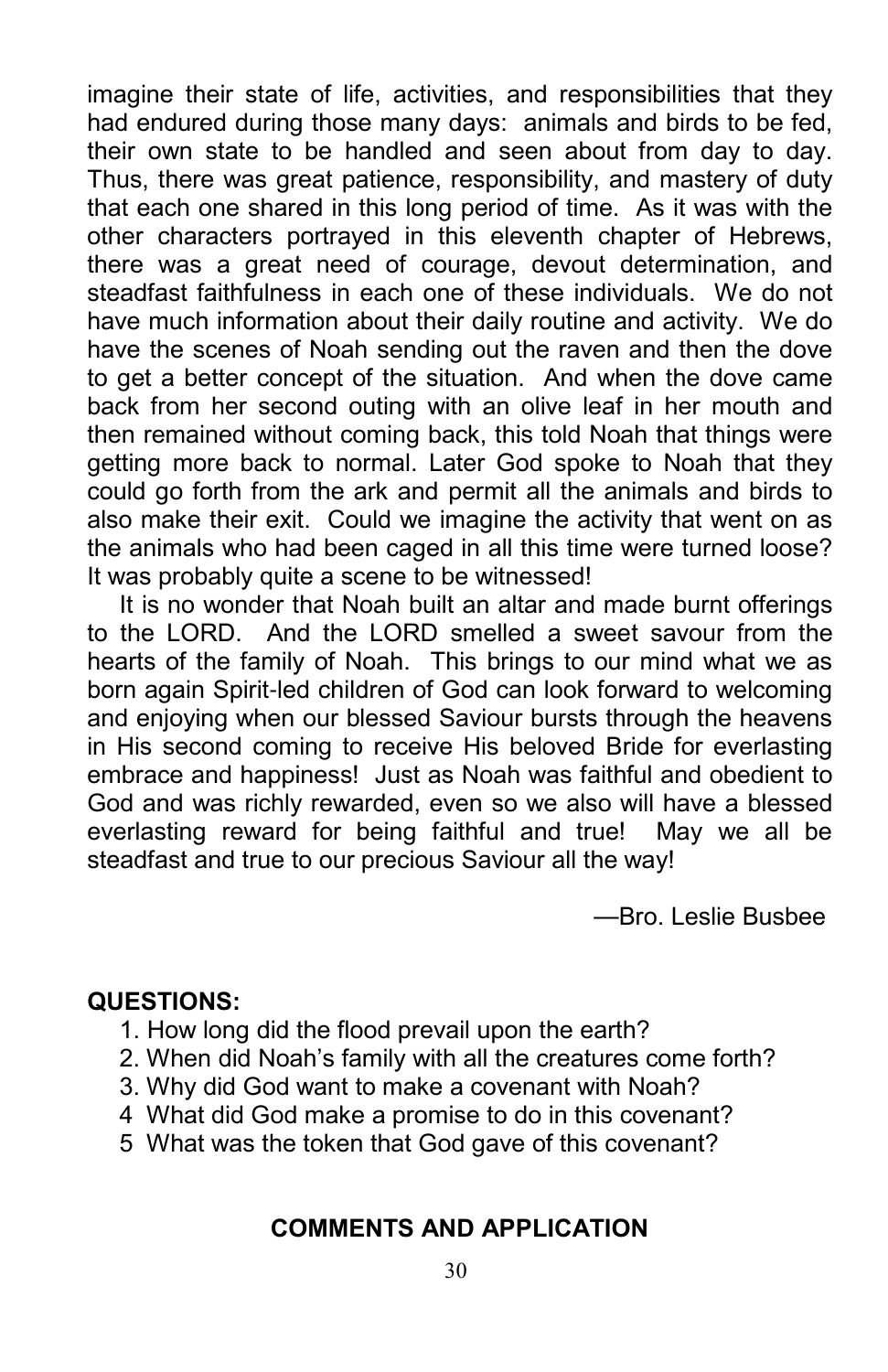Despite the wickedness and evil that God was grieved about in the world back in the days of Noah and his family, He abounded with love, mercy, goodness, and kindness to this man Noah. He wanted to bless and pour out His wonderful goodness in a bright and glorious manner upon this man who had been so faithful and obedient to do what God had told him to do. It was a great big undertaking for Noah, with the help of his sons, to design and gather materials for the construction of this huge ship that would ride the waves of the flood that God was going to bring on. It was no small undertaking. While they were intensely applying their strength and skills to accomplish this great task, Noah had the world and society he lived among to witness to and explain the reason for his building this great big ship out on dry land. Think of the ridicule and scoffing he bore from the ungodly and darkened minds of the people! But Noah did not let any of this trouble hinder him from working at the task that God had put before him to do.

And Noah got it done and the ark was ready to take on the animals and birds that God had instructed him to gather for the trip. Sure enough, the animals were taken in and housed in the many various-sized rooms and places that the ark had to offer. It was a huge and difficult job that Noah did. And then when they were all loaded and God had shut them in, the rain began to fall. Probably many people came and begged to be given an entrance into the ark. But God had shut Noah in and had shut the world out. This is all a type of what God will do in that last great day. Now is the day of salvation, and now is the accepted time. We must yield our hearts to God and take His holy way and be ready to stand before Him in that last great day. God will be so glad to receive all who are faithful and true to Him in His great salvation! Let us be diligent to have faith in God and His Son Jesus and be accounted worthy to attain to the resurrection of the dead!

—Bro. Leslie Busbee

#### REFLECTIONS

What a beautiful sight Noah and his family witnessed in that first rainbow as they stepped out of the ark into a newly cleansed world. This rainbow represented a covenant to mankind that is still in existence after 4,000 years! From time to time, there will be flooding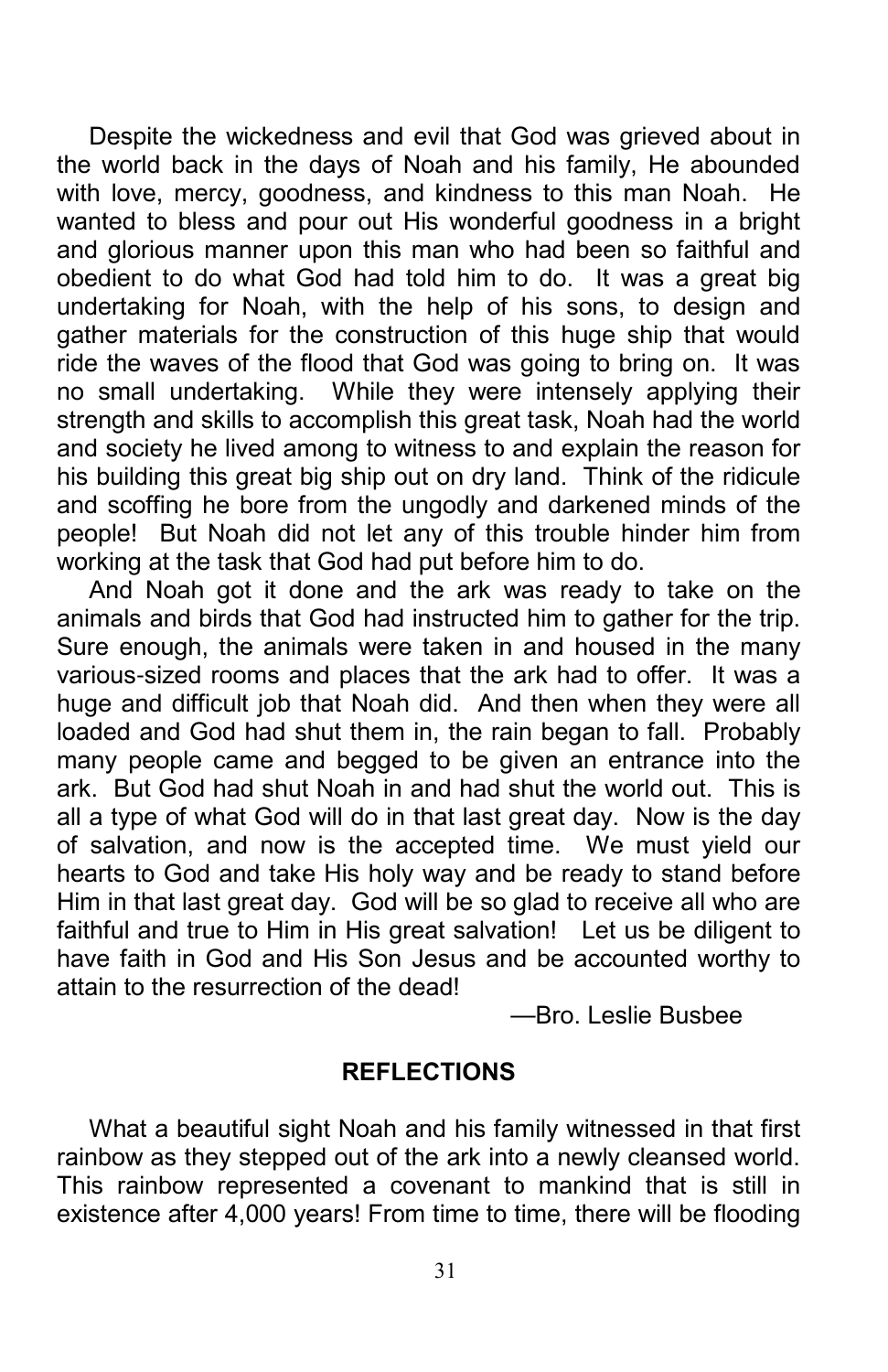in certain areas and regions of the world but never a total deluge.

Even now, it is always such a pleasure to search and find a rainbow in the clouds after the rain. In studying the prism of the rainbow, we know that the color red is followed by orange, then yellow, green, blue, indigo and lastly violet. It is never distorted and the pattern is always the same. This is all created by the hand of an awesome and wonderful God. While it is fascinating to enjoy the beauty of the rainbow and to study the science of light refractions, this covenant is not to be esteemed lightly.

Let this rainbow covenant be a reminder that while the earth will never again be destroyed by water; the next time it will be melted and evaporated by fire. The God who created this world out of nothing is able also to make it disappear completely. Peter gave this warning, "Where is the promise of his coming? for since the fathers fell asleep, all things continue as they were from the beginning of the creation. . . Whereby the world that then was, being overflowed with water, perished: but the heavens and the earth, which are now, by the same word are kept in store, reserved unto fire against the day of judgment and perdition of ungodly men. . . But the day of the Lord will come as a thief in the night; in the which the heavens shall pass away with a great noise, and the elements shall melt with fervent heat, the earth also and the works that are therein shall be burned up. Seeing then that all these things shall be dissolved what manner of persons ought ye to be in all holy conversation and godliness . . . Wherefore beloved, seeing that ye look for such things, be diligent, that ye may be found of him in peace, without spot and blameless." Just as certain as the rainbow points back to the covenant made with Noah; it also points forward to a final judgment day. It pays to be sober, to be vigilant, to be ready.

—Sis. LaDawna Adams

## FEBRUARY 15, 2015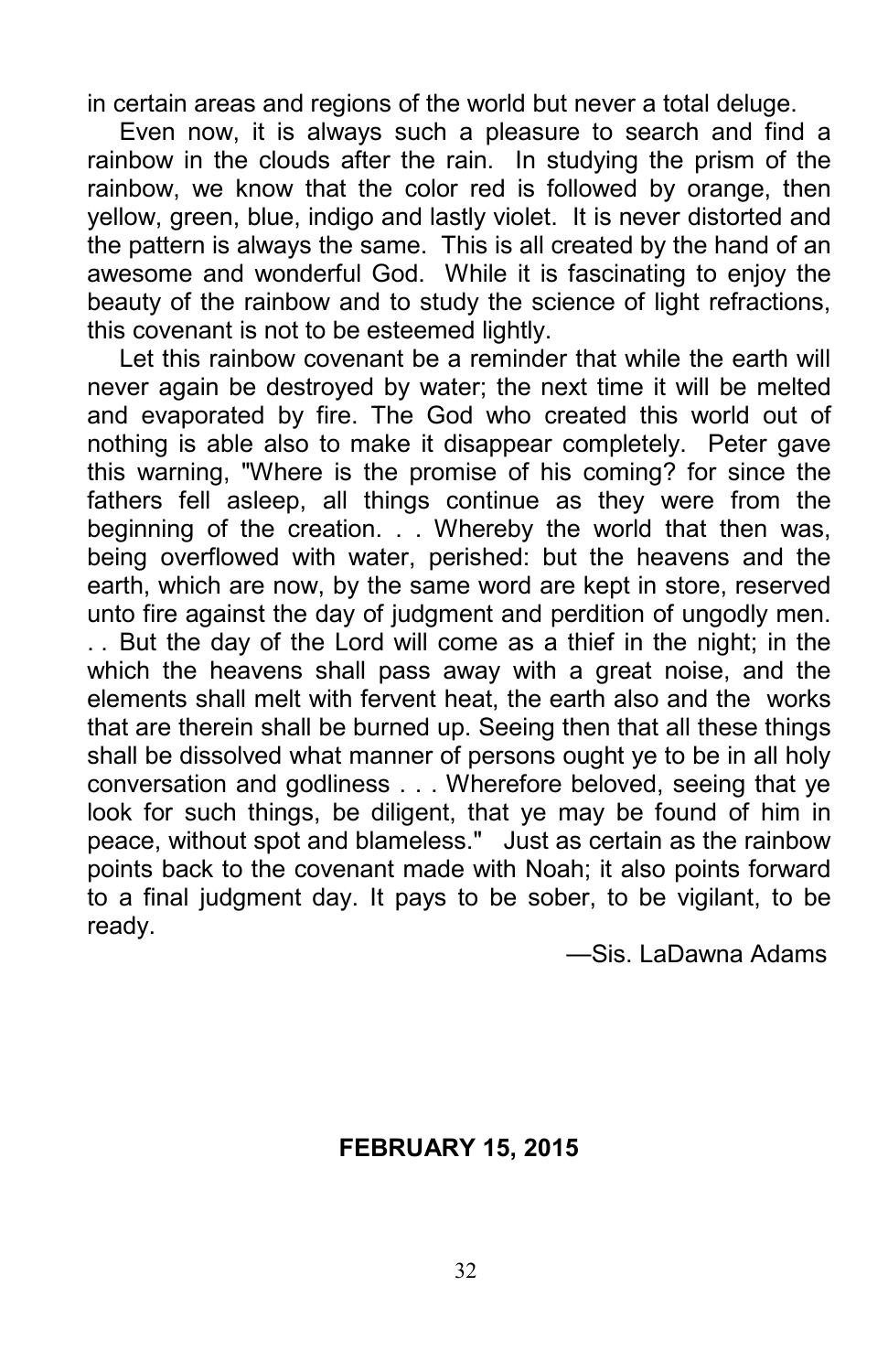Hebrews 11:8 By faith Abraham, when he was called to go out into a place which he should after receive for an inheritance, obeyed; and he went out, not knowing whither he went.

9 By faith he sojourned in the land of promise, as in a strange country, dwelling in tabernacles with Isaac and Jacob, the heirs with him of the same promise:

10 For he looked for a city which hath foundations, whose builder and maker is God.

11 Through faith also Sara herself received strength to conceive seed, and was delivered of a child when she was past age, because she judged him faithful who had promised.

12 Therefore sprang there even of one, and him as good as dead, so many as the stars of the sky in multitude, and as the sand which is by the sea shore innumerable.

13 These all died in faith, not having received the promises, but having seen them afar off, and were persuaded of them, and embraced them, and confessed that they were strangers and pilgrims on the earth.

14 For they that say such things declare plainly that they seek a country.

15 And truly, if they had been mindful of that country from whence they came out, they might have had opportunity to have returned.

16 But now they desire a better country, that is, an heavenly: wherefore God is not ashamed to be called their God: for he hath prepared for them a city.

1 Peter 2:11 Dearly beloved, I beseech you as strangers and pilgrims, abstain from fleshly lusts, which war against the soul;

12 Having your conversation honest among the Gentiles: that, whereas they speak against you as evildoers, they may by your good works, which they shall behold, glorify God in the day of visitation.

Psalm 39:12 Hear my prayer, O LORD, and give ear unto my cry; hold not thy peace at my tears: for  $I$  am a stranger with thee, and a sojourner, as all my fathers were.

13 O spare me, that I may recover strength, before I go hence, and be no more.

Psalm 119:19 I am a stranger in the earth: hide not thy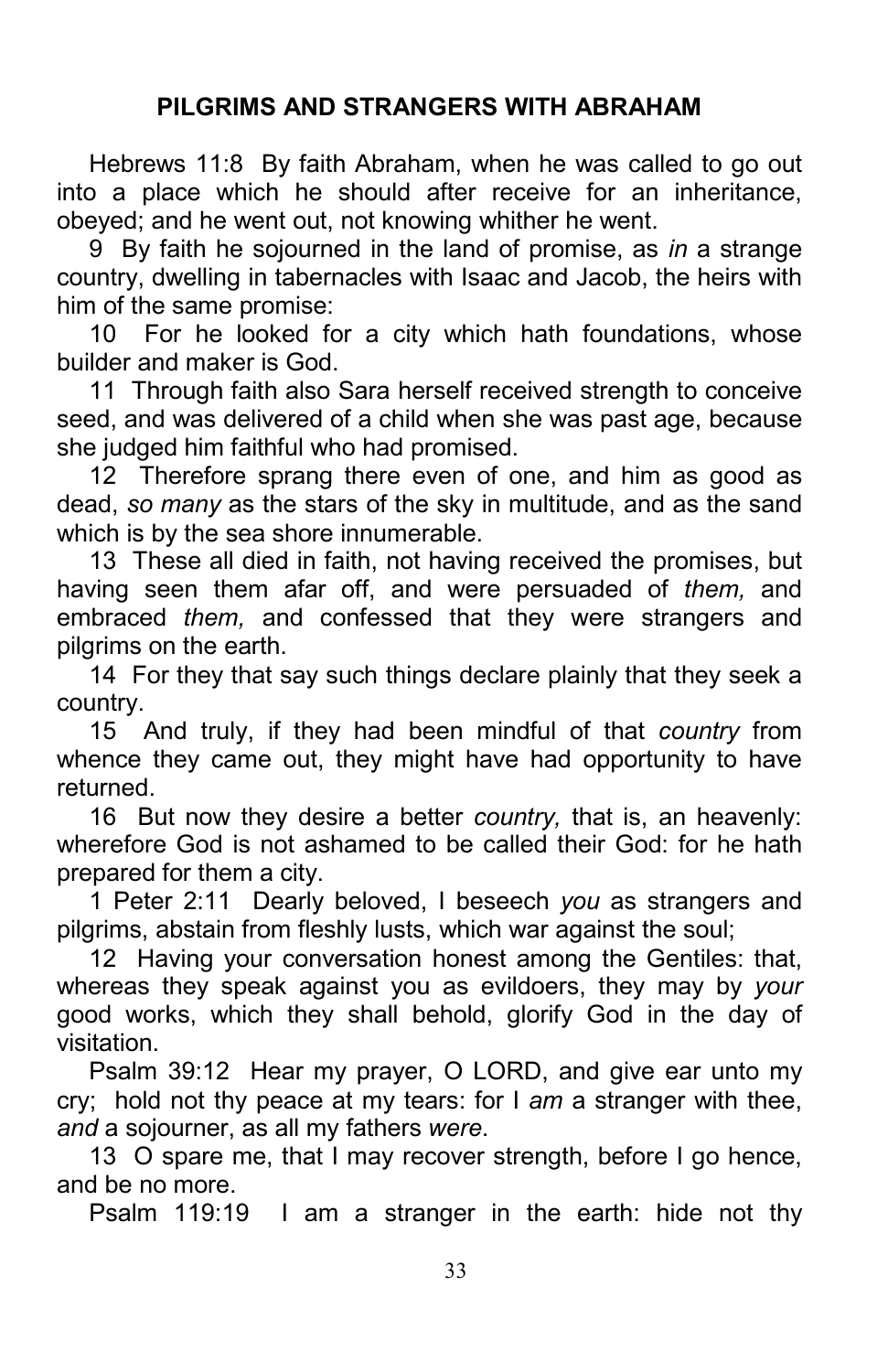commandments from me.

MEMORY VERSE: And if ye call on the Father, who without respect of persons judgeth according to every man's work, pass the time of your sojourning here in fear. 1 Peter 1:17

CENTRAL THOUGHT: We are today pilgrims and strangers in this life even as Abraham was. Abraham's and our true possessions are not in this fleeting earthly life. We are living for a much better place to possess, an eternal home to share with all who have also had the faith that Abraham had.

#### WORD DEFINITIONS

Hebrews 11:8. "after receive": Possess in the eternal future.

Verse 9, "sojourned": Lived as a foreigner or stranger. "tabernacles": Temporary dwellings such as tents. "with Isaac and Jacob": As they also lived.

Verse 10, "looked for": Looked forward hopefully for. "a city which hath foundations": A great society of godly people to live forever. "builder and maker": Creator and Perfector.

Verse 11, "past age": Past normal time for having children.

Verse 12, "as good as dead": No more than a mortal.

Verse 13, "persuaded": Fully convinced as truth. "embraced": Welcomed and held on to earnestly. "confessed": Acknowledged without question.

Verse 14, "declare plainly": Make clear and distinct.

Verse 15, "been mindful": Held in special memory.

1 Peter 2:11, "strangers and pilgrims": Sojourners and passers through.

Verse 12, "conversation honest": Good and upright behavior. "in the day of visitation": When God brings the truth to light.

Psalm 39:12, "stranger": Alien; foreigner. "sojourner": pilgrim.

1 Peter 1:17, "sojourneying": Living as a foreigner.

#### LESSON BACKGROUND

We have for our lesson today another vivid and inspiring picture of a man of faith and obedience to God. Abraham, through his overcoming persuasion and obedience and unfailing trust in the Almighty God, was a prime example of faith for us to follow. He fills the title of the father of the faithful of many nations. His example of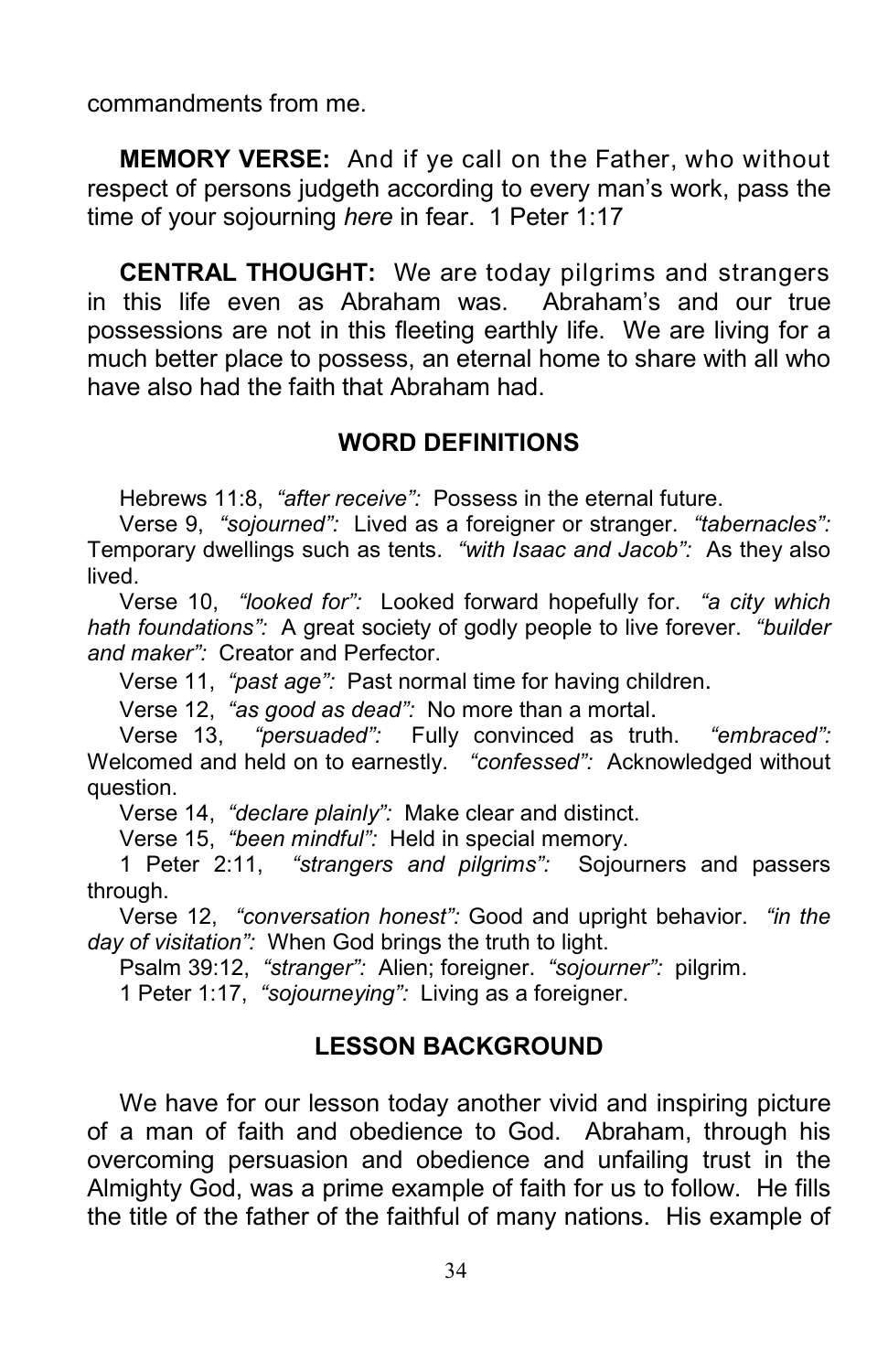faith and obedience to God is one we all need to follow after and imitate. We begin our lesson from Hebrews 11:8 following mention made of some examples of faith before Abraham. Abraham, whose name at first was Abram, was called of God to leave his native land and go to a land, a land that he knew not where it was. But Abram obeyed God and he started out, not knowing where he was going. In the account of Abram from Genesis 12, we see how his faith developed and brought him through various wonderful experiences. We see how that Sarah, his wife, also had a faith in God that enabled her to conceive and bear a son when she was past the age of child-bearing.

In our lesson from Hebrews, we have a vision spread before us of the great outreach of Abraham's faith in his wonderful children through the ages. As verse 12 declares, their number is as the stars of the sky and as the sand by the seashore. These lived and died in the faith of their father Abraham. These declare plainly that they seek a better country than that of this old world; they seek a heavenly country, and God hath truly prepared for them an everlasting city. We have included other scriptures that express the thought of our earthly life as a pilgrimage and a sojourn. This earthly life is but temporal and will one day pass away. But the hope we have by believing and obeying our God assures us of an eternal home. This is the faith of Abraham. We even have a scene in Luke 16 of the poor beggar Lazarus who was carried by the angels to Abraham's bosom. Oh, what a hope this signifies and shows so sweetly! Oh, let us be of good courage to seek for and lay hold of the faith and hope that is offered to us in the glorious gospel of Christ Jesus in accord with the faith of father Abraham! Ī

—Bro. Leslie Busbee

#### QUESTIONS:

1. What was the first example that Abraham showed of his faith?

2. How does faith cause us to view the things of time and earth?

3. What does faith cause us to think and feel about earthly life?

4. What does faith cause us to set our affections upon?

5. How does faith cause us to truly and gladly live here on earth?

## COMMENTS AND APPLICATION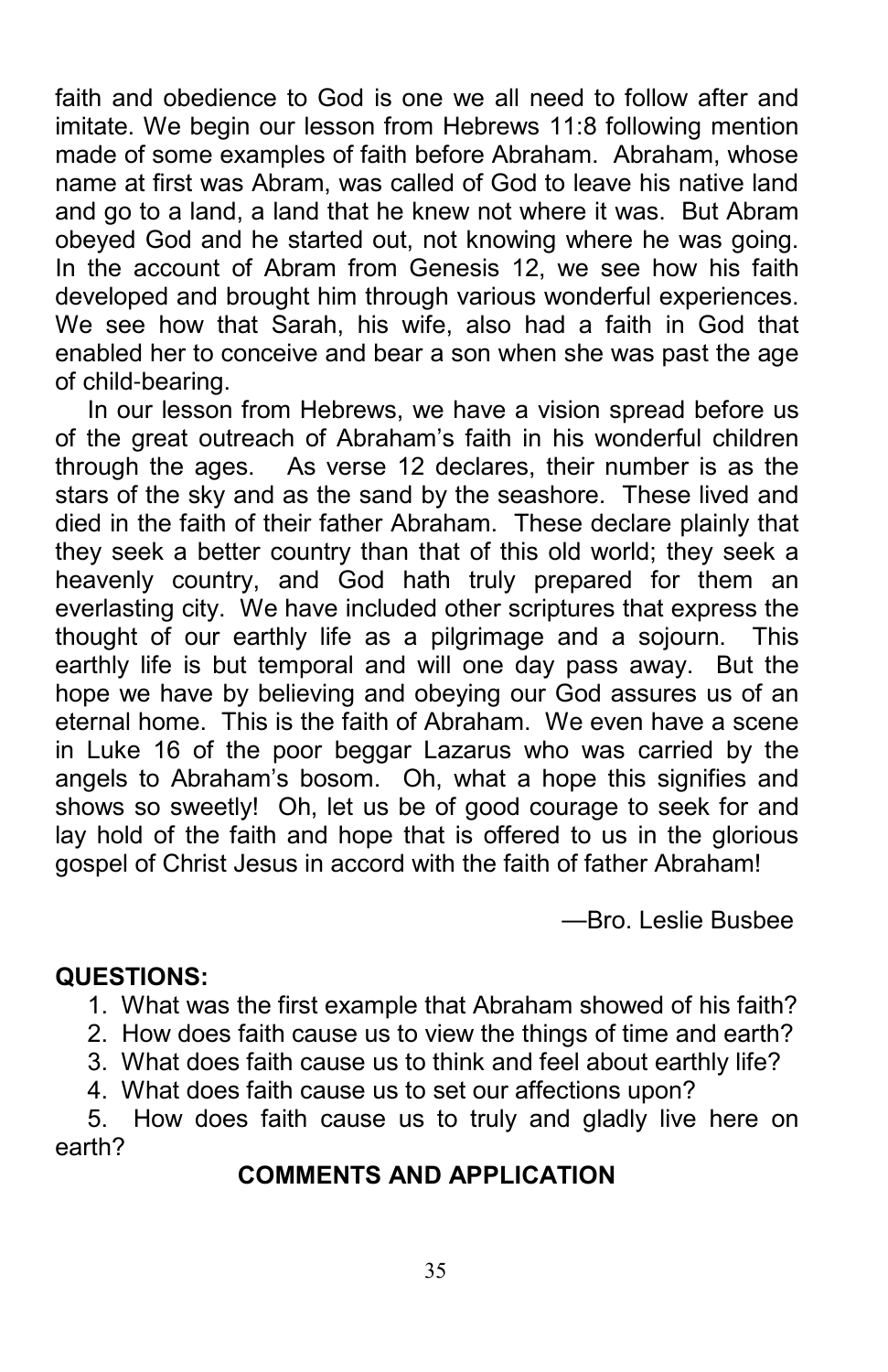Thank the Lord for the sweet inspiration of the Holy Spirit in our hearts and lives! His blessed presence uplifting us above the vain and earthly influences is vital and a great benefit to our precious souls! He points our hearts and minds toward the blessed Hope that we have in living for Jesus. 2 Corinthians 4:16-18 has a wonderful message for us. "For which cause we faint not; but though our outward man perish, yet the inward man is renewed day by day. For our light affliction, which is but for a moment, worketh for us a far more exceeding and eternal weight of glory; while we look not at the things which are seen, but at the things which are not seen: for the things which are seen are temporal; but the things which are not seen are eternal." How sad as we look out on our society today to see people so taken up with things that are seen. Yes, the fleshly, earthly, material vanities are the ruling factors in the majority of mankind. Houses, cars, money, sports, the opposite sex, and many other vanities rule people's lives. But we who are born again and led by the Spirit of God are taken up with visions of eternal values. All of this old earthly realm is going to pass away in a instant. We need to get down to business and take time for things that are unseen. Prayer, Bible study, and other ways and means of worship to God are so important. In chapter 5 of 2 Corinthians, Paul continues this thought of eternal values. "For we know that if our earthly house of this tabernacle [tent] were dissolved, we have a building of God [immortal body], an house not made with hands, eternal in the heavens." Oh, how vain and empty are these earthly things when compared with the eternal blessings the Holy Spirit inspires us to behold! May the Lord stir our hearts and help us to live and walk worthy of that eternal prize that awaits for us in eternal glory. There have been many precious saints down through the ages that have proven the unseen eternal things are worth all one might endure and suffer for. Let us keep our eyes on the everlasting treasures that are waiting for us to have and enjoy.

—Bro. Leslie Busbee

#### REFLECTIONS

It's been right here, all the time, yet I haven't seen it until now. Abraham, Isaac, and Jacob all lived in the "land of promise"--the physical land of trees and plains and mountains; yet they still called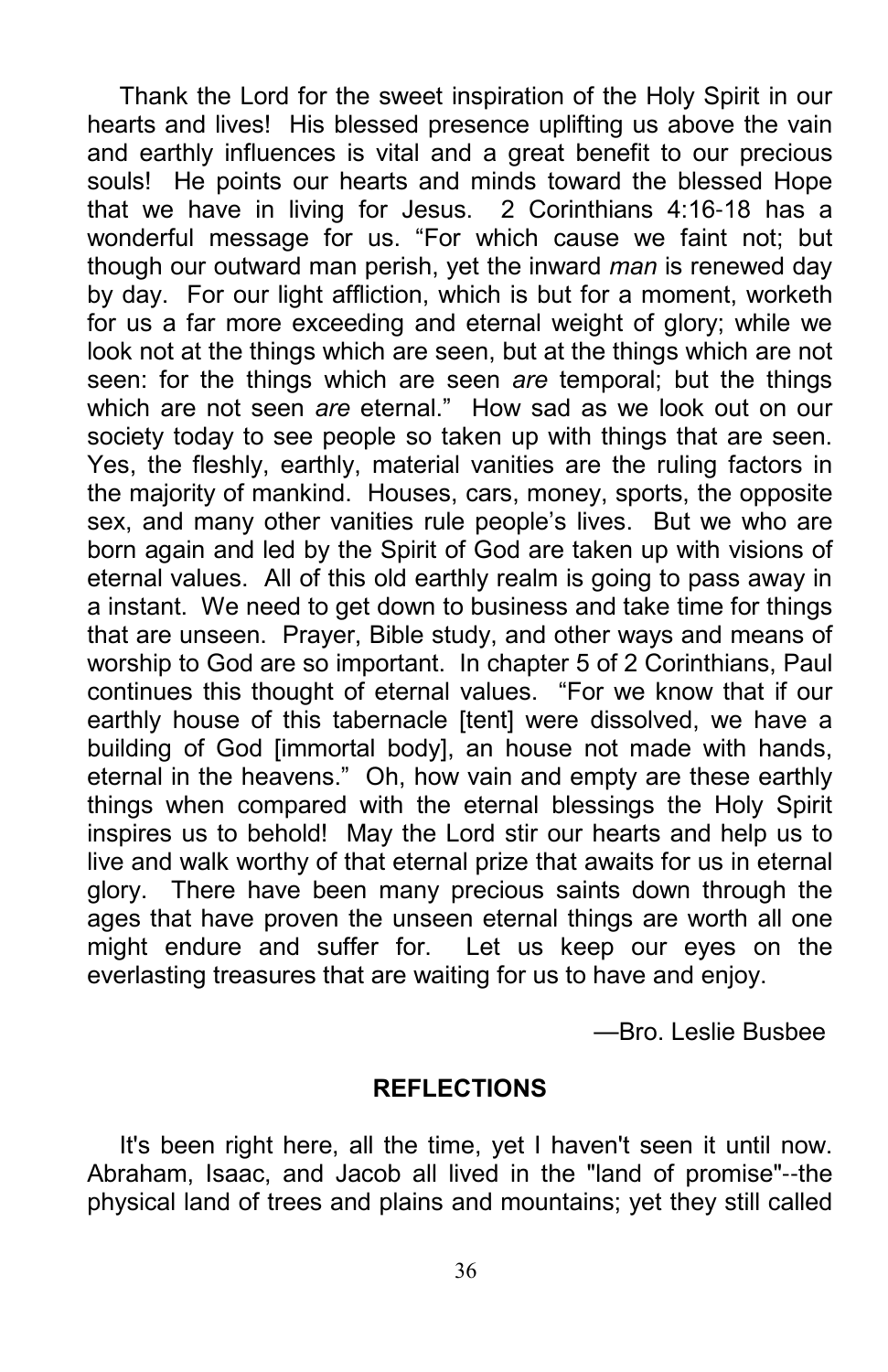themselves strangers and pilgrims and sojourners! They didn't feel at home; they didn't put down roots or build fine mansions, or immerse themselves into the culture. So if it were the *literal* land which was the true inheritance, they would have said, "This is it!" But, it says they were looking for a city made and built by God which had eternal foundations. David identified himself with them, calling himself a sojourner too. Peter calls the life of the saint a "sojourning". He also says that we as New Testament saints enjoy what the Old Testament pilgrims only saw afar off. The Hebrew writer says that we complete, or make perfect, the faith of those pilgrims by what we have been given in the Holy Spirit. We have received that kingdom which cannot be removed! We have been made members of that city which came down from heaven—the New Jerusalem, whose builder and maker is God!

When I saw this, I wept—tears of joy at the glory and wonder of what we have in the Holy Spirit, the Church of God, and the citizenship of that heavenly city. I wept tears too at the folly of putting down roots in this world, being consumed by material possessions, cares, riches, and earthly pursuits. And I wept tears of grief for the millions of modern Jews and Christians, who are still looking for an earthly kingdom to be set up in the "promised land" and others who think that the "promised land" is only heaven, only to be gained after we die.

Oh--it is ours now. Let us live in it, and claim it, and enjoy the fulfillment of Abraham's promise. And even then, as wonderful as it is, it is just the earnest of our inheritance; truly, the rest and the best, comes later.

—Sis. Angela Gellenbeck

#### FEBRUARY 22, 2015

#### ABRAHAM'S ULTIMATE FAITH AND OBEDIENCE TO GOD

Genesis 22:1 And it came to pass after these things, that God did tempt Abraham, and said unto him, Abraham: and he said, Behold, here I am.

2 And he said, Take now thy son, thine only son Isaac, whom thou lovest, and get into the land of Moriah; and offer him there for a burnt offering upon one of the mountains which I will tell thee of.

3 And Abraham rose up early in the morning, and saddled his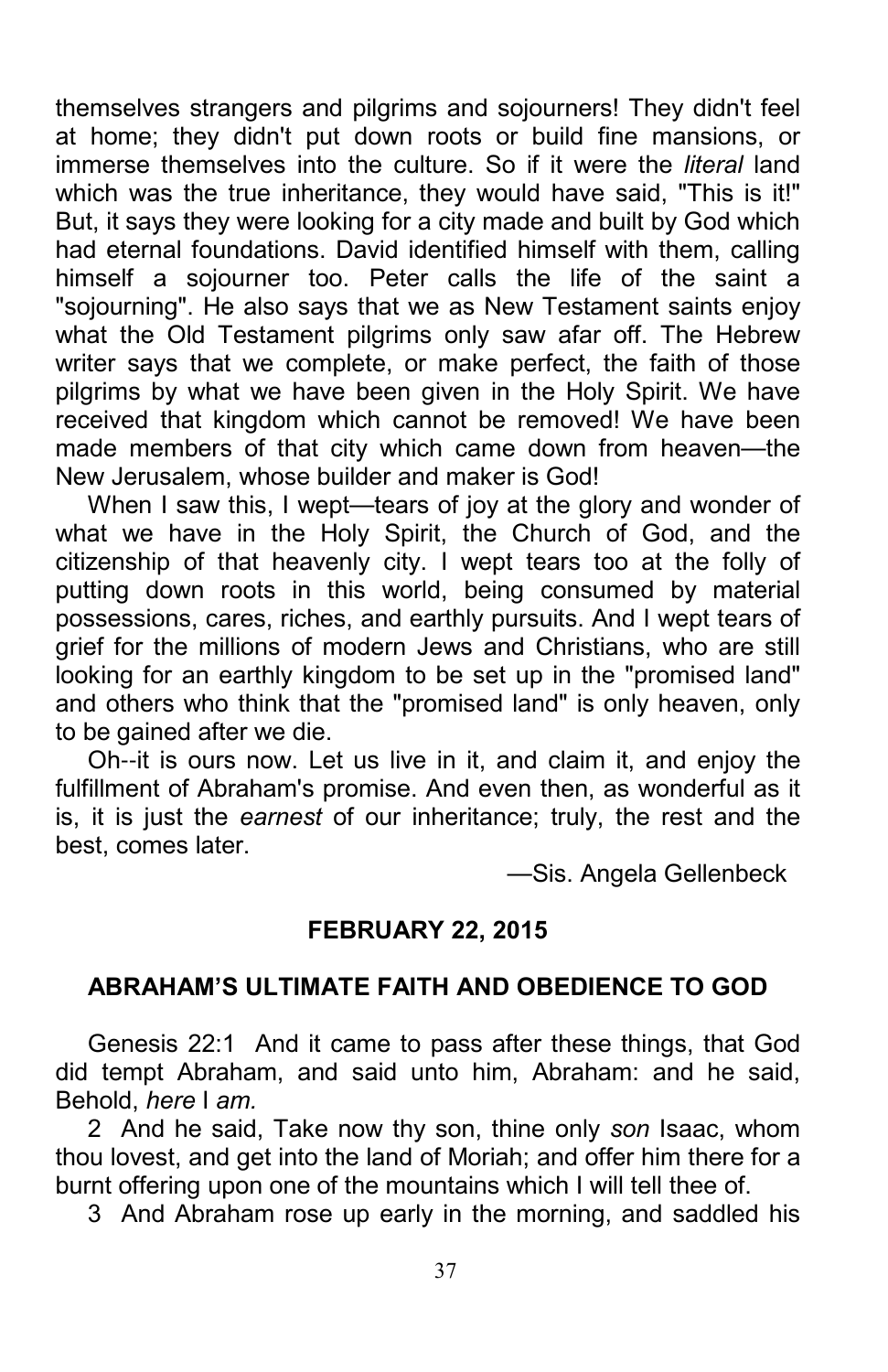ass, and took two of his young men with him, and Isaac his son, and clave the wood for the burnt offering, and rose up, and went unto the place of which God had told him.

4 Then on the third day Abraham lifted up his eyes, and saw the place afar off.

5 And Abraham said unto his young men, Abide ye here with the ass, and I and the lad will go yonder and worship, and come again to you.

6 And Abraham took the wood of the burnt offering, and laid it upon Isaac his son; and he took the fire in his hand, and a knife; and they went both of them together.

7 And Isaac spake unto Abraham his father, and said, My father: and he said, Here am I, my son. And he said, Behold the fire and the wood: but where is the lamb for a burnt offering?

8 And Abraham said, My son, God will provide himself a lamb for a burnt offering: so they went both of them together.

9 And they came to the place which God had told him of; and Abraham built an altar there, and laid the wood in order, and bound Isaac his son, and laid him on the altar upon the wood.

10 And Abraham stretched forth his hand, and took the knife to slay his son.

11 And the angel of the LORD called unto him out of heaven, and said, Abraham, Abraham: and he said, Here am I.

12 And he said, Lay not thine hand upon the lad, neither do thou any thing unto him: for now I know that thou fearest God, seeing thou hast not withheld thy son, thine only son from me.

13 And Abraham lifted up his eyes, and looked, and behold behind him a ram caught in a thicket by his horns: and Abraham went and took the ram, and offered him up for a burnt offering in the stead of his son.

15 And the angel of the LORD called unto Abraham out of heaven the second time,

16 And said, By myself have I sworn, saith the LORD, for because thou hast done this thing, and hast not withheld thy son, thine only son:

17 That in blessing I will bless thee, and in multiplying I will multiply thy seed as the stars of the heaven, and as the sand which is upon the sea shore; and thy seed shall possess the gate of his enemies;

18 And in thy seed shall all the nations of the earth be blessed;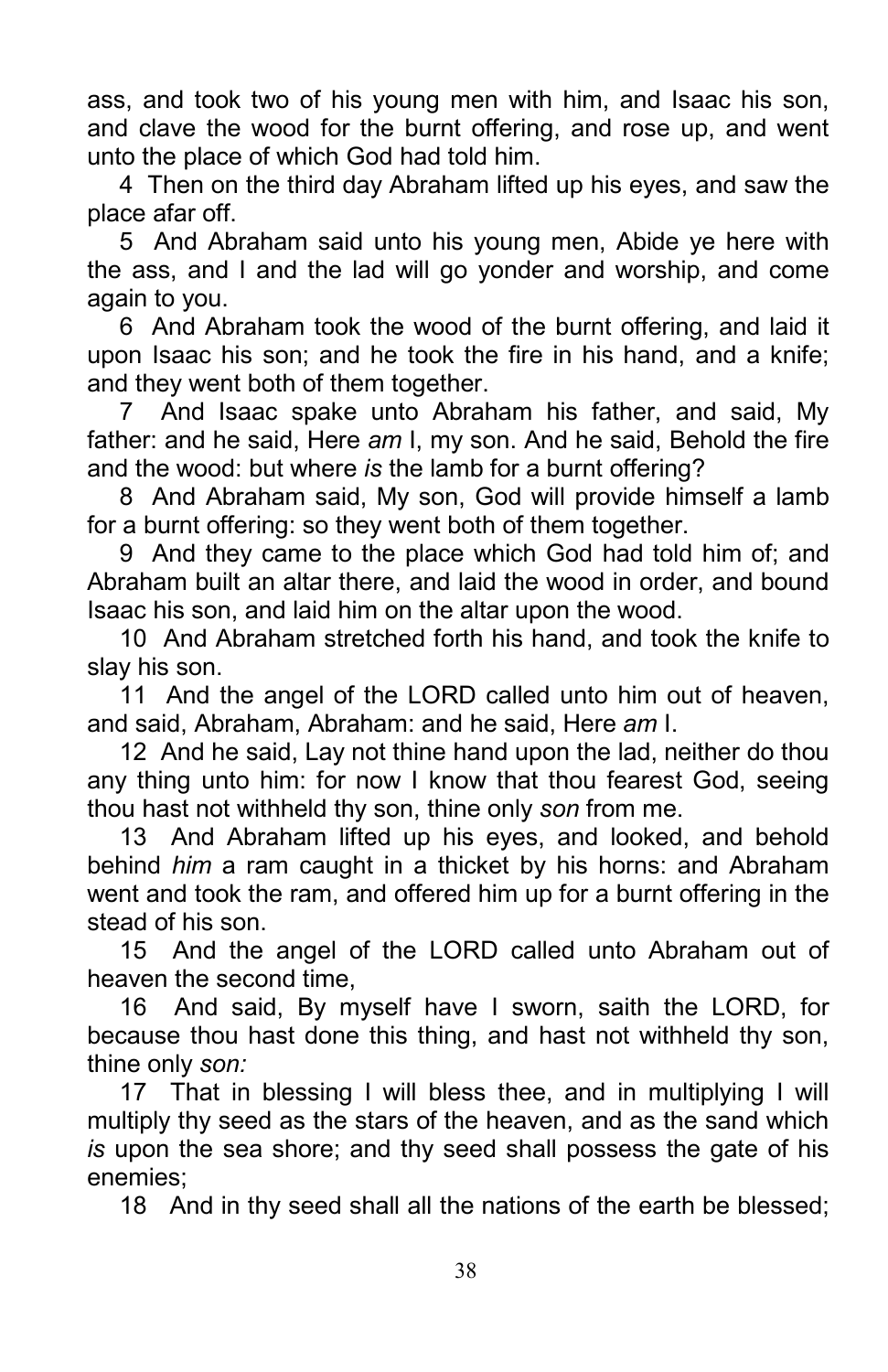because thou hast obeyed my voice.

Hebrews 11:17 By faith, Abraham, when he was tried, offered up Isaac; and he that had received the promises offered up his only begotten son,

18 Of whom it was said, That in Isaac shall thy seed be called.

19 Accounting that God was able to raise him up, even from the dead; from whence also he received him in a figure.

MEMORY VERSE: He [Abraham] staggered not at the promise of God through unbelief; but was strong in faith, giving glory to God, and being fully persuaded, that what he had promised, he was able also to perform. Romans 4:20, 21

CENTRAL THOUGHT: Abraham did not draw back from obeying God when God told him to go to the distant land and offer his son Isaac as a burnt offering. He went as far as to put Isaac bound upon the wood on the altar and took the knife and was about to kill Isaac when God stopped him. His obedience going that far was accepted by God, and Abraham was richly blessed and rewarded forever.

#### WORD DEFINITIONS

Genesis 22:1, "tempt": Put to the test.

Verse 3, "clave": Split up in smaller pieces.

Verse 9, "bound": Tied up with cords.

Verse 17, "in blessing I will bless thee": Surely I will bless thee. "in multiplying I will multiply thee": Surely I will multiply thy seed. "thy seed": Thy offspring and descendants of all who follow the example of thy faith. "possess the gate of his enemies": Overcome all his foes with victory.

Verse 18, "be blessed": Be benefited with heavenly blessings.

Hebrews 11:17, "tried": Put to the test.

Verse 19, "received him in a figure": It was like receiving Isaac from the dead to be relieved of having to slay him as a burnt offering.

Romans 4:20, "staggered not": Did not hesitate or draw back.

#### LESSON BACKGROUND

From the writings of Josephus in his volume entitled "Antiquities of the Jews" is found the account of Abraham's offering of Isaac in more detail that I really believe is true. I felt inspired to include this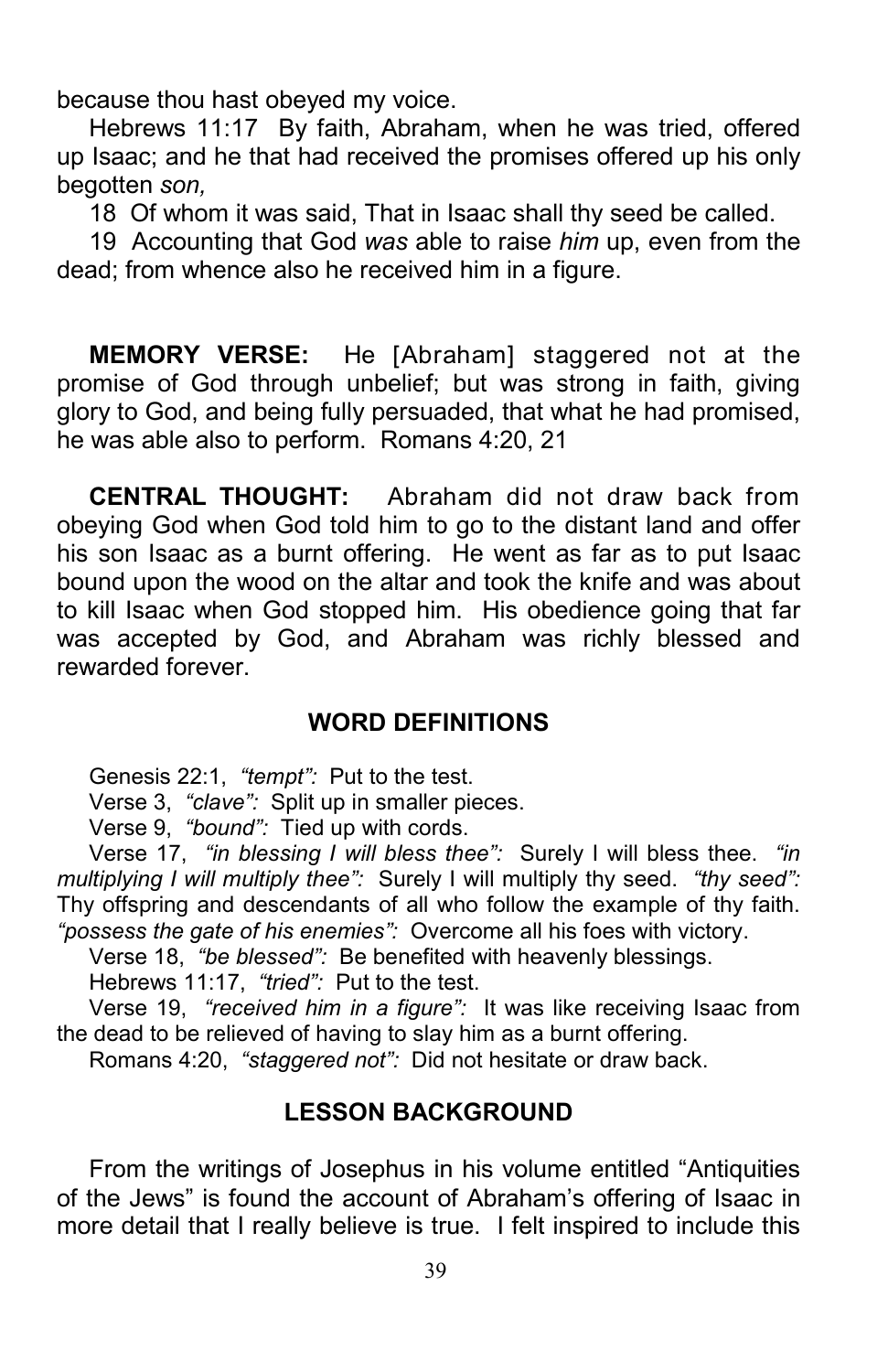in our lesson. In chapter XIII part 3 we find this account. "As soon as the altar was prepared, and Abraham had laid on the wood, and all things were entirely ready, he said to his son, "O son, I poured out a vast number of prayers that I might have thee for my son; when thou wast come into the world, there was nothing that could contribute to thy support for which I was not greatly solicitous, nor any thing wherein I thought myself happier than to see thee grown up to man's estate, and that I might leave thee at my death the successor to my dominion; but since it was by God's will that I became thy father, and it is now his will that I relinquish thee, bear this consecration to God with a generous mind; for I resign thee up to God who has thought fit now to require this testimony of honour to himself, on account of the favours he has conferred on me, in being to me a supporter and defender. Accordingly thou, my son wilt now die, not in any common way of going out of the world, but sent to God, the Father of all men, before hand, by thy own father, in the nature of a sacrifice. I suppose he thinks thee worthy to get clear of this world neither by disease, neither by war, nor by any other severe way, by which death usually comes upon men, but so that he will receive thy soul with prayers and holy offices of religion, and will place thee near to himself, and thou wilt there be to me a succourer and supporter in my old age; on which account I principally brought thee up, and thou wilt thereby procure me God for my Comforter instead of thyself."

Now Isaac was of such a generous disposition as became the son of such a father, and was pleased with this discourse; and said, 'That he was not worthy to be born at first, if he should reject the determination of God and of his father, and should not resign himself up readily to both their pleasures; since it would have been unjust if he had not obeyed, even if his father had so resolved.' So he went immediately to the altar to be sacrificed." Then Josephus related how God intervened and expressed how pleased He was with Isaac's proposal and with Abraham's willingness to obey. I really am blessed with what Josephus reveals and felt that it would be wholesome and beneficial with our lesson.

—Bro. Leslie Busbee

#### QUESTIONS:

1. What did God command Abraham to do with his son, Isaac?

2. What was Abraham's faithful response to what God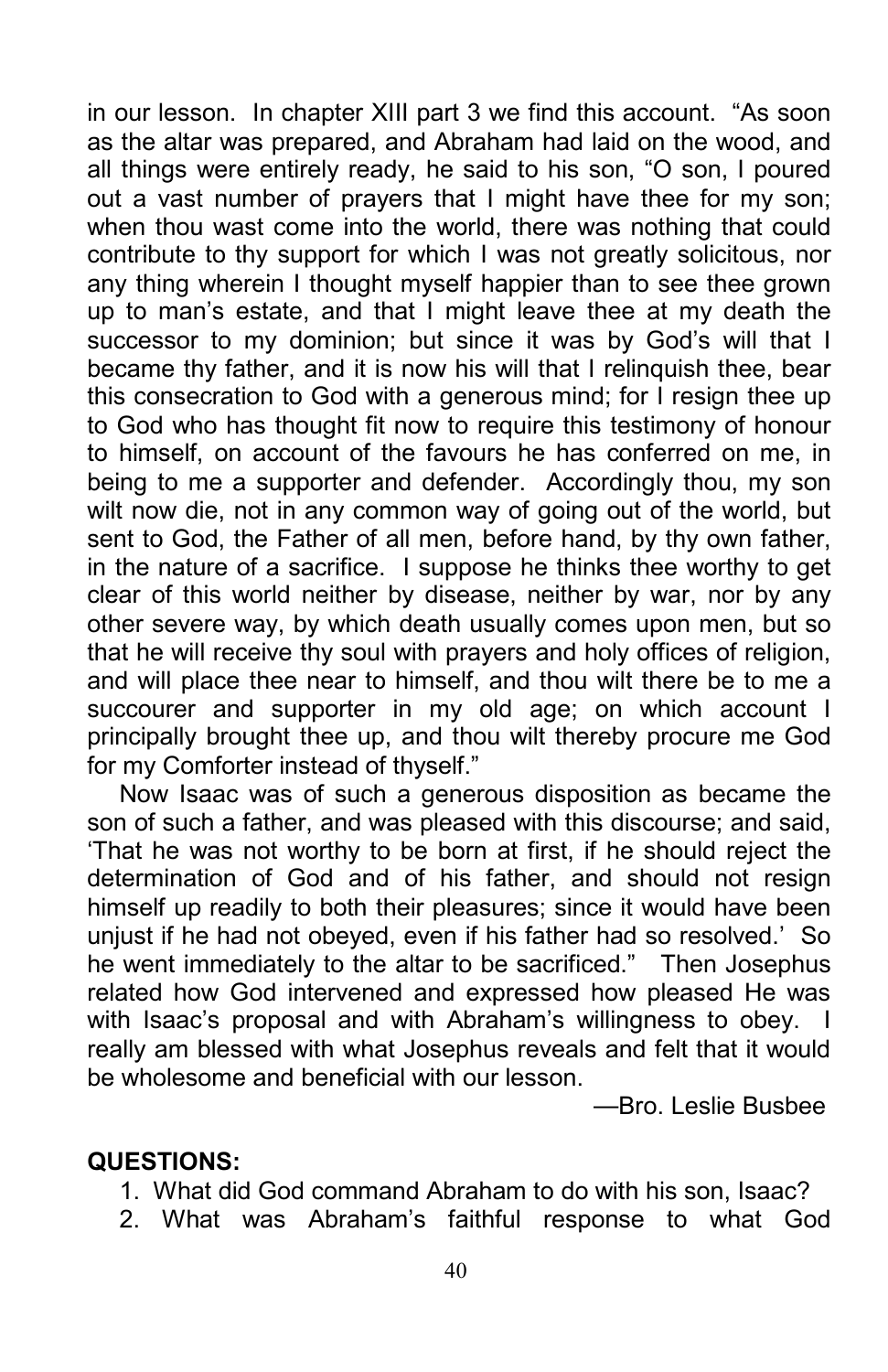commanded?

3. How far did Abraham go in obeying God's command?

4. What did God do to stop Abraham from carrying it all out?

5. What kind of future did God promise to Abraham and his seed?

#### COMMENTS AND APPLICATION

In James 2:14-26 we have a very good word of counsel concerning faith. He first asked the question in verse 14: "What doth it profit, my brethren, though a man say he hath faith, and have not works? Can faith save him?" And part of his words in verses 21 -23 applies this thought to Abraham and how he was justified by works "...when he had offered Isaac his son upon the altar. Seest thou how faith wrought with his works, and by works was faith made perfect. And the scripture was fulfilled which saith, Abraham believed God, and it was imputed unto him for righteousness: and he was called the Friend of God." This declares to us that there is action and works to be carried out in our faith. Abraham obeyed God and took his son Isaac up and placed him bound upon the altar and took the knife to slay his son as a sacrifice. So it is with us. We must follow Abraham and all the faithful through the ages by obeying our God's will and good pleasure as proof and perfection of our faith.

—Bro. Leslie Busbee

#### **REFLECTIONS**

As the caravan of ox carts, wagons and animals were parading down the road in the city of UR, the citizens of that town were witnessing more than just a man and his family moving to another town.

When the dust settled, something had happened as never before in that city. It was much more than a young man who was disgruntled with life seeking pleasures and wealth in another city. Truly few, if anyone, recognized what was going on with Abraham, who had a call from God. There were a lot of family and friends asking him questions, "Why do you want to leave?" "How long will you be gone?" "Is this some kind of secret?" We can readily see Abram's faith tested as he left his home looking for a city which had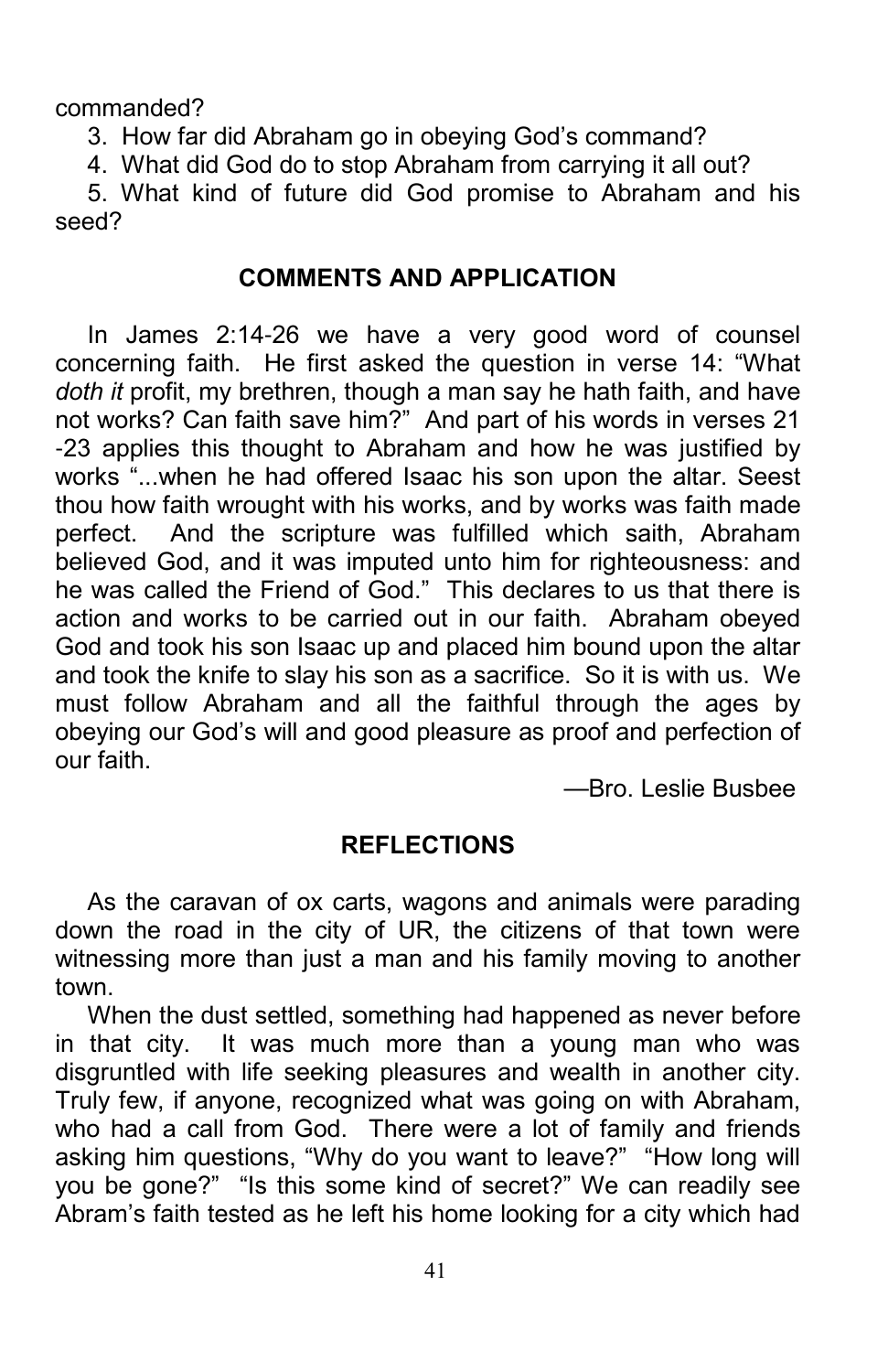foundations whose builder and maker was God. He may have been ridiculed when kin folks and neighbors probably looked out their windows and said. "He's just restless; he'll be back in a few weeks; he can't survive on his own." I am sure he left them with a lot of unanswered questions.

We know that Abram was following that still small voice from God as he journeyed away from his home town. I'm sure he had been lonely and tired as he made all the preparations to leave, loaded the ox carts, checked the wheels, repaired harnesses, and mended the tents. However, the excitement of doing God's will gave him special strength. The first few days were probably familiar territory. At first, they could look back for several miles and possibly see their home, but as their days grew into weeks and their months into years, the territory continued to be different. He was beginning to feel his great dependence on God to direct him. Now there were no familiar faces nor places. It makes one appreciate his blind obedience to the call of God.

This move was very historic, unusual, and has great spiritual meaning for us today. God had a big plan! Abraham was following a skilled navigator who specializes in leading and guiding His children who put their faith in Him. His decision to heed the call of God would be affecting people till the end of time. This was an ordinary man following an unordinary call of God. We find Abraham, the father of faith, being tested on many lines; but the supreme test in offering up His only son would have been almost impossible for any parent. Isaac questioned his father about the sacrifice and asked, "Where is the lamb to offer?" Abram's reply was, "God will provide." This kind of faith comes with years of trusting his heavenly father and walking with Him through all the difficulties of life. Abraham's faith in God shows us that we too can trust him to take us through unknown and difficult places. Abraham will be forever remembered as the "Father of Faith." Let us be faithful to God.

—Bro James Bell

#### MARCH 1, 2015

#### FAITH HINDERED BY UNBELIEF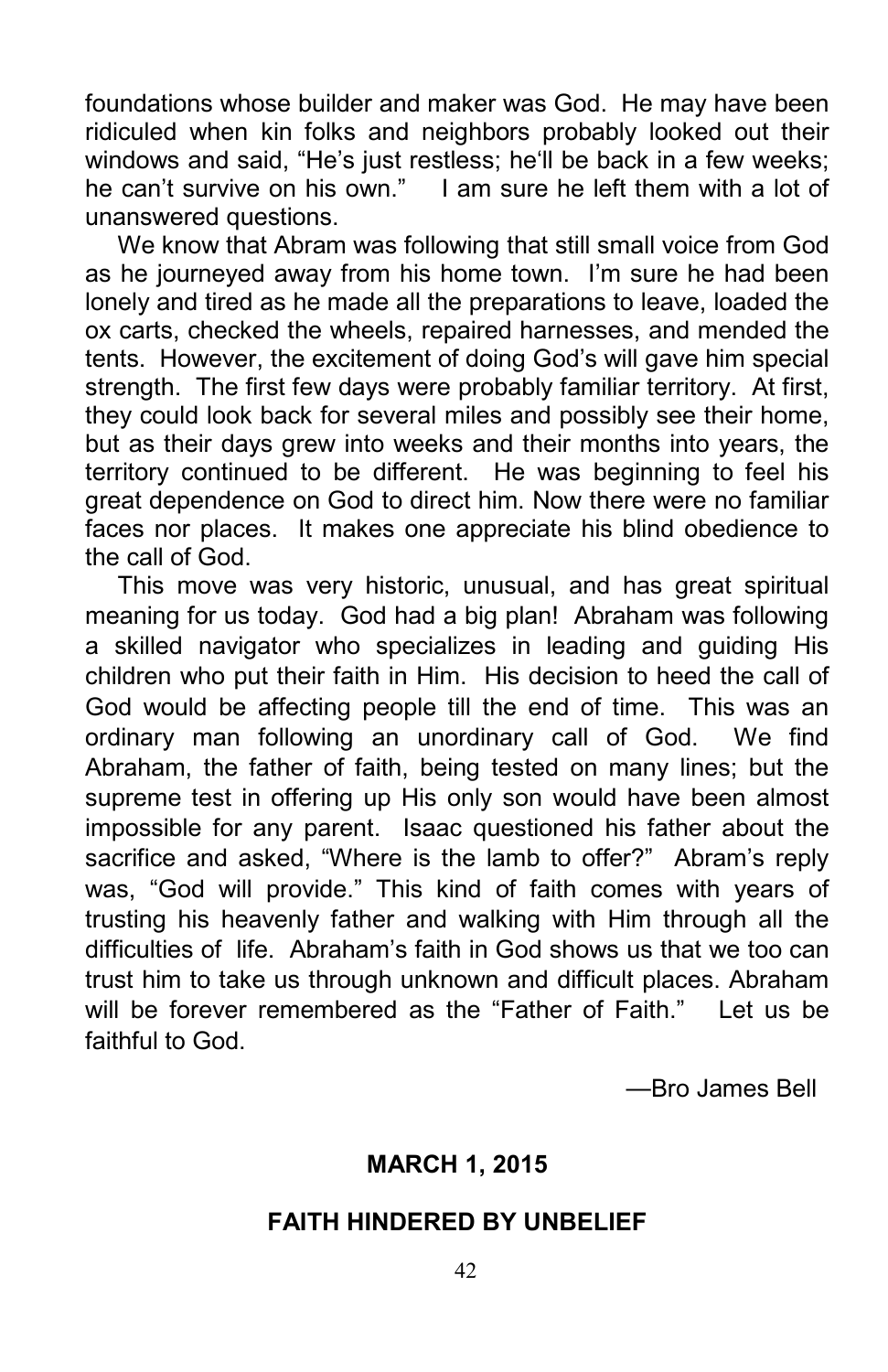Luke 1:5 There was in the days of Herod, the king of Judaea, a certain priest named Zacharias, of the course of Abia: and his wife was of the daughters of Aaron, and her name was Elisabeth.

6 And they were both righteous before God, walking in all the commandments and ordinances of the Lord blameless.

7 And they had no child, because that Elisabeth was barren, and they both were now well stricken in years.

8 And it came to pass, that while he executed the priest's office before God in the order of the course,

9 According to the custom of the priest's office, his lot was to burn incense when he went into the temple of the Lord.

10 And the whole multitude of the people were praying without at the time of incense.

11 And there appeared unto him an angel of the Lord standing on the right side of the altar of incense.

12 And when Zacharias saw him, he was troubled, and fear fell upon him.

13 But the angel said unto him, Fear not Zacharias: for thy prayer is heard; and thy wife Elisabeth shall bear thee a son, and thou shalt call his name John.

14 And thou shalt have joy and gladness; and many shall rejoice at his birth.

15 For he shall be great in the sight of the Lord, and shall drink neither wine nor strong drink; and he shall be filled with the Holy Ghost, even from his mother's womb.

16 And many of the children of Israel shall he turn to the Lord their God.

17 And he shall go before him in the spirit and power of Elias, to turn the hearts of the fathers to the children, and the disobedient to the wisdom of the just; to make ready a people prepared for the Lord.

18 And Zacharias said unto the angel, Whereby shall I know this? for I am an old man, and my wife well stricken in years.

19 And the angel answering said unto him, I am Gabriel, that stand in the presence of God; and am sent to speak unto thee, and to shew thee these glad tidings.

20 And, behold, thou shalt be dumb, and not able to speak, until the day that these things shall be performed, because thou believest not my words, which shall be fulfilled in their season.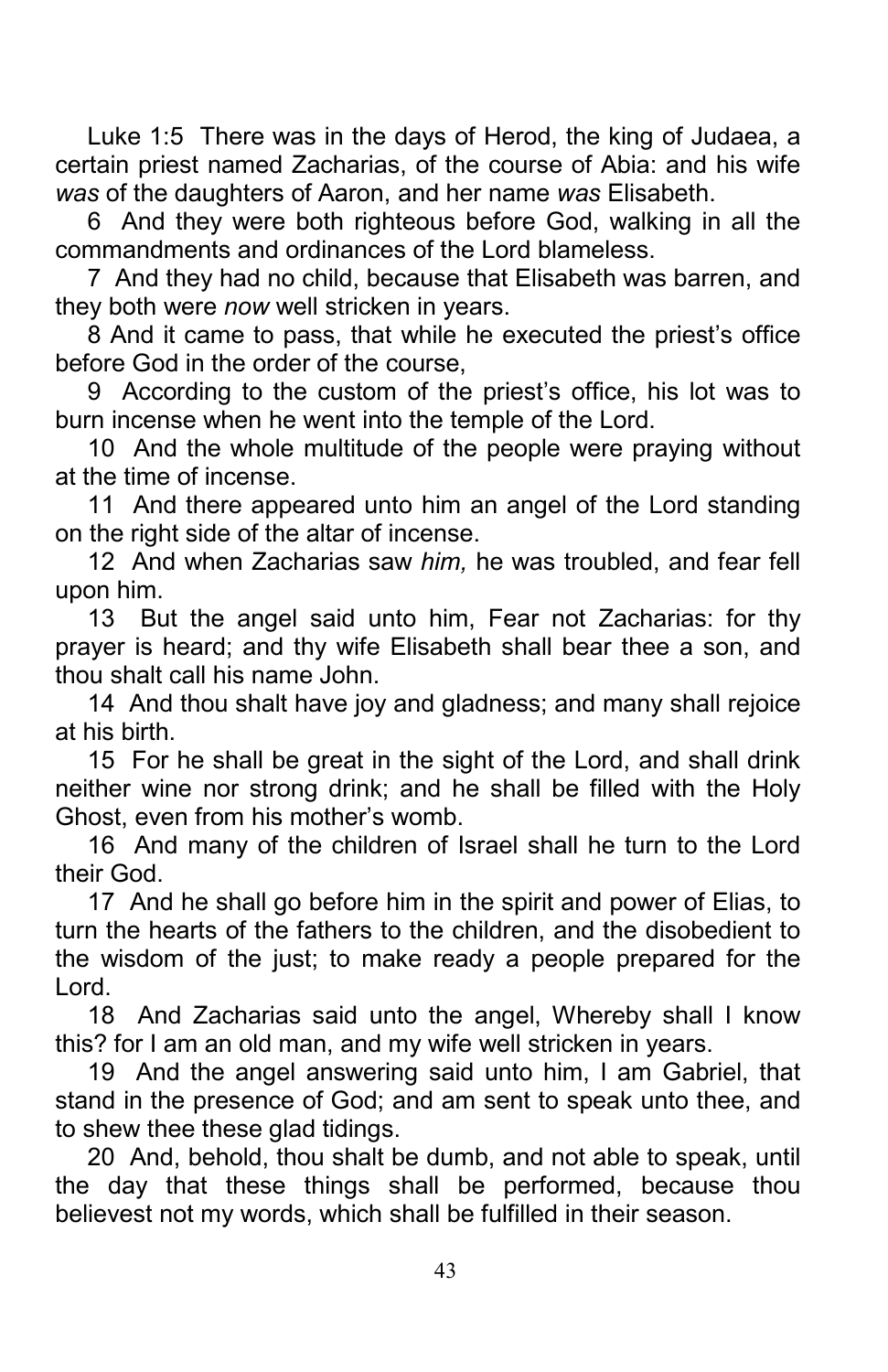21 And the people waited for Zacharias, and marveled that he tarried so long in the temple.

22 And when he came out, he could not speak unto them: and they perceived that he had seen a vision in the temple: for he beckoned unto them, and remained speechless.

23 And it came to pass, that, as soon as the days of his ministration were accomplished, he departed to his own house.

24 And after those days his wife Elisabeth conceived, and hid herself five months, saying,

25 Thus hath the Lord dealt with me in the days wherein he looked on me, to take away my reproach among men.

SPECIAL NOTE: Zacharias and his wife Elisabeth were both righteous before God, walking in all the commandments and ordinances of the Lord blameless. Luke 1:6

CENTRAL THOUGHT: God sent his angel Gabriel to inform Zacharias that God had chosen him and his wife Elisabeth to be the parents of John the Baptist. Zacharias failed to accept and believe the message of the angel because he was thinking about how aged and stricken in years he and his wife were. As a reproof for his unbelief, Zacharias was stricken to be dumb and not able to speak until what God had promised would come to pass.

#### WORD DEFINITIONS

Luke 1:7, "well stricken in years": Well advanced into the upper years of life.

Verse 8, "in the order of his course": According to what duties he was to perform as a priest.

Verse 17, "Elias": The same as Elijah.

Verse 25, "my reproach": Elizabeth counted being barren and not able to bring forth children as a shame and disgrace to womanhood.

#### LESSON BACKGROUND

A great number of years had rolled by since the prophets of old had prophesied of the coming of the Saviour and the great prophet who was to come before Him to prepare a people who would accept and receive Him as the Christ, the Anointed Son of the most High God. The prophets of old had prophesied of the Saviour of the world, and their prophecies had been studied and pondered by many of the sons of men through the long years and ages that had come and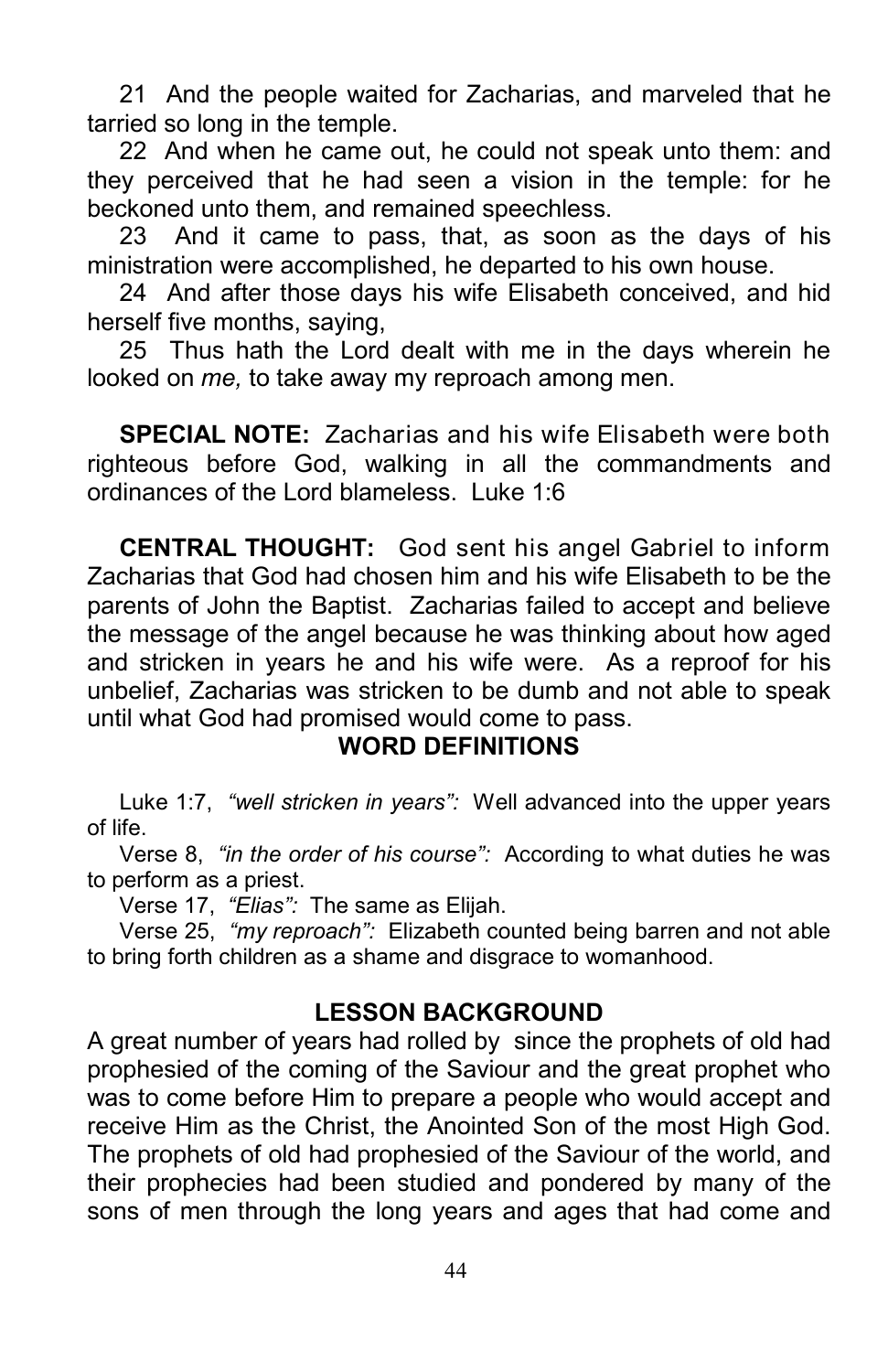gone for several centuries.

The forerunner of the Christ, the prophet who was to prepare the hearts of men to receive Him, was prophesied about in Isaiah 40:3- 5, "The voice of him that crieth in the wilderness, Prepare ye the way of the LORD, make straight in the desert a highway for our God. Every valley shall be exalted, and every mountain and hill shall be made low: and the crooked shall be made straight, and the rough places plain: and the glory of the LORD shall be revealed, and all flesh shall see it together: for the mouth of the LORD hath spoken it." Then again he was prophesied in the last two verses of the Old Testament, in Malachi 4:5, 6, "Behold, I will send you Elijah the prophet before the coming of the great and dreadful day of the LORD: And he shall turn the heart of the fathers to the children; and the heart of the children to their fathers, lest I come and smite the earth with a curse."

And now the time had come for the fulfillment of these prophesies. And God had chosen Zacharias and his wife Elisabeth to be the parents of the child who would grow up to be the forerunner of Jesus Christ. He sent His angel Gabriel to inform Zacharias that he was to be the father of this prophet. Zacharias responded with a question about how such could be, as he and his wife were so aged and beyond the time of life such as was told him. The angel informed him that his words would be performed but that Zacharias would not be able to speak until they came to pass.

There is a lesson to be observed in all of this. Zacharias was not excused and let off easily for his error. He was dumb and not able to speak from that time until after his son was born. We must not doubt or question the ways and workings of Almighty God. Zacharias should have weighed the matter carefully in his mind and given full credit to God of His power to do as He determines to do. Think of the nine months that this poor man spent not being able to speak and converse with his wife nor anyone else. I am sure that he thought much about how he should have counted God able to do what He promised regardless of the infirmity of their old age. So may the Lord help us to take a lesson from all of this and be diligent to have faith and believe all the promises that God has given us in His Word!

—Bro. Leslie Busbee

#### QUESTIONS: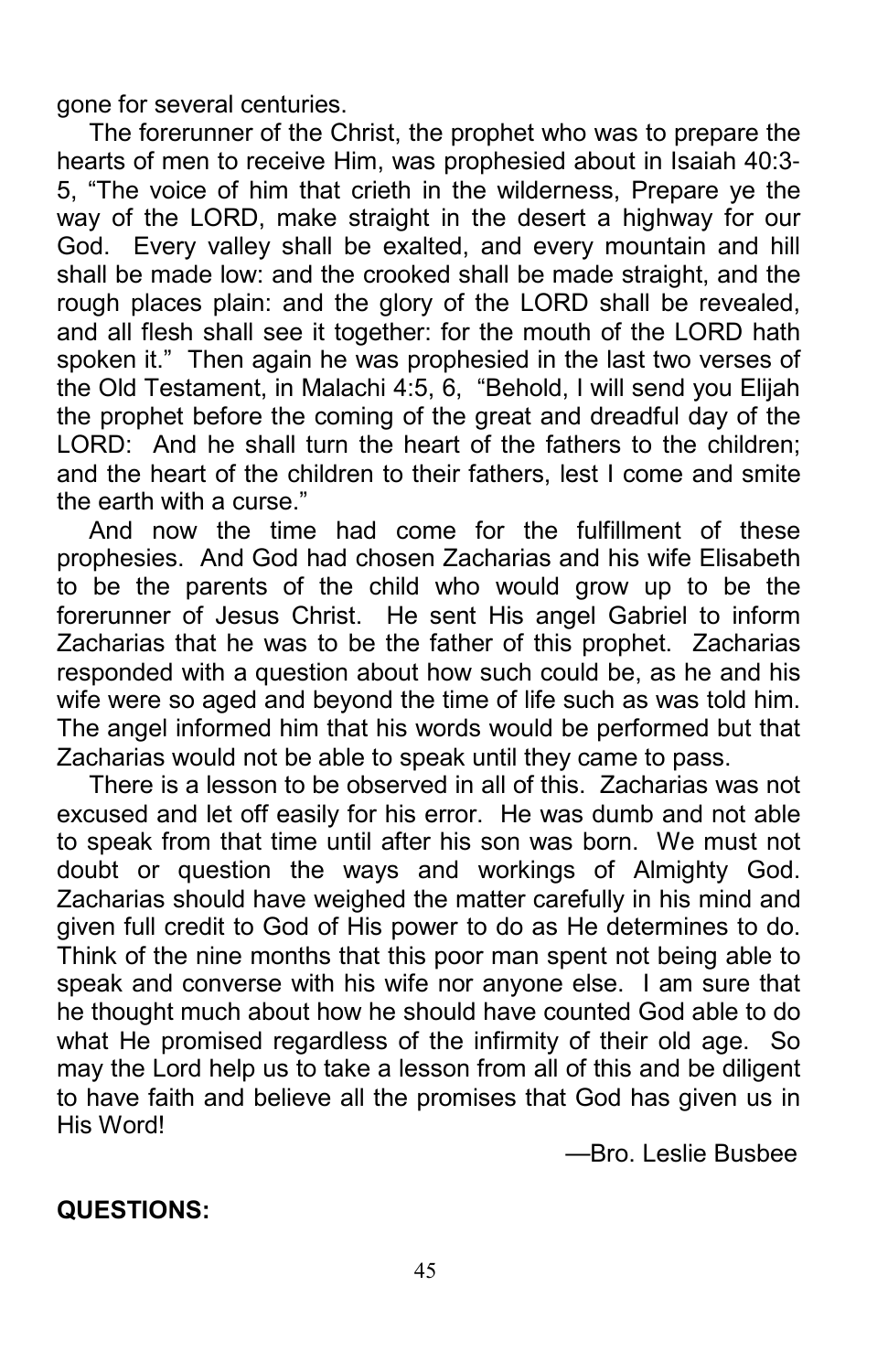1. What did the angel Gabriel tell Zacharias was going to happen?

- 2. Why did Zacharias question how he could know this?
- 3. What did the angel say was going to be with Zacaharias?
- 4. How did his wife Elisabeth feel and what did she say about it?

5. What lesson can we learn from this account?

### COMMENTS AND APPLICATION

The Bible, God's Holy Word, teaches the plain truth about faith and what it means to take God at His Word and obey His counsel and instructions regardless of how things look and the conditions things are in. Zacharias answered the angel Gabriel without really thinking things through and weighing the matter with utmost care and thought. Perhaps the human mind would think that the angel was too stern with Zacharias to pronounce dumbness and not being able to speak for such a length of time. But we must realize that to doubt God's Word and His ability and power to accomplish His purpose is a serious offense to Him. God wants us to recognize that He has "ALL POWER!" Nothing is too hard for Him to accomplish. All the elements of the creation are under His control. When we weigh the many miracles that Christ accomplished during His ministry, we must recognize that He was invested with great power from His Father. He proved that all the elements were under His jurisdiction and control. Feeding the 5000 men and the women and children with five small loaves and three fishes was an outstanding miracle. The elements were under Christ's full control. The lame, the blind, and all the other physical infirmities that Christ healed speak of the great power that God gave Christ to show His goodness and love. Oh, let us not doubt nor question what God is able to do, even in our day and time. Let us not limit God or discredit His power. This worldly society we live among is deceived by wrong ideas and persuasions. Jesus Christ, the Same: Yesterday, Today, and Forever! What He did while He was here on earth in the flesh He can still perform now. Let us not be afraid to trust and obey Him all the way!

—Bro. Leslie Busbee

#### **REFLECTIONS**

Psalms 78 enumerates the many mighty works that God showed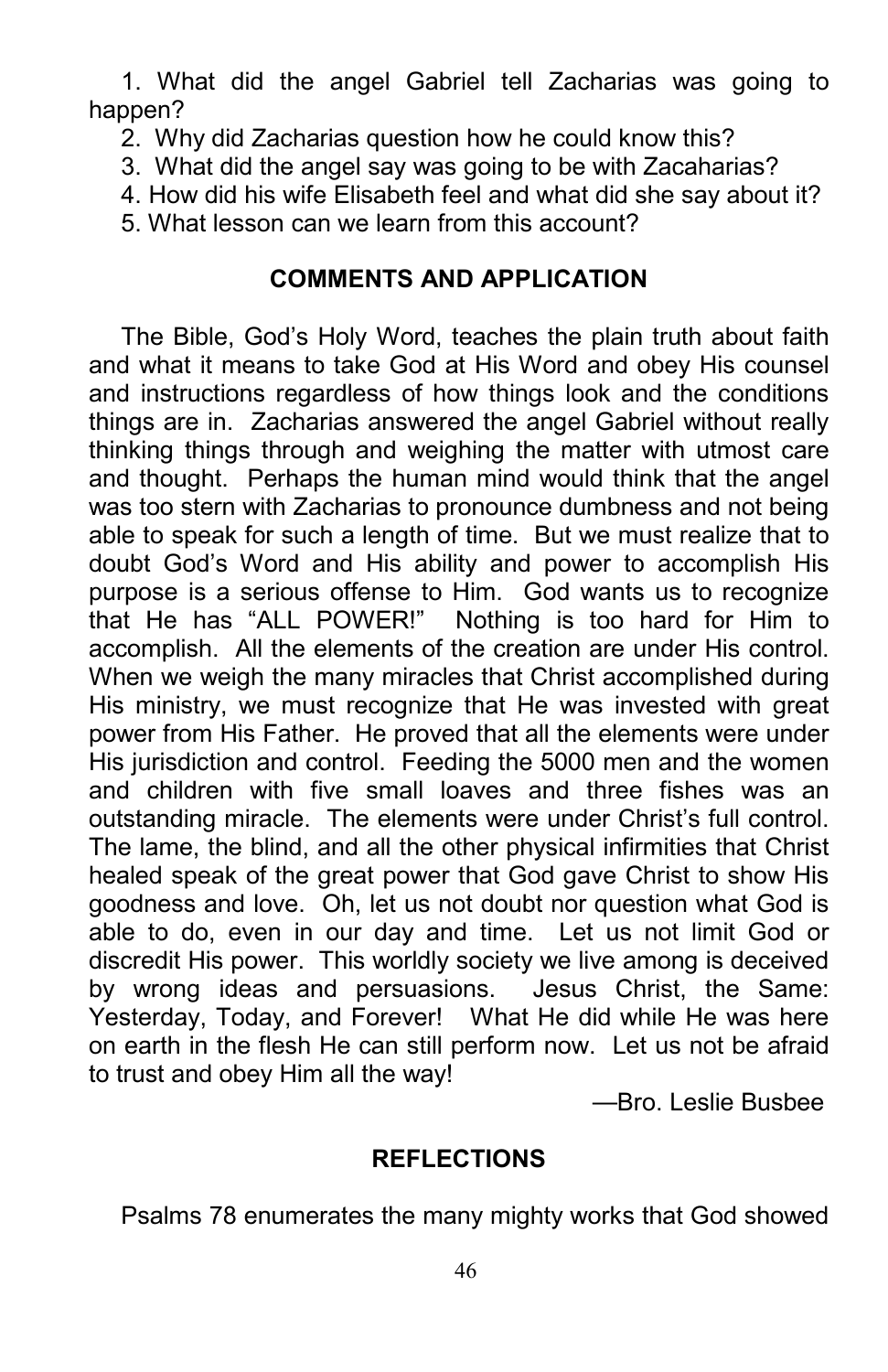toward the children of Israel, and verse 41 says , "...and limited the Holy One of Israel." These are some of the saddest words in Bible history. God promised the land of Canaan and brought them right to the borders of the land that flowed with milk and honey. They all agreed the land was just like the Lord had told them, but...there were giants in the land. The Lord had delivered them by great wonders and miracles, and yet they forgot when they saw the giants. They forgot their purpose; they forgot what the Lord had done. God so desired to give them the land, but their unbelief hindered and they perished in the wilderness. God had promised the land to them after they served the Egyptians for 400 years. Sadly, they wasted and wandered away in the wilderness when the account could have been so different.

Jesus did not many mighty works because of the people's unbelief while at Nazareth. It is true, our unbelief can hinder God from accomplishing what He would like. The Great I Am, Creator, Counselor and Friend; the one who has all power in heaven and earth is actually limited by us. The same exact thing can happen to us! "Let us therfore fear, lest a promise being left us of entering into his rest, any of you should seem to come short of it. For unto us was the gospel preached, as well as unto them: but the word preached did not profit them not being mixed with faith in them that heard it." We need to ask ourselves if we are possessing the spiritual land of victory that God wants us to possess in our lives, are our hearts content with how God is working thru our lives or is there deeper longing for more. Then let us take steps of faith, commitment, consecration that will enable us to conquer in His name!

—Bro. Bob Wilson

#### MARCH 8, 2015

#### THE FAITH OF MOTHER MARY

Luke 1:26 And in the sixth month the angel Gabriel was sent from God unto a city of Galilee, named Nazareth,

27 To a virgin espoused to a man whose name was Joseph, of the house of David; and the virgin's name was Mary.

28 And the angel came in unto her, and said. Hail, thou that art highly favoured, the Lord is with thee: blessed art thou among women.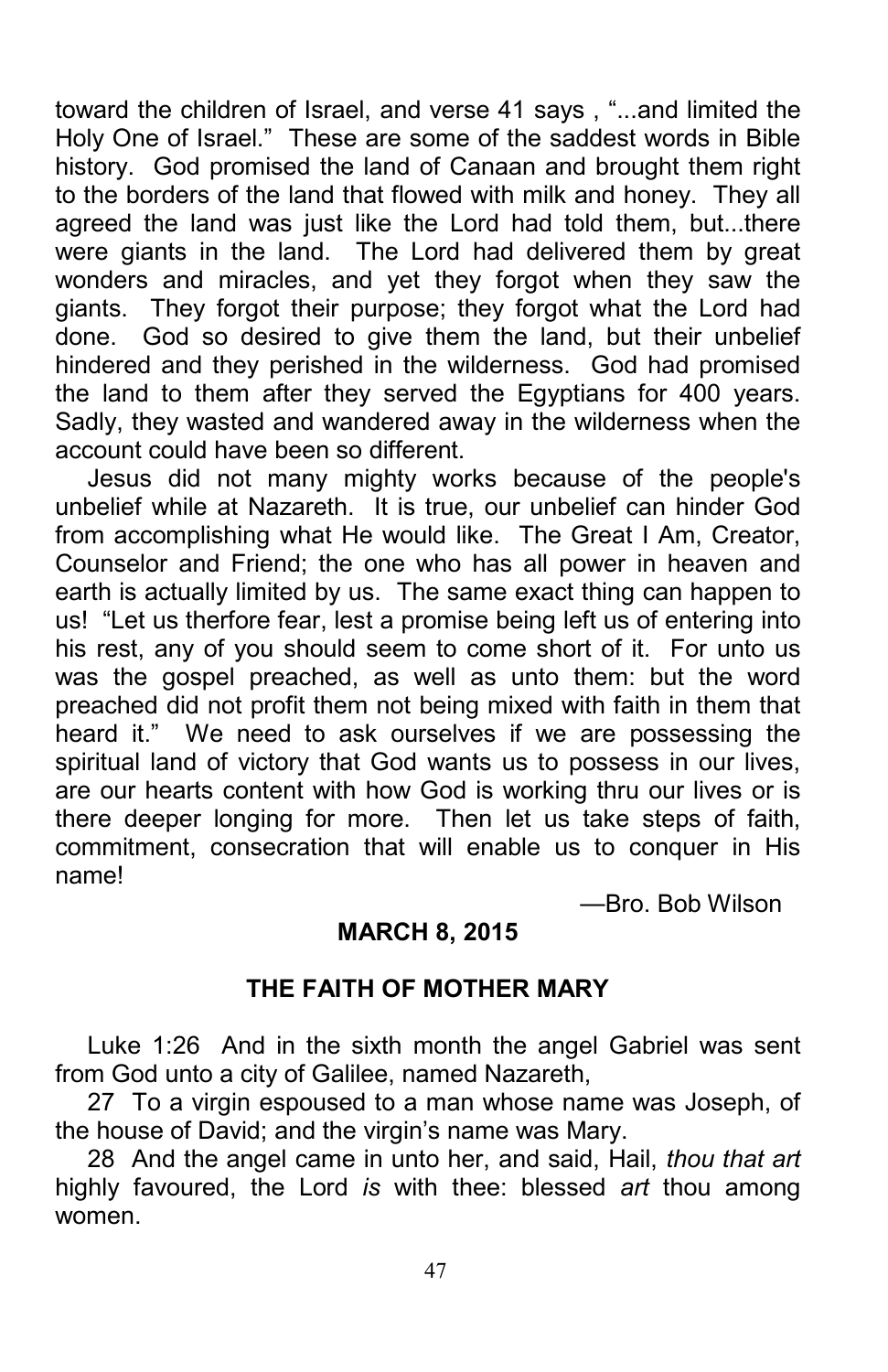29 And when she saw him, she was troubled at his saying, and cast in her mind what manner of salutation this should be.

30 And the angel said unto her, Fear not, Mary: for thou hast found favor with God.

31 And, behold, thou shalt conceive in thy womb, and bring forth a son, and shalt call his name JESUS..

32 He shall be great, and shall be called the Son of the Highest: and the Lord God shall give unto him the throne of his father David:

33 And he shall reign over the house of Jacob for ever; and of his kingdom there shall be no end.

34 Then said Mary unto the angel, How shall this be, seeing I know not a man?

35 And the angel answered and said unto her, The Holy Ghost shall come upon thee, and the power of the Highest shall overshadow thee; therefore also that holy thing which shall be born of thee shall be called the Son of God.

36 And, behold, thy cousin Elisabeth, she hath also conceived a son in her old age: and this is the sixth month with her, who was called barren.

37 For with God nothing shall be impossible.

38 And Mary said, Behold the handmaid of the Lord, be it unto me according to thy word. And the angel departed from her.

39 And Mary arose in those days, and went into the hill country with haste, into a city of Juda;

40 And entered into the house of Zacharias, and saluted Elisabeth.

41 And it came to pass, that when Elisabeth heard the salutation of Mary, the babe leaped in her womb; and Elisabeth was filled with the Holy Ghost:

42 And she spake out with a loud voice, and said, Blessed art thou among women, and blessed is the fruit of thy womb.

43 And whence is this to me, that the mother of my Lord should come to me?

44 For, lo, as soon as the voice of thy salutation sounded in mine ears, the babe leaped in my womb for joy.

45 And blessed is she that believed: for there shall be a performance of those things which were told her from the Lord.

46 And Mary said, My soul doth magnify the Lord,

47 And my spirit hath rejoiced in God my Saviour.

48 For he hath regarded the low estate of his handmaiden: for, behold, from henceforth all generations shall call me blessed.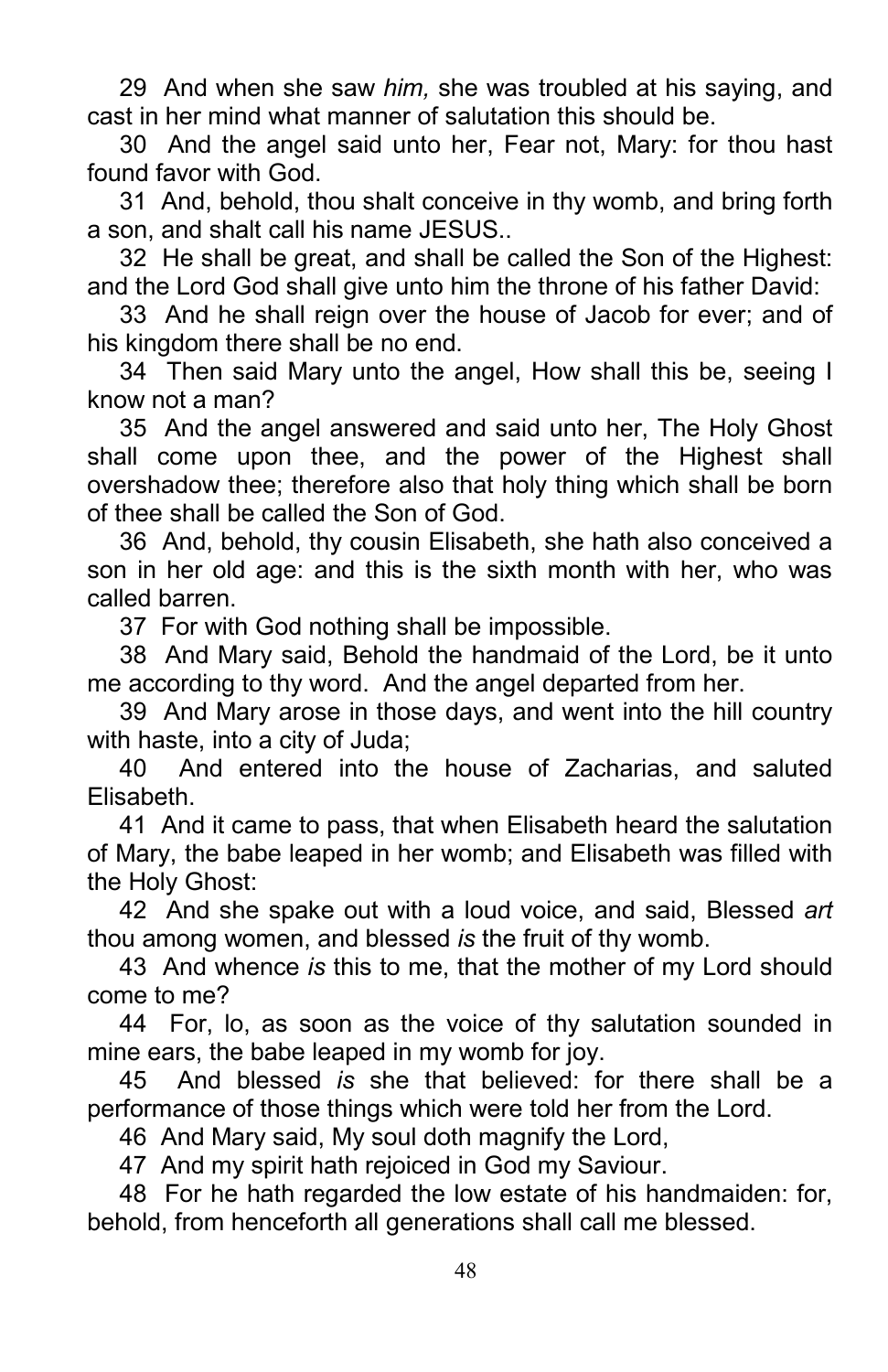49 For he that is mighty hath done to me great things; and holy is his name.

50 And his mercy is on them that fear him from generation to generation.

51 He hath shewed strength with his arm; he hath scattered the proud in the imagination of their hearts.

52 He hath put down the mighty from their seats, and exalted them of low degree.

53 He hath filled the hungry with good things; and the rich he hath sent empty away.

54 He hath holpen his servant Israel, in remembrance of his mercy;

55 As he spake to our fathers, to Abraham, and to his seed for ever.

56 And Mary abode with her about three months, and returned to her own home.

MEMORY VERSE: And blessed is she that believed: for there shall be a performance of those things which were told her from the Lord. Luke 1:45

CENTRAL THOUGHT: Mary's faith took in the wonderful news from the angel that she was to bring forth the Son of God, and Elisabeth's greeting was a great and wonderful blessing of encouragement to her.

#### WORD DEFINITIONS

Luke 1:27, "virgin": A young unmarried woman. "espoused": Engaged to be married. "house of David": Family and lineage of David.

Verse 28, "Hail": A cheerful greeting.

Verse 29, "cast in her mind": Was quite perplexed and disturbed

Verse 38, "be it unto me": I believe that it will be so.

Verse 45, "believed": Received, accepted, and counted to be so.

Verse 46, "magnify": To declare great and wonderful.

Verse 48, "low estate": Lowly, humble in heart and life.

Verse 54, "holpen": Taken hold of in turn: succored and greatly blessed and helped.

## LESSON BACKGROUND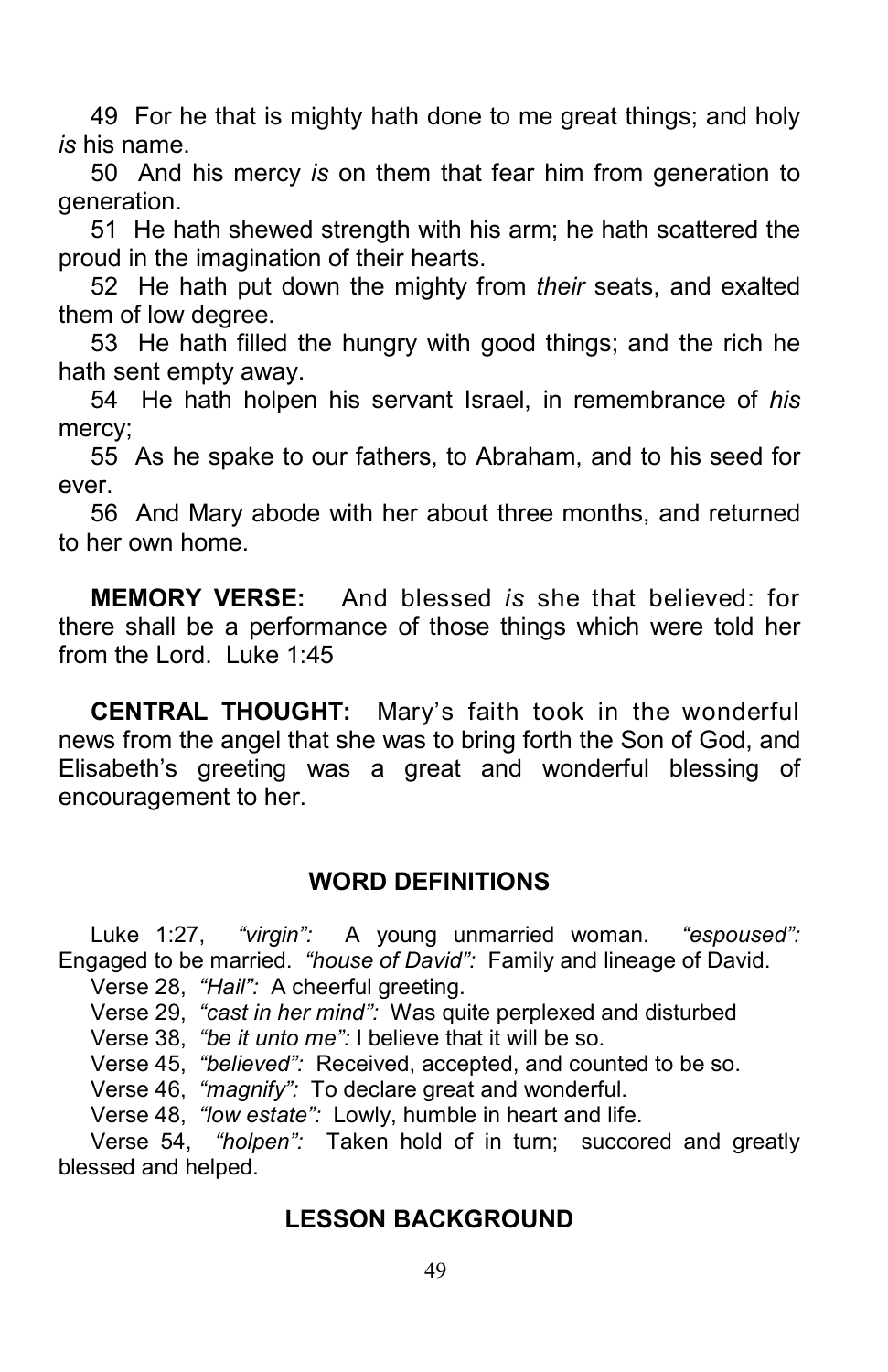Six months after the angel Gabriel brought the message to Zacharias of the Lord giving him and his aged wife conception to bring forth a son, we have the wonderful account of his visitation to Mary. God chose Mary to be the mother of the Saviour of mankind. There is no doubt that Mary was a righteous and God-fearing young woman. We can understand why Mary questioned the words of Gabriel that she was to conceive and bring forth a son. She was not married. It is very likely that she and her fiancé, Joseph, had already become engaged to be married. Matthew 1:18-25 gives an account of this that when Joseph was informed of Mary being with child, he was minded to put her away secretly, not willing to make her a public example. But the angel of the Lord spoke to Joseph in a dream and informed him of what was really taking place. So we see that there were problems to deal with, and we are blessed to know that God was faithful to help them. At any rate, Joseph and Mary were united and looked forward to the birth of the Saviour.

The wonderful words that Mary uttered in the presence of Elisabeth and Zacharias are so inspiring. Her soul magnified and honored the Lord for so regarding her lowly and humble life and state of mind with goodness and grace to choose her to be the Mother of the Saviour. He overlooked the proud and worldly minded to favor those of low degree. And so it is with our gracious Heavenly Father today. As 1 Peter 5:5, 6 says, "Be clothed with humility: for God resisteth the proud, and giveth grace to the humble. Humble yourselves therefore under the mighty hand of God, that he may exalt you in due time." Thank the Lord for this wonderful truth!

—Bro. Leslie Busbee

#### QUESTIONS:

1. Can we see why God chose Mary to be the Mother of the Saviour?

2. What caused Elisabeth to be made aware of Mary's blessing?

3. What did Mary have to say about all of this wonderful blessing?

4. What did Mary say about the proud, the mighty, and the rich?

5. What did she say about those of low degree and the hungry?

#### COMMENTS AND APPLICATION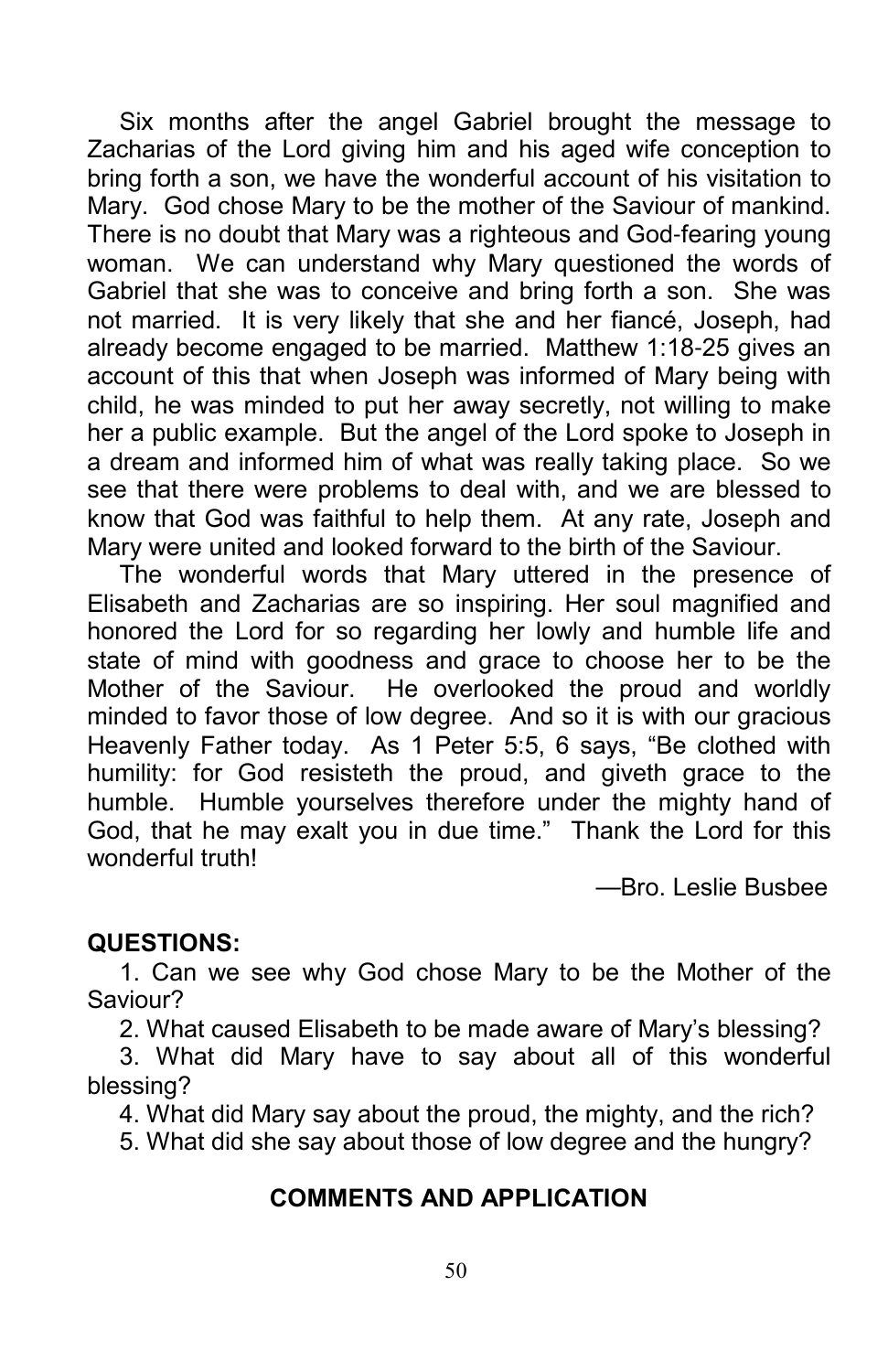Our lesson today is a wonderful and inspiring account of how God favored a lowly maiden to be the Mother of the Saviour of the world. It was in the plan and purpose of God to send to humanity a Saviour who would manifest His power, holiness, and grace in a human body and offer his body as a sacrifice for our sins and be risen from the dead to eternal life and glory on our behalf. God brought it about in such a wonderful way. It is an account in the Holy Scriptures that is so precious and inspiring to our hearts. And how He worked first in making the birth of John the Baptist to take place is so wonderful, too. We love this precious account in the Bible. How thankful we are for the blessings of our loving heavenly Father in bringing this all about! The account of Mary and Joseph in Matthew 1:18-25 includes the quotation of the prophecy from Isaiah 7:14, "Now all this was done, that it might be fulfilled which was spoken of the Lord by the prophet, saying, Behold, a virgin shall be with child, and shall bring forth a son, and they shall call his name Emmnuel, which being interpreted is, God with us." Oh, how wonderful that the Almighty God went to such blessed ends to bring about our salvation and deliverance from sin and death! No man on earth could accomplish this, but God made a way by causing a godly and faithful woman to bring forth a human baby that grew up and brought salvation and everlasting hope and life to us poor and needy human beings. No wonder Mary was so joyful about it all. "My soul doth magnify the Lord, and my spirit hath rejoiced in God my Saviour. For he hath regarded the low estate of his handmaiden:  $\ldots$  He that is mighty hath done to me great things; and holy is his name. And his mercy is on them that fear him;....He hath shewed strength with his arm,....exalted them of low degree,.....filled the hungry with good things." As He did to Mary, God can still bless the souls of men with His goodness, grace, and help.

—Bro. Leslie Busbee

#### **REFLECTIONS**

"Behold the hand maid of the Lord." We see in these words that Mary exhibited a total humility and willingness to do whatever the Lord so desired of her. The scriptures bear out that in all the circumstances surrounding the birth of Jesus as well as the thirty three years after his birth, Mary "kept all these sayings in her heart." She was present at the wedding for the first miracle when Jesus turned the water into wine. She witnessed the healings and miracles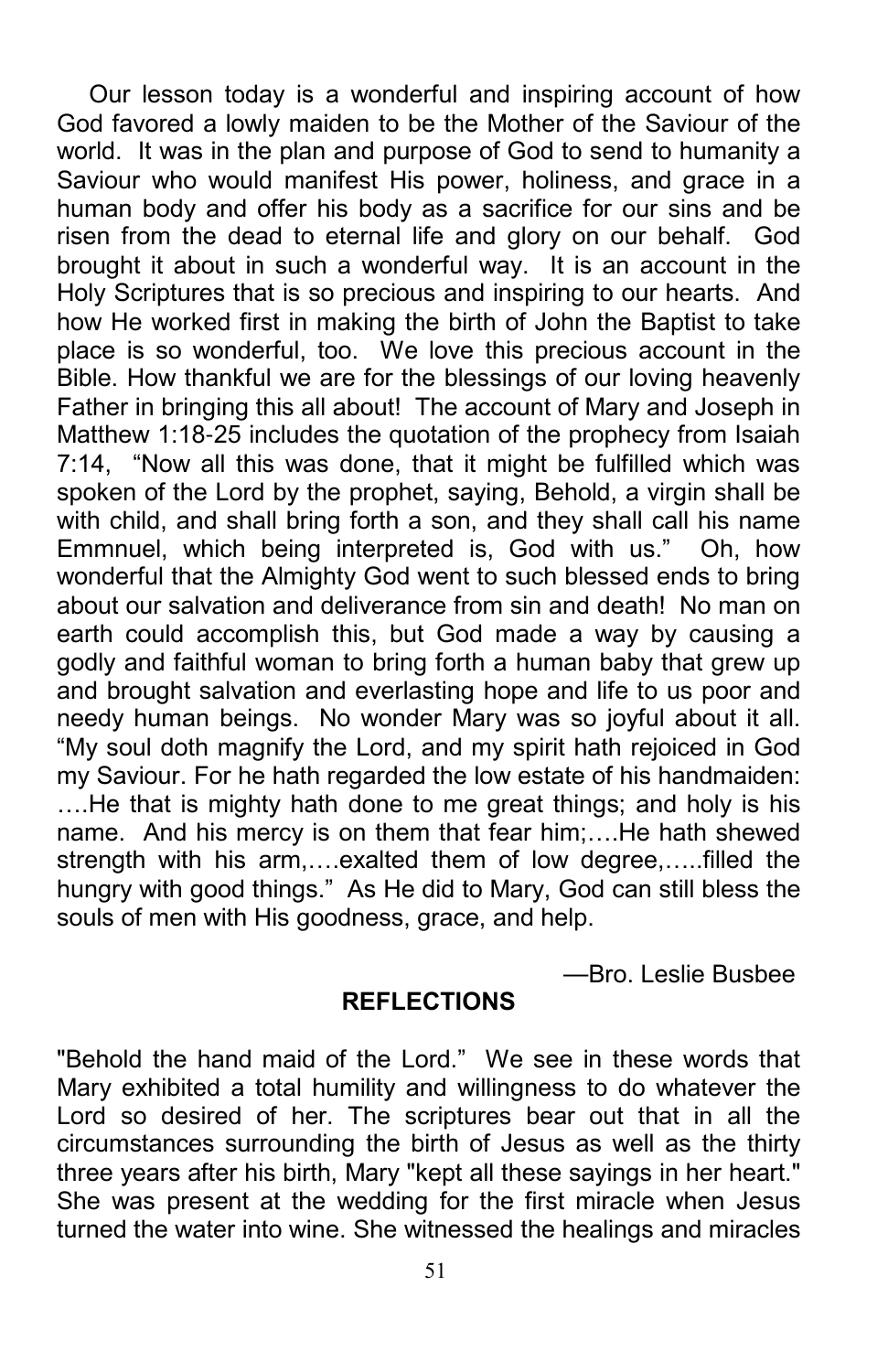at his hands. Mary was at the foot of the cross when he took his last breath. Mary was also one of the first to visit the tomb. After the ascension of Christ, Mary was one of the hundred and twenty in the upper room fasting and praying before the day of Pentecost.

The servant duties for Mary did not cease after Jesus' birth. She was a willing and useful vessel of the Lord for many years—all the days of her life. We too can be a servant of the Lord if we have a willing heart and an empty vessel. It is then that the Lord is able to do with us abundantly and above all that we can ask or think. The Lord has a special purpose for each and every life but it cannot be developed or realized until we are willing to become empty of our own special abilities and talents so that he can fill us with his Holy Spirit. Then, we too can testify as Mary did, "For he that is mighty hath done to me great things; and holy is his name!"

—Sis. LaDawna Adams

#### MARCH 15, 2015

#### BIRTH OF JOHN THE BAPTIST

Luke 1:57 Now Elisabeth's full time came that she should be delivered; and she brought forth a son.

58 And her neighbours and her cousins heard how the Lord had shewed great mercy upon her; and they rejoiced with her.

59 And it came to pass, that on the eighth day they came to circumcise the child; and they called him Zacharias, after the name of his father.

60 And his mother answered and said, Not so; but he shall be called John.

61 And they said unto her, There is none of thy kindred that is called by this name.

62 And they made signs to his father, how he would have him called.

63 And he asked for a writing table, and wrote, saying, His name is John. And they marveled all.

64 And his mouth was opened immediately, and his tongue loosed, and he spake, and praised God.

65 And fear came on all that dwelt round about them: and all these sayings were noised abroad throughout all the hill country of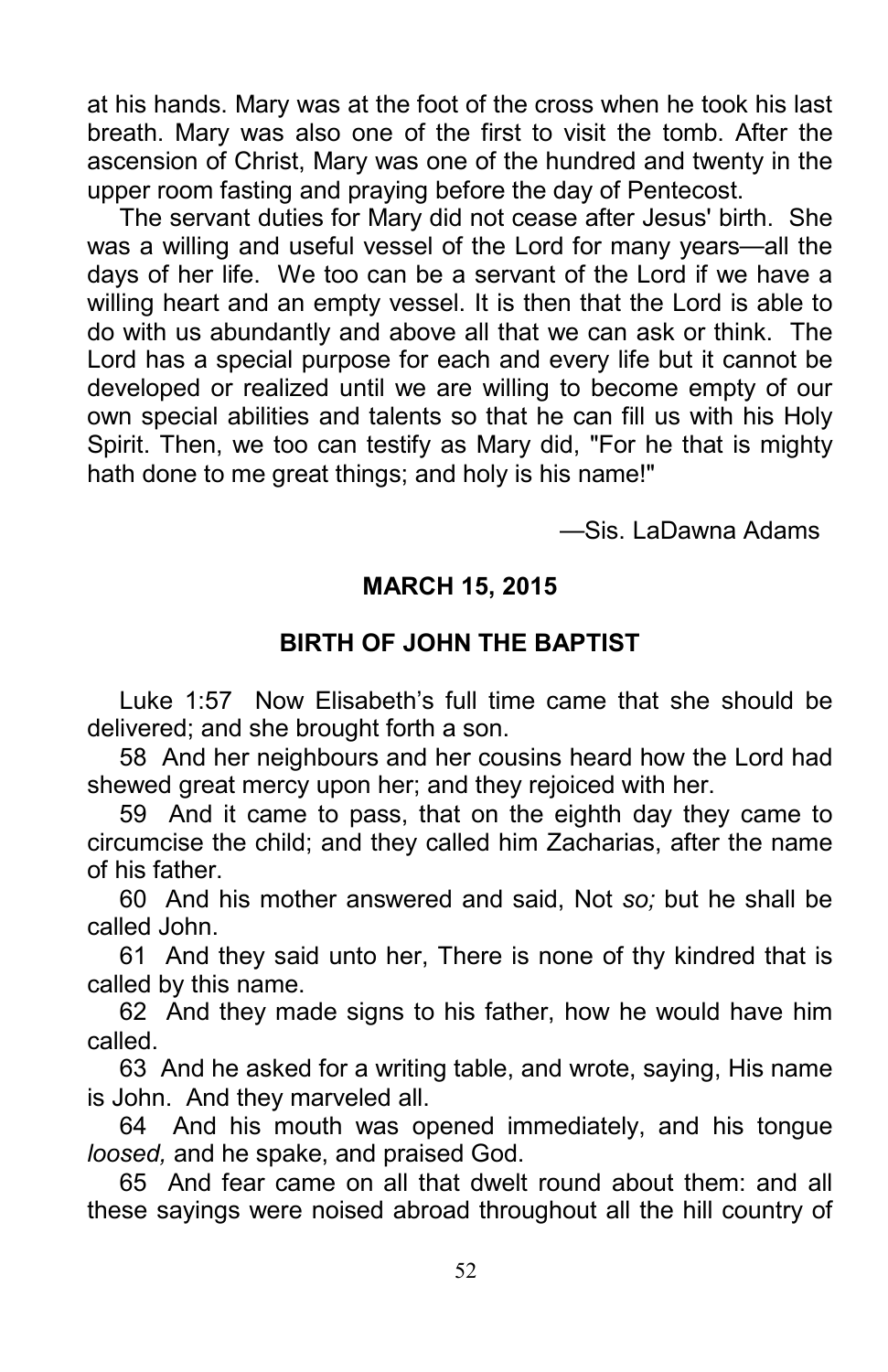Judaea.

66 And all they that heard them laid them up in their hearts, saying, What manner of child shall this be! And the hand of the Lord was with him.

67 And his father Zacharias was filled with the Holy Ghost, and prophesied, saying,

68 Blessed be the Lord God of Israel; for he hath visited and redeemed his people,

69 And hath raised up an horn of salvation for us in the house of his servant David;

70 As he spake by the mouth of his holy prophets, which have been since the world began:

71 That we should be saved from our enemies, and from the hand of all that hate us;

72 To perform the mercy *promised* to our fathers, and to remember his holy covenant;

73 The oath which he sware to our father Abraham,

74 That he would grant unto us, that we, being delivered out of the hand of our enemies, might serve him without fear,

75 In holiness and righteousness before him, all the days of our life.

76 And thou, child, shalt be called the prophet of the Highest: for thou shalt go before the face of the Lord to prepare his ways;

77 To give knowledge of salvation unto his people by the remission of their sins,

78 Through the tender mercy of our God; whereby the dayspring from on high hath visited us.

79 To give light to them that sit in darkness, and in the shadow of death, to guide our feet into the way of peace.

80 And the child grew, and waxed strong in spirit, and was in the deserts till the day of his shewing unto Israel.

MEMORY VERSE: That he [God] would grant unto us, that we, being delivered out of the hand of our enemies, might serve him without fear, in holiness and righteousness before him, all the days of our life. Luke 1:74, 75

CENTRAL THOUGHT: God blessed Zacharias and Elisabeth with knowledge and foresight of the purpose and ministry their son, John, would fulfill as a forerunner of Jesus Christ, the Saviour of the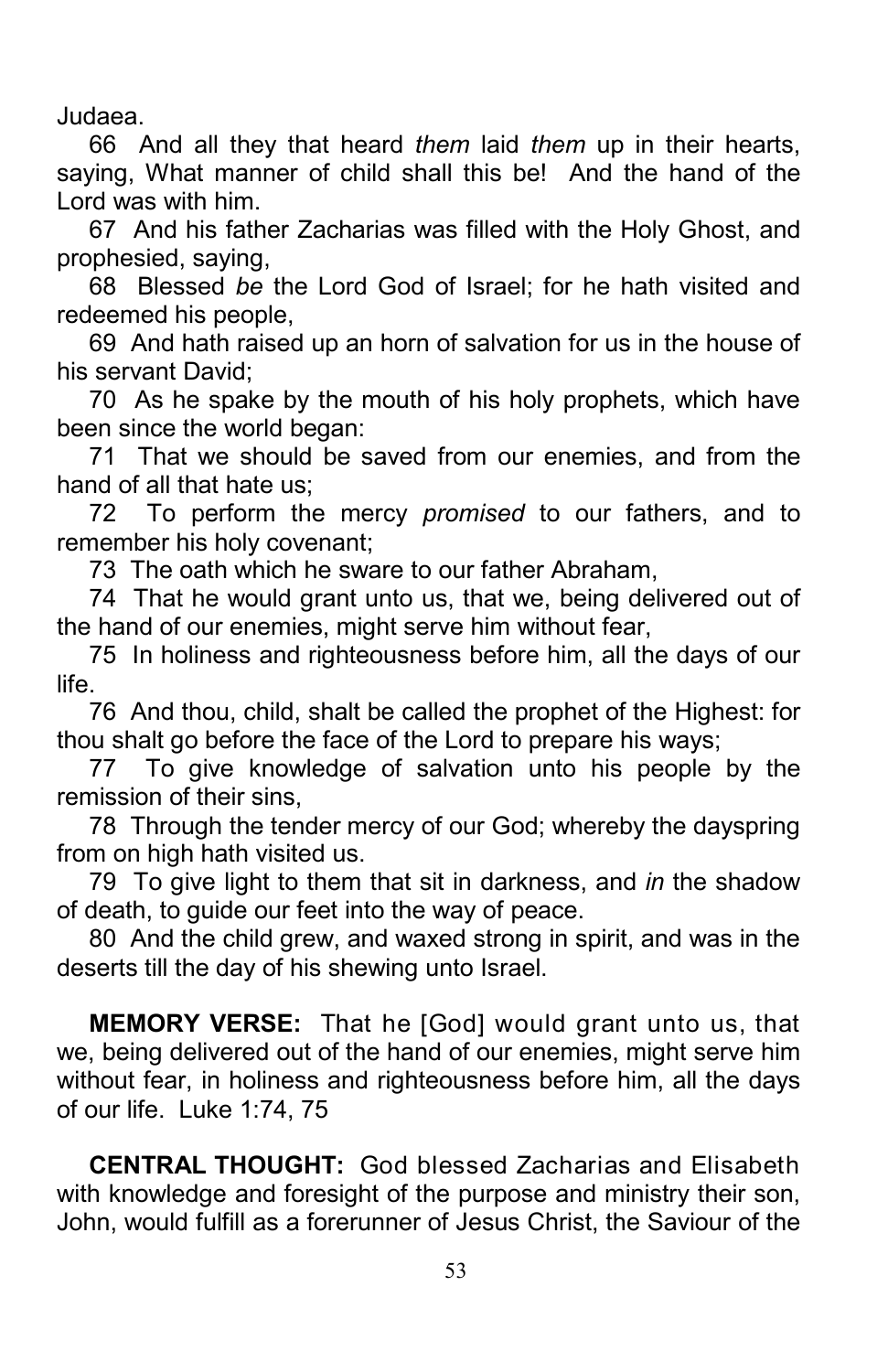world.

#### WORD DEFINITIONS

Luke 1:66, "laid them up in their hearts": Seriously took them to heart and considered them well.

Verse 69, "horn of salvation": Triumphant and overcoming power to be saved and delivered from the power of sin and death.

Verse 71, "saved from our enemies": Delivered from the the rulership of Satan and ungodly ways of life. "from the hand of all that hate us": From the overcoming influences of this present evil world.

Verse 78, "dayspring from on high": The rising of the Sun of righteousness with healing in His wings. Malachi 4:2

Verse 80, "the day of his shewing": The time of his appearing and ministry.

#### LESSON BACKGROUND

We had in our former lesson for March 1 the account of Zacharias being visited by the angel Gabriel with glad tidings of him and his wife Elisabeth to bring forth a son to be named John and of his ministry going before Christ to prepare people to believe in Him. It was brought out how Zacharias faltered in believing what Gabriel told him because of his and Elisabeth's aged condition. Then we saw what came on Zacharias of being dumb and not able to speak. This condition prevailed throughout all the months of Elisabeth's expecting of her baby. Then we see Elisabeth bringing forth her son and the dispute Elisabeth had with her neighbors about the name to be given to her child. Elisabeth declared that he should be called John. Then they turned to Zacharias for his word, and he wrote it out, "His name is John." Then we see Zacharias's mouth opened immediately and his tongue loosed and praises to God coming forth. That was a great sign for those round about; and fear came on the people, and they wondered what manner of child this was before them!

Then we have Zacharias being filled with the Holy Ghost and speaking wonderful words of prophecy and praise to God. This message he spoke forth is a wonderful testimony and declaration of the goodness and power of Almighty God in the salvation that He prophesied about in His holy prophets and would bring forth in the coming Saviour Jesus Christ. He stated that this was all the fulfillment of the mercy of God that He promised in times past to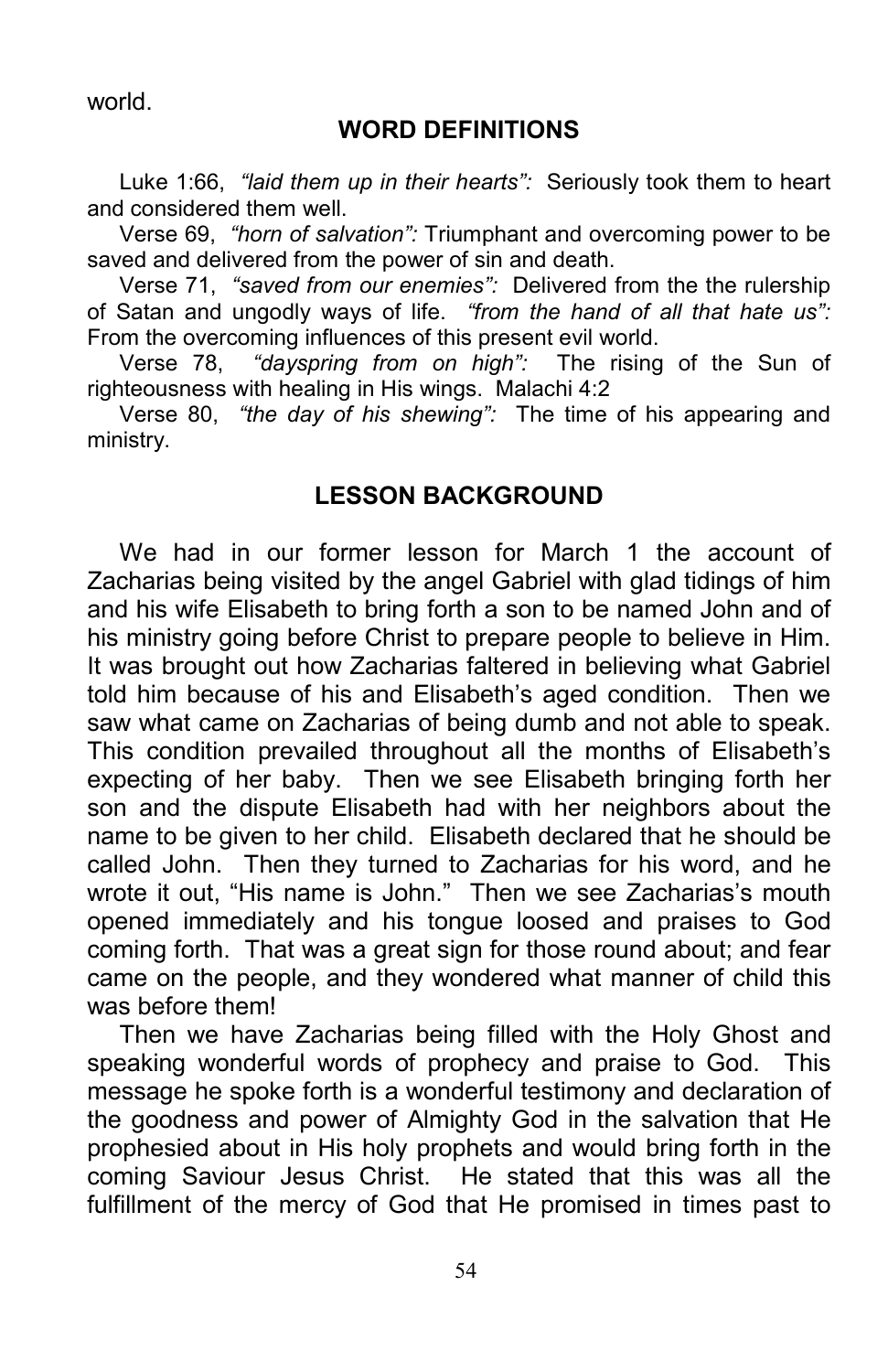Abraham and the children of Israel. He so sweetly declared how that we can be delivered and set free from sin to serve God without fear of failure or defeat from Satan, "...in holiness and righteousness all the days of our life," Oh, what a message our dear Zacharias brought forth that day! "The dayspring from on high hath visited us, to give light to them that sit in darkness, and in the shadow of death, to guide our feet in the way of peace"! Praise the Lord, it all came to pass and we today can still enjoy and experience this great salvation!

—Bro. Leslie Busbee

#### QUESTIONS:

1. Why did Zacharias and Elisabeth want to name their baby John?

- 2. Why did their friends want to name him after his father?
- 3. What did the angel say their baby would grow up to be?
- 4. What did Zacharias say the prophets had spoken about?
- 5. What kind of salvation did he say would be given to us?

#### COMMENTS AND APPLICATION

As we survey and meditate on this New Testament account of Zacharias and Elisabeth, there are some things we would like to comment on. First, I would take note of what was said at the first of them. Luke 1:6 states that "they [Zacharias and Elisabeth] were both righteous before God, walking in all the commandments and ordinances of the Lord blameless." Now that is a great amount of good that can be said of a person. We need to consider this very well in our viewing of what Zecharias went through on account of his failure to accept the angel Gabriel's informing him of the son that his wife Elisabeth was to bring forth. Now the angel's sentence of him going to be dumb and not able to speak until the day those things would be performed was for a wise purpose for him and for us. We must be diligent in our faith and not allow circumstances and conditions to hinder us from believing what God has made known will be. We do not find that this sentence of not being able to speak had any bearing or effect on the faithfulness of Zacharias. He stood right with Elisabeth all through those nine months of pregnancy and awaiting the birth of their son, John.

When the question was put to him of what the name of his son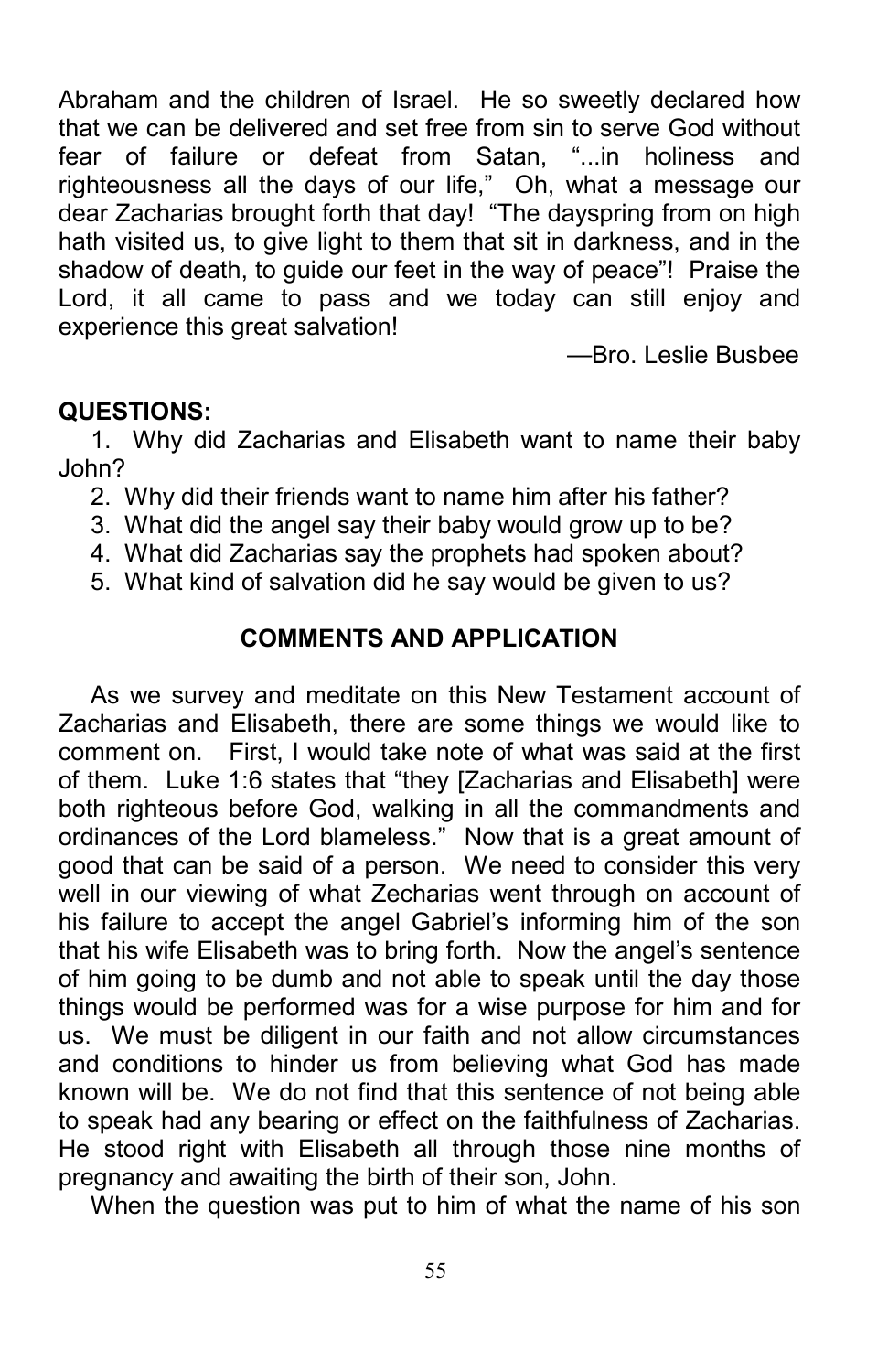would be, we see Zecharias firmly writing, "His name is John." This showed his faithfulness and integrity after going through the long period of silence and not being able to speak. When his mouth was opened and he began once more to speak, what did he say? He praised God! And being filled with the Holy Ghost, Zecharias blessed the Lord and spoke some wonderful words of gladness for the blessings of God to them. He declared that God had spoken wonderful words of old of what He was to do, bringing in salvation for humanity, granting us that we being delivered from our enemies might serve God without fear in holiness and righteousness before him all the days of our lives. He foretold what his son would do in going before the Lord to prepare his ways and give the knowledge of salvation unto his people by the remission of their sins. He concluded that all of this was "...to give light to them that sit in darkness and in the shadow of death, to guide our feet into the way of peace." Praises be to God that we can experience this great blessing today!

—Bro. Leslie Busbee

#### REFLECTIONS

We find the oath sworn by God to Abraham that Zacharias referred to in his inspired message back in Genesis 22:16-18. "By myself have I sworn, saith the Lord. . .that in blessing I will bless thee. . . and thy seed shall possess the gate of his enemies; And in thy seed shall all the nations of the earth be blessed. . . ."

Surely these Scriptures are clear proof that the Abrahamic promise is a spiritual one. Zacharias is not applying this oath to literal conquest. That had been accomplished literally by Joshua and David and Solomon. But as Hebrews 4:8 points out, true rest from our enemies wasn't accomplished by Joshua. The real enemies are the enemies of the soul. The real seed is Jesus Christ and all who believe in Him. He has bruised satan's head as He promised to Adam and Eve.

The promise is clear and complete. No enemy has been left unconquered by Christ. There is no need to serve Christ cowering in fear of being daily overcome by weaknesses and temptations. Perfect love casts out this fear! This speaks of holiness and righteousness, not just for a moment, but enduring throughout our whole lives. Not just forgiveness, but regeneration and victory.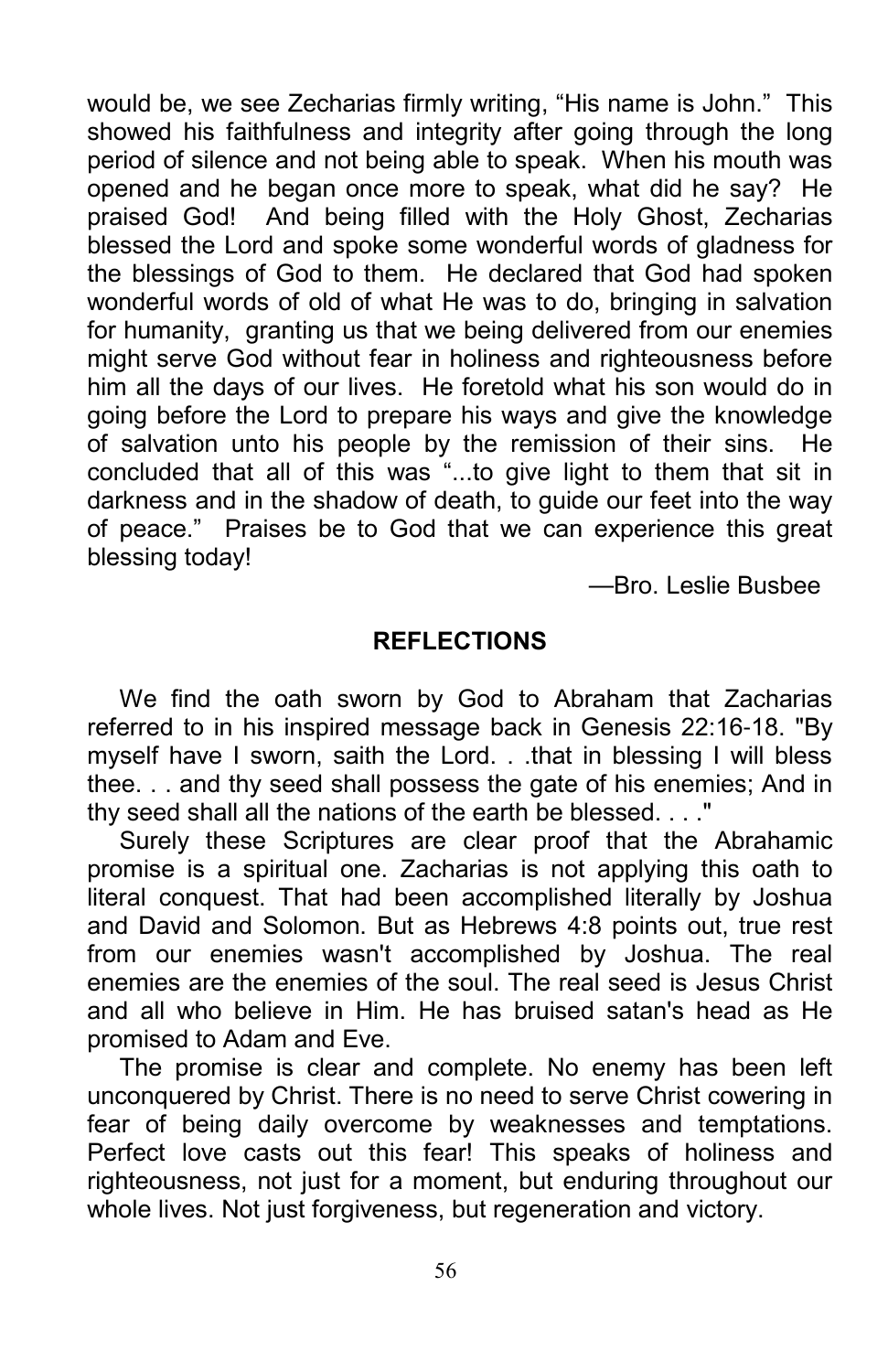Possessing the gate of our enemies: this is the "uttermost" to which we are saved by Christ.

—Sis. Angela Gellenbeck

## MARCH 22, 2015

## THE BIRTH OF JESUS CHRIST

Luke 2:1 And it came to pass in those days, that there went out a decree from Caesar Augustus, that all the world should be taxed

3 And all went to be taxed, every one into his own city.

4 And Joseph also went up from Galilee, out of the city of Nazareth, into Judaea, unto the city of David, which is called Bethlehem; (because he was of the house and lineage of David:)

5 To be taxed with Mary his espoused wife, being great with child

6 And so it was, that, while they were there, the days were accomplished that she should be delivered.

7 And she brought forth her firstborn son, and wrapped him in swaddling clothes, and laid him in a manger; because there was no room for them in the inn.

8 And there were in the same country shepherds abiding in the field, keeping watch over their flock by night.

9 And, lo the angel of the Lord came upon them, and the glory of the Lord shone round about them: and they were sore afraid.

10 And the angel said unto them, Fear not: for, behold, I bring you good tidings of great joy, which shall be to all people.

11 For unto you is born this day in the city of David a Saviour, which is Christ the Lord.

12 And this shall be a sign unto you; Ye shall find the babe wrapped in swaddling clothes, lying in a manger.

13 And suddenly there was with the angel a multitude of the heavenly host praising God, and saying,

14 Glory to God in the highest, and on earth peace, good will toward men.

15 And it came to pass, as the angels were gone away from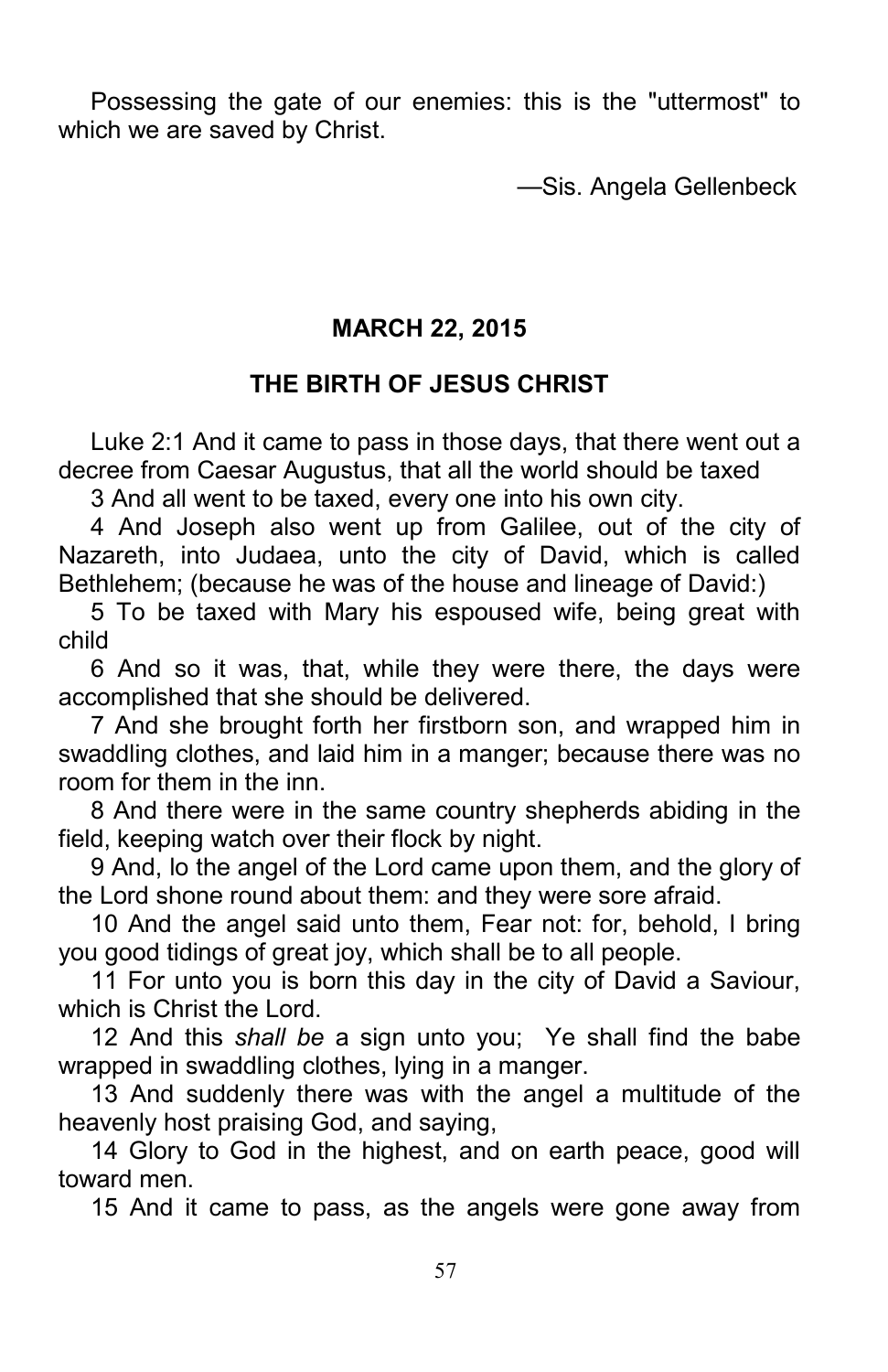them into heaven, the shepherds said one to another, Let us now go even unto Bethlehem, and see this thing which is come to pass, which the Lord hath made known unto us.

16 And they came with haste, and found Mary, and Joseph, and the babe lying in a manger.

17 And when they had seen  $it$ , they made known abroad the saying which was told them concerning this child.

18 And all they that heard it wondered at those things which were told them by the shepherds.

19 But Mary kept all these things, and pondered them in her heart.

20 And the shepherds returned, glorifying and praising God for all the things that they had heard and seen, as it was told unto them.

21 And when eight days were accomplished for the circumcising of the child, his name was called JESUS, which was so named of the angel before he was conceived in the womb.

22 And when the days of her purification according to the law of Moses were accomplished, they brought him to Jerusalem, to present *him* to the Lord;

23 (As it is written in the law of the Lord, Every male that openeth the womb shall be called holy to the Lord;)

24 And to offer a sacrifice according to that which is said in the law of the Lord, a pair of turtledoves, or two young pigeons.

MEMORY VERSE: And the angel said unto them, Fear not: for, behold, I bring you good tidings of great joy, which shall be to all people. For unto you is born this day in the city of David a Saviour, which is Christ the Lord. Luke 2:10, 11

CENTRAL THOUGHT: While Joseph and Mary were in Bethlehem to be taxed, staying in the stable of the inn, Jesus Christ the Saviour was born and was wrapped in strips of cloth and laid in a manger. And out on the fields in the same country the angel of the Lord appeared to some shepherds and told them about His birth, and they came to Bethlehem and found Mary, Joseph, and baby Jesus.

#### WORD DEFINITIONS

Luke 2:1, "taxed": Registered or enrolled.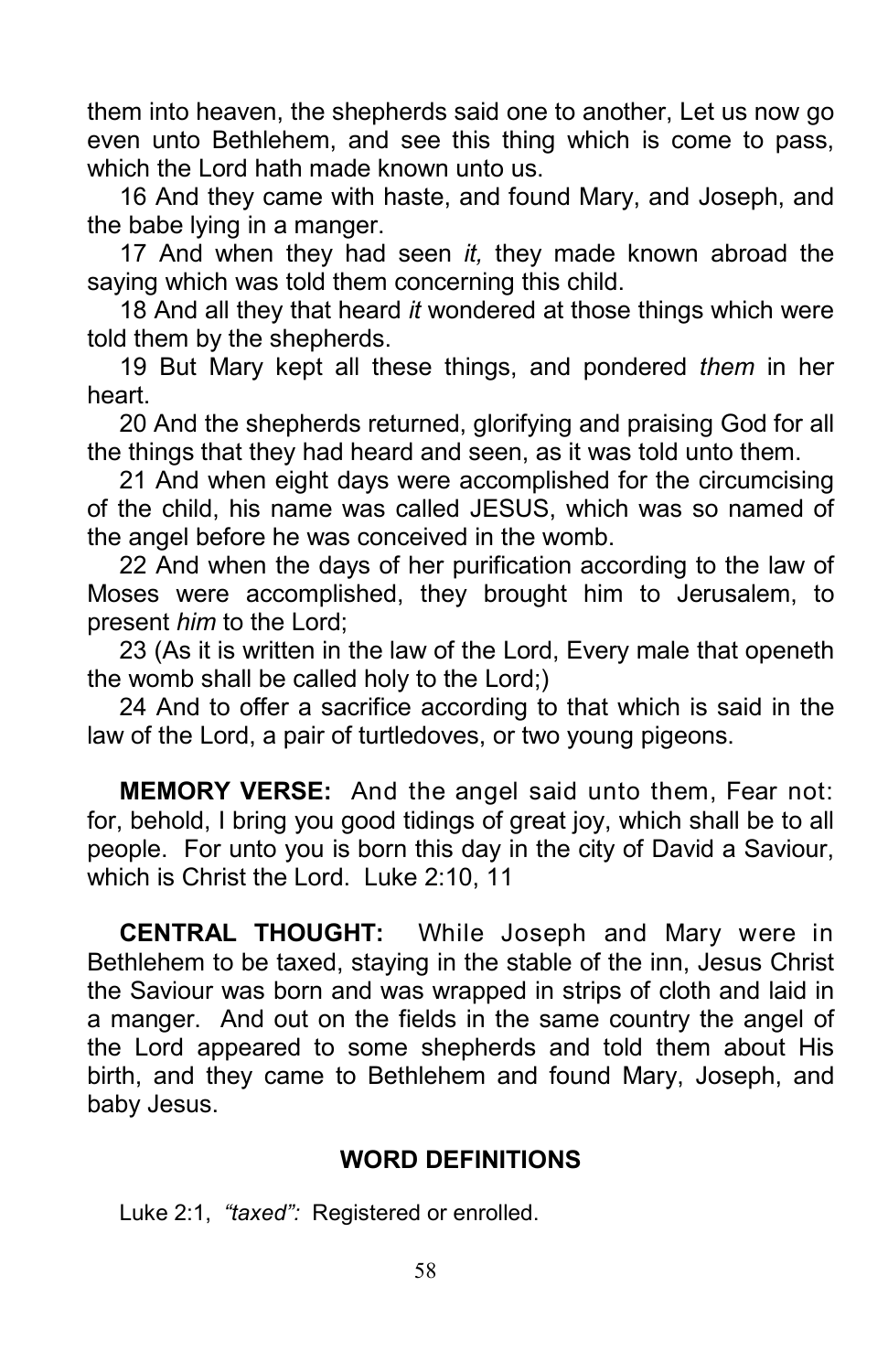Verse 3, "his own city": The city where one was born.

Verse 7, "swaddling clothes": Strips of cloth to wrap a baby in. "manger": A feeding crib for cattle. "inn": A hotel or lodging place.

Verse 9, "sore afraid": Feared with great fear.

Verse 14, "good will": Delight and kindness to humanity.

Verse 19, "pondered": Meditated and thought much about.

Verse 22, "days of her purification": Adam Clarke explains that this was 33 days after what was termed the 7 days of her uncleanness—40 days in all: after the birth of a male child. Leviticus 12:2, 3

#### LESSON BACKGROUND

The wonderful account of the birth of Jesus Christ is and for many generations has been a joyous and inspiring story that has blessed humanity. Along with the events that happened before and led up to this precious story, it is all a cherished treasure in our hearts. We have in our lesson Luke's account of Christ's birth and why Jesus was born in Bethlehem instead of up north at Nazareth. For some reason Caesar Augustus, the emperor at Rome, decided that all the world should be registered and taxed, and everyone had to go to the city where he was from to have this accomplished. This, no doubt, was a great difficulty, because Mary was "great with child," which meant that the time of her giving birth to Jesus was very near. And so it was that while they were in Bethlehem the time came for her to bring forth her precious little baby. This was all very difficult. And the fact that they could not find a convenient place to stay, the inn being crowded, and their to stay in the stable where animals were probably present, made it even more adverse. But God was with them, and she was able to bring forth her precious little baby and made a bed for him in the manger.

God made a wonderful move that brightened the whole scene for Joseph and Mary. Out in the country near by were some shepherds with their flock of sheep. They had a visitation from heaven and a lovely angel accompanied by the bright glory of God that informed them of the birth of our Saviour and told them what to look for. They saw and heard the bright throng of angels singing praises to God. It is no wonder that the shepherds were desirous to go unto Bethlehem to see what the Lord had made known to them. Perhaps it took a little time for them to search and inquire, but they hurried and were able to locate it all. I am sure that those shepherds cherished the memory of that precious incident in their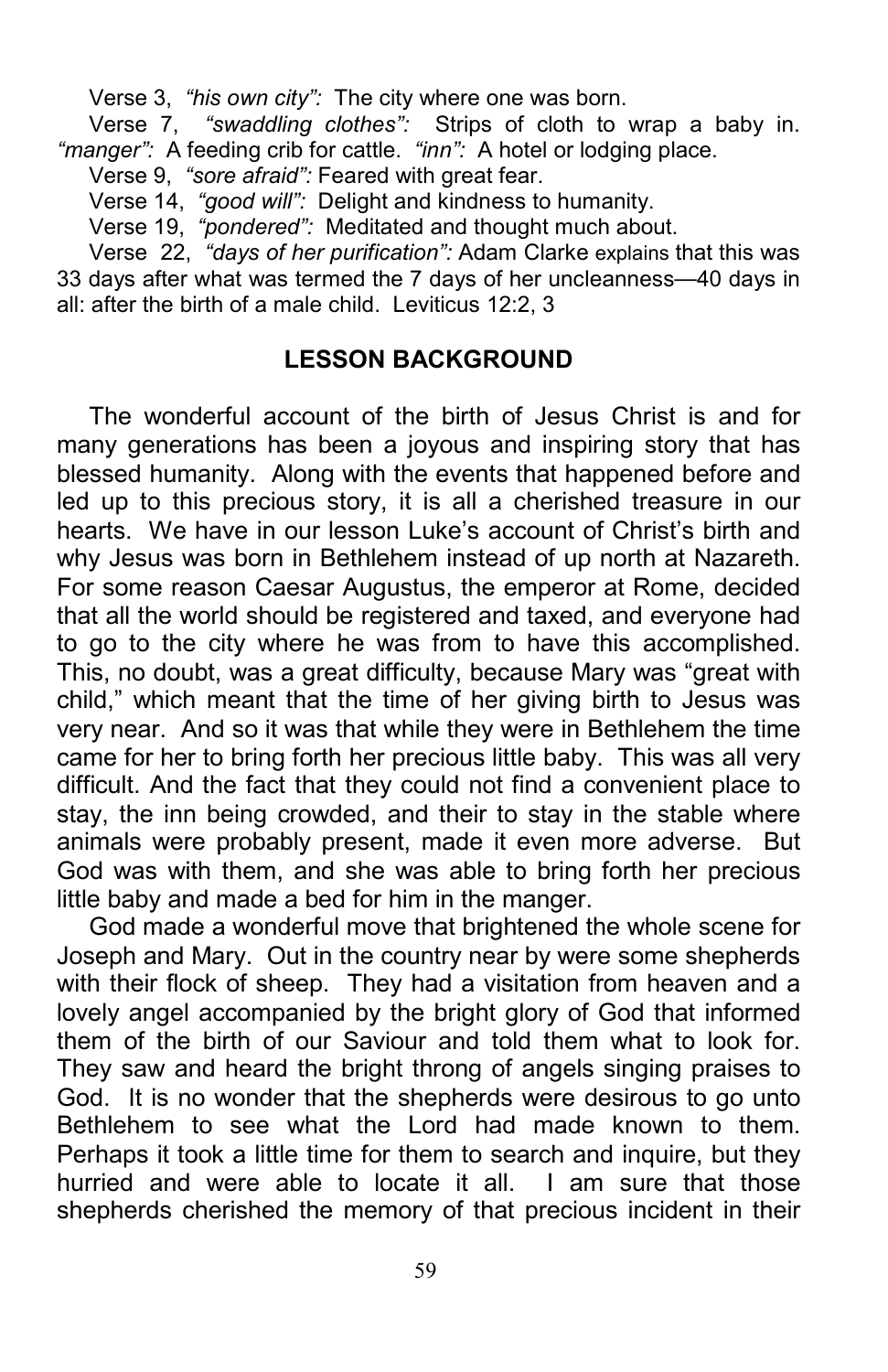hearts always!

We have the scene of Joseph and Mary having to go to Jerusalem to present their precious baby to the Lord as the law of the Lord required. We will see the precious experience they had there in our next lesson.

—Bro. Leslie Busbee

#### QUESTIONS:

- 1. What made Joseph and Mary's trip to Bethlehem difficult?
- 2. What took place while they were there?
- 3. What did the shepherds out in the fields see and hear?
- 4. What did the shepherds make known abroad?
- 5. What effect did all of this have upon Mary's heart?

#### COMMENTS AND APPLICATION

We ponder in our hearts as Mary did in her heart all the wonderful things that took place as revealed in our lesson today! On one hand, we think of the difficulties and hardships that she and Joseph endured. With her "great with child," the long trip from Nazareth down to Bethlehem was no doubt a difficult and treacherous undertaking. They did not have a nice car in which to travel nor paved roads. But they probably had a donkey for Mary to ride on, and Joseph had to walk and lead the way. So it is with times for all of us in this mortal life. Adversity, hardship, suffering, and difficult scenes come to all of us along life's way. But we must, as Mary and Joseph did, endure it all and press along the way we have to go.

Think of their time in Bethlehem, finding no place in the inn and having to take up a place in the stable to try to find shelter and comfort! On top of it all, the time came for Mary's little baby to come forth. Think how she had to wrap Him up in strips of cloth and lay him on some hay in the manger! It surely takes courage and patience to endure the adversities of this mortal life! Think of their wonder and thrill to receive the visit of the shepherds and hear their report of the visit of the angel of the Lord and the glorious concert of angels singing praises to God! No wonder Mary had so many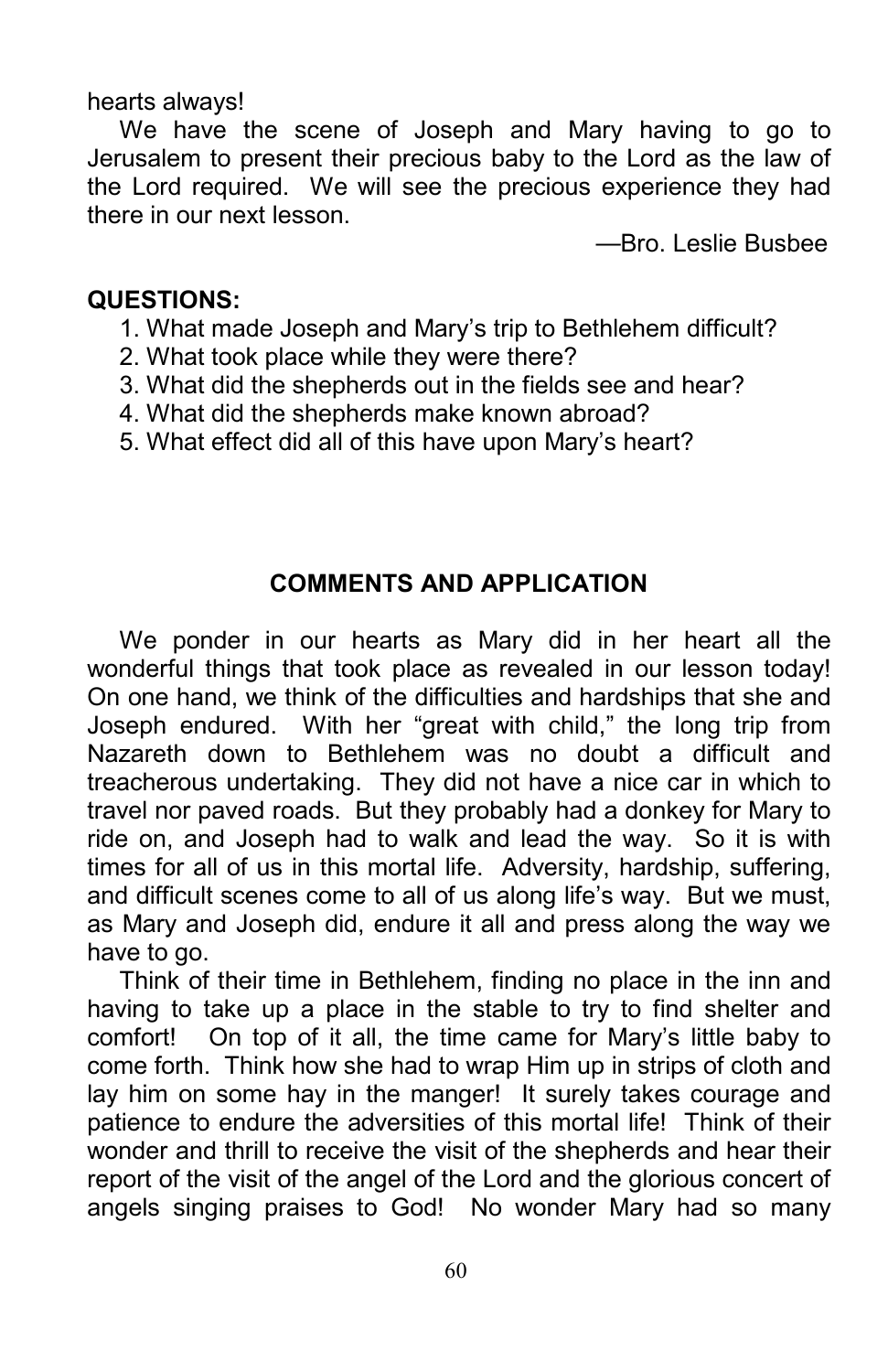things to keep and ponder in her heart! Oh, this whole story from start to finish is an inspiration to our hearts! We will look forward to a continuation of the blessed account of our Saviour's growth from babyhood to adulthood and the great things He accomplished for us poor and needy people! Ī

—Bro. Leslie Busbee

#### REFLECTIONS

In Acts 26:26 Paul said, " . . . this thing was not done in a corner" concerning Jesus Christ, his birth, life, and death. This was not a secret, hidden, nor-partially true event. This was prophesied through many different prophets hundreds of years before it came to pass. We will look at the book of Matthew 1:1-16.

Matthew begins with Abraham and traces Jesus' lineage through to Joseph (his legal father). Whereas in Luke's gospel 3:23-38 the writer traces Mary's lineage going backwards from Heli (her father) to Adam, who was called the son of God. We have a maternal genealogy in Luke and a paternal, in Matthew's gospel. Both lines are running parallel back to David's two sons through Joseph to King Solomon and through Mary's bloodline to Nathan. Most of us do not see the importance of this fact; but the reason it is important is because it proves he is the true Messiah.

Notice in Joseph's genealogy a man named Jechonias (heir to the throne of David) in Matthew 1:11. His name is also called Jehoiakim in Jeremiah 22:24-30. Verse 30 says, "Thus saith the LORD, Write ye this man childless, a man that shall not prosper in his days: for no man of his seed shall prosper, sitting upon the throne of David, and ruling any more in Judah." This curse was placed on this king and his seven sons and their descendants which<br>were mentioned in I Chronicles 3:17-18. If Jesus had been were mentioned in I Chronicles 3:17-18. Joseph's biological son he would have been one of the accursed and never could have been the true Messiah.

When Joseph took Mary and the unborn child, he gave him legally the royal title given to him through King Solomon. Therefore, Jesus, the son of David, was the legal Messiah, the royal Messiah, the uncursed Messiah, the true Messiah, the only possible Messiah, and that royal line ended with the first born, Jesus Christ. Mary's line, although not royal, had no curse upon it and produced her son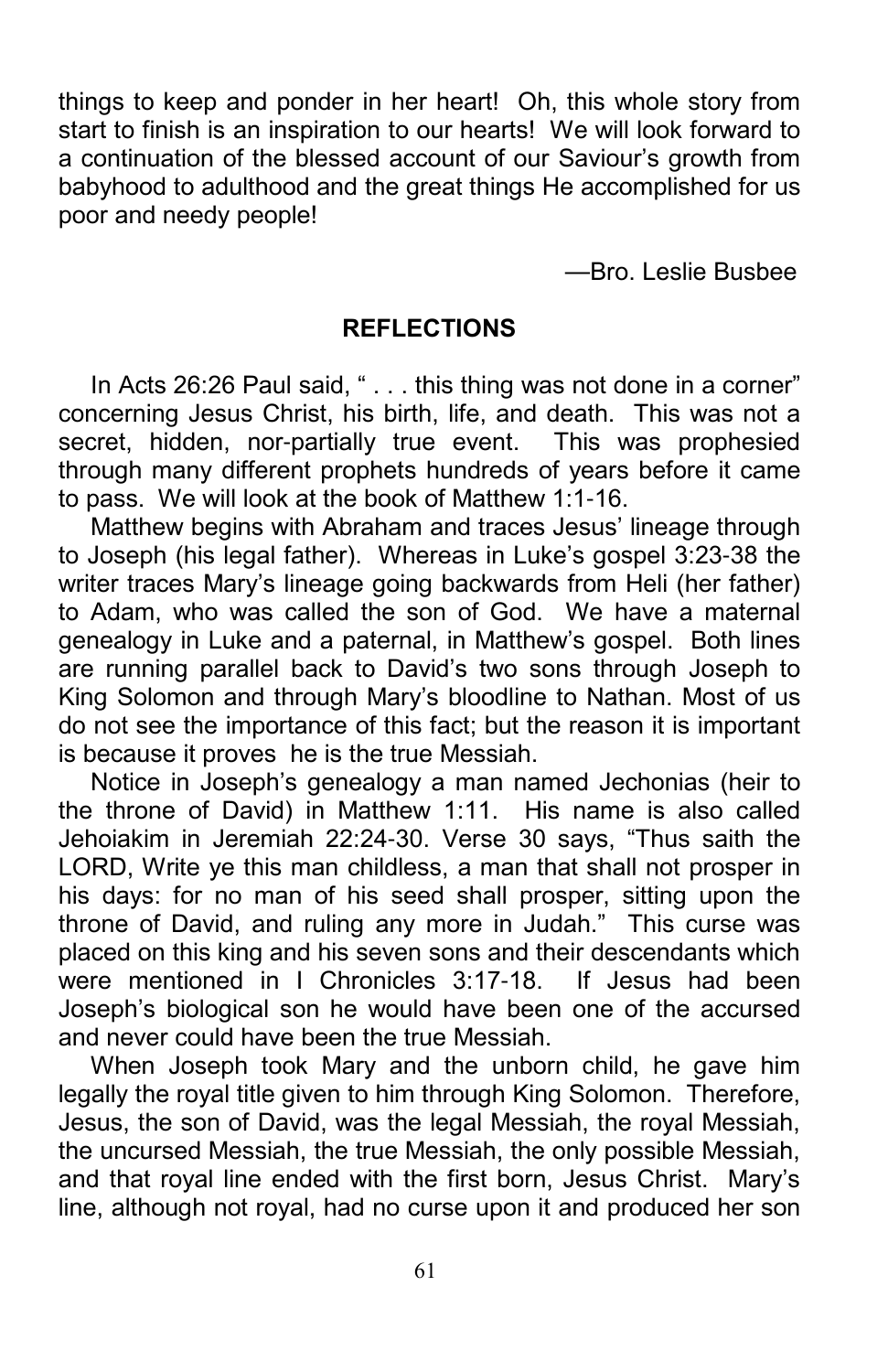Jesus Christ. The line, with the curse on it because of Jechonias' sins was King Solomon's royal line producing Joseph's lineage.

It is thrilling to me to see how God had all this planned too, that His son would be born of a pure blood line. The gift of God to mankind came in the form of a little baby boy named Jesus to be the savior of the world. What a wonderful blessing he has been to all the world who believe on him as the son of the most high God; and to those who don't, he remains Lord over all. "Unto you therefore which believe he is precious: but unto them which be disobedient, the stone which the builders disallowed, the same is made the head of the corner." I Peter 2:7.

Documented in: The New Evidence that Demands a Verdict, by Josh McDowell.

enter a contracto de la contractoria de la contractoria de la contractoria de la contractoria de la contractori

Bell

## MARCH 29, 2015

## JESUS GROWS UP WITH GOD'S GRACE UPON HIM

Luke 2:25 And, behold, there was a man in Jerusalem, whose name was Simeon; and the same man was just and devout, waiting for the consolation of Israel: and the Holy Ghost was upon him.

26 And it was revealed unto him by the Holy Ghost, that he should not see death, before he had seen the Lord's Christ.

27 And he came by the Spirit into the temple: and when the parents brought in the child Jesus, to do for him after the custom of the law,

28 Then took he him up in his arms, and blessed God, and said,

29 Lord, now lettest thou thy servant depart in peace, according to thy word:

30 For mine eyes have seen thy salvation,

31 Which thou hast prepared before the face of all people;

32 A light to lighten the Gentiles, and the glory of thy people Israel.

33 And Joseph and his mother marveled at those things which were spoken of him.

34 And Simeon blessed them, and said unto Mary his mother, Behold, this child is set for the fall and the rising again of many in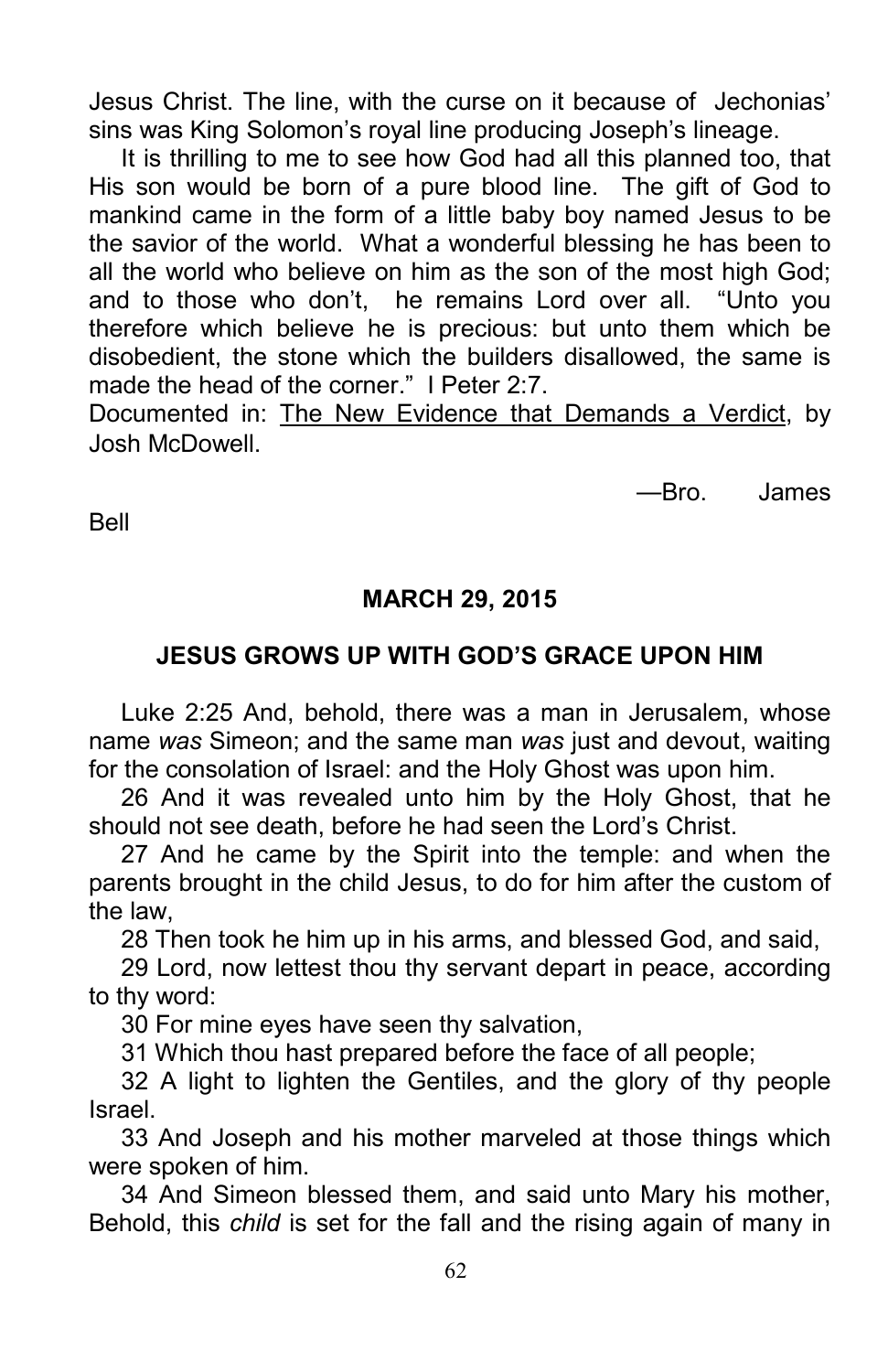Israel; and for a sign which shall be spoken against;

35 (Yea, a sword shall pierce through thy own soul also,) that the thoughts of many hearts may be revealed.

36 And there was one Anna, a prophetess, the daughter of Phanuel, of the tribe of Aser: she was of a great age, and had lived with an husband seven years from her virginity.

37 And she was a widow of about fourscore and four years, which departed not from the temple, but served God with fastings and prayers night and day.

38 And she coming in that instant gave thanks likewise unto the Lord, and spake of him to all them that looked for redemption in Jerusalem.

39 And when they had performed all things according to the law of the Lord, they returned into Galilee, to their own city Nazareth.

40 And the child grew, and waxed strong in spirit, filled with wisdom: and the grace of God was upon him.

41 Now his parents went to Jerusalem every year at the feast of the Passover.

42 And when he was twelve years old, they went up to Jerusalem after the custom of the feast.

43 And when they had fulfilled the days, as they returned, the child Jesus tarried behind in Jerusalem; and Joseph and his mother knew not of it.

44 But they, supposing him to have been in the company, went a day's journey, and they sought him among their kinsfolk and acquaintance.

45 And when they found him not, they turned back again to Jerusalem, seeking him.

46 And it came to pass, that after three days they found him in the temple, sitting in the midst of the doctors, both hearing them, and asking them questions.

47 And all that heard him were astonished at his understanding and answers.

48 And when they saw him, they were amazed: and his mother said unto him, Son, why hast thou thus dealt with us? Behold, thy father and I have sought thee sorrowing.

49 And he said unto them, How is it that ye sought me? wist ye not that

must

be about my Father's business?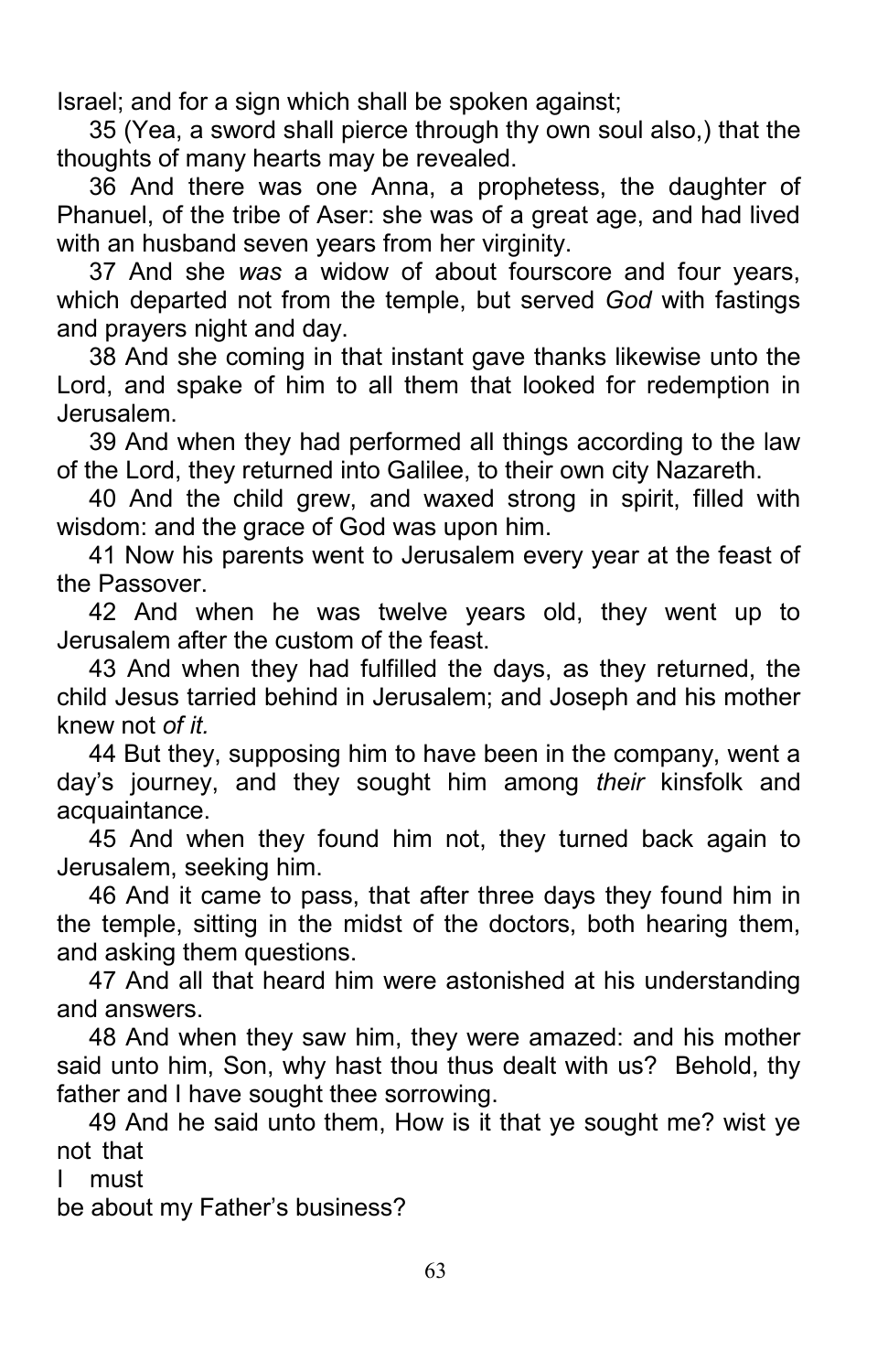# NOTICE TO OUR SUBSCRIBERS

 This issue of the Bible Lessons will be the last printed edition. Beginning the 2nd Quarter 2015 (Apr/May/ June), Bible Lessons will be published free-of-charge by Church Of God Today and can be found online at <churchofgodtoday.com> beginning January 2015 for downloading and printing in book or other format.

## For more information, contact:

Sister Angela Gellenbeck 2900 KY Hwy 1273, Stanford, KY 40484 Phone: 859.319.9721 angela@heritagedesignsinc.com